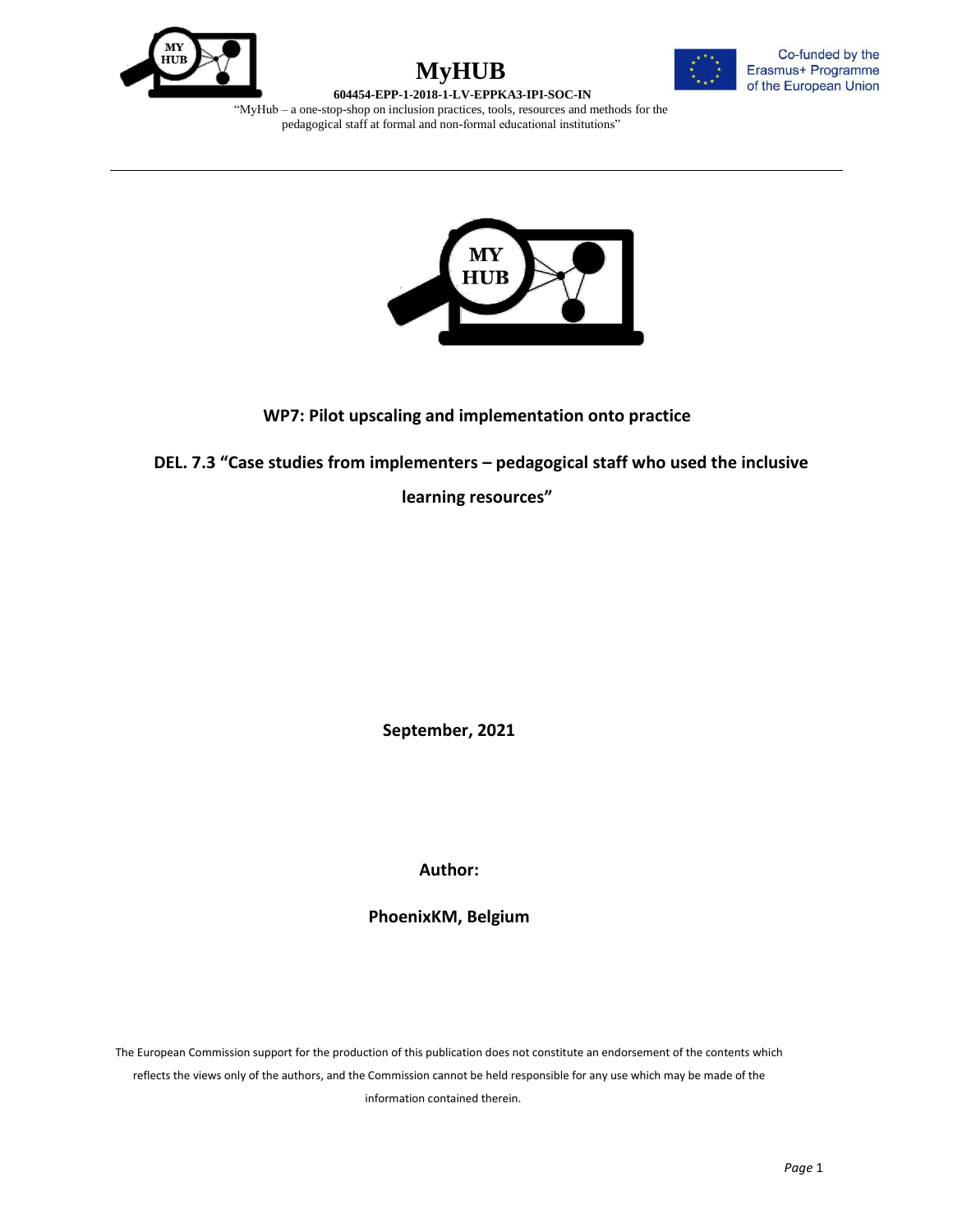



Co-funded by the Erasmus+ Programme of the European Union

#### **604454-EPP-1-2018-1-LV-EPPKA3-IPI-SOC-IN**

"MyHub – a one-stop-shop on inclusion practices, tools, resources and methods for the pedagogical staff at formal and non-formal educational institutions"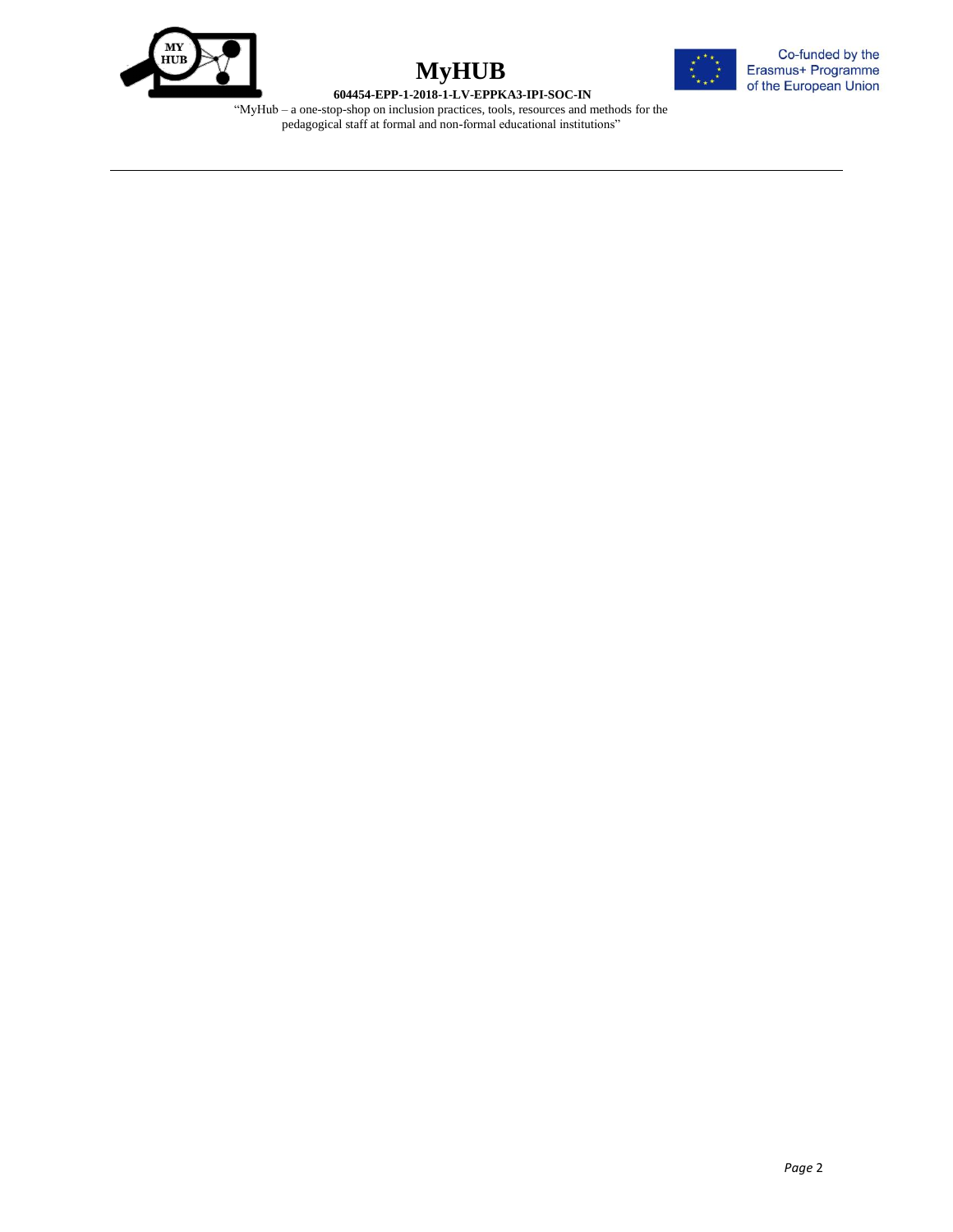



**604454-EPP-1-2018-1-LV-EPPKA3-IPI-SOC-IN** "MyHub – a one-stop-shop on inclusion practices, tools, resources and methods for the pedagogical staff at formal and non-formal educational institutions"

# **CASE STUDY No 1 "***Sticordimaatregelen - GO! ouders***"**

### **Introduction:**

- Name: Christine
- Years of work experience in the field of education: 15 years working in a GO! school (public school in Flanders)
- Position: teacher
- How the person has been involved?: I was informed via mailing of the Belgian partner to our director.

#### **Involvement in MyHub pilot phase:**

- How the participant received the information about MyHub portal?: Through mailing by Belgian partner to my director.
- What were the reasons to take part in the pilot phase: learning new practices from other schools in Belgium as well as elsewhere.
- What were the first impressions when the participant started to use the MyHUB portal?: Lots of resources.

- Did the participant face any problems while using the MyHUB portal and the eresources?: No problems were faced during the piloting.
- What was the most useful part for him/her?: The Sticordiemaatregelen" because these STICORDI measures can be used to support students with learning difficulties in their school career. STICORDI stands for:
	- $\blacktriangleright$  Stimulate: Emphasize the positive, encourage and motivate the student.
	- Compensate: allow the use of a tool, for example the calculation rule or reading software.
	- Remedy: individually guide the student to avoid learning delays.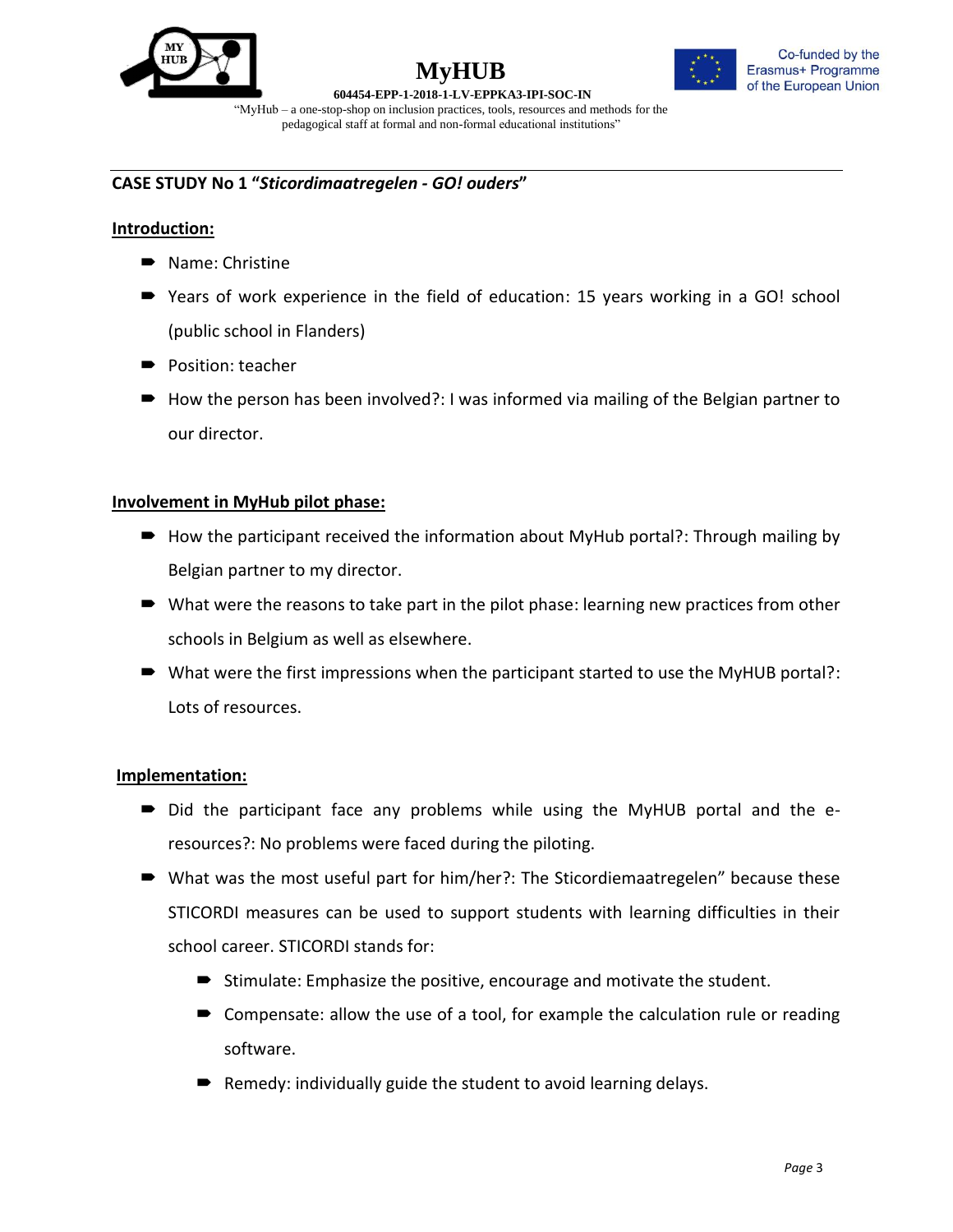

pedagogical staff at formal and non-formal educational institutions"

- Differencing: responding to the needs of the students by varying the subject matter.
- $\blacktriangleright$  Dispensing: Replacing a part of the subject matter with an equivalent alternative.
- Our GO! education school has been promoting the use of STICORDI measures in its schools for years.
- $\blacktriangleright$  It was handy how these had been nicely worked out for different types of students we have in our classrooms.

### **Impact:**

- What progress the participant has achieved with regards to his/her skills and competence to implement inclusive education practices and approaches with the student(s)?: I shared these Sticordi measures with my colleagues as we all face students with various disabilities. Such examples are really helpful and are in line with the measures already in place in our school.
- Did the participant become more empowered to implement inclusive teaching design for all students?: Yes, while we are aware of the need to have inclusive education, finding the necessary resources is problematic. MyHub helped us tremendously in this.
- How has MyHub project made a difference in participants' understanding about the implementation of inclusive education?: While we are aware of the need to have inclusive education, thus implementing the M-Decree, finding the necessary resources is problematic. MyHub helped us tremendously in this.
- Key message of the participant: *Sharing is Caring!!!!!!!!!!!!!!!!!!!!!!!!*

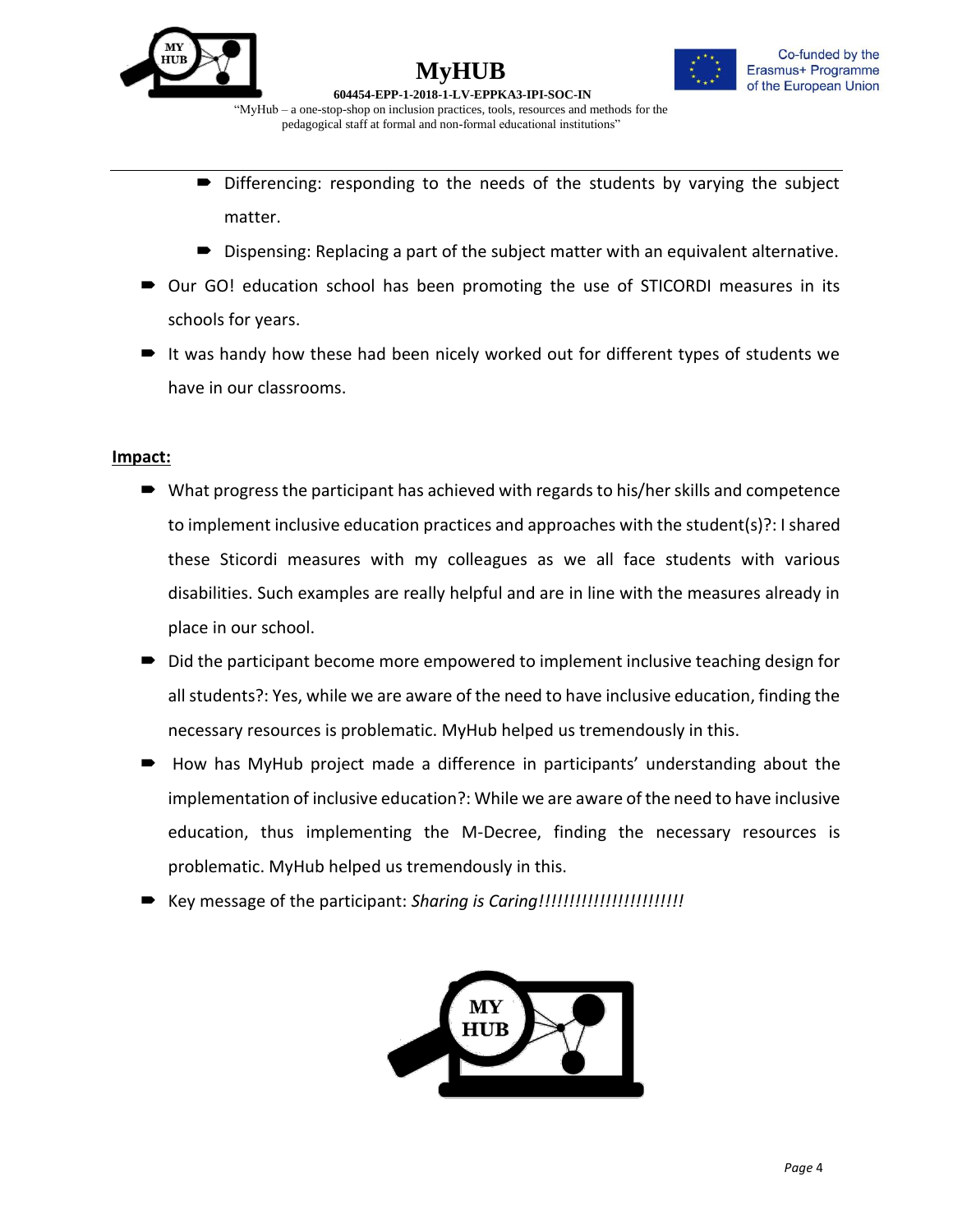





# **WP7: Pilot upscaling and implementation onto practice**

 **DEL. 7.3 "Case studies from implementers – pedagogical staff who used the inclusive** 

**learning resources"**

**September, 2021**

**Author:**

**PhoenixKM, Belgium**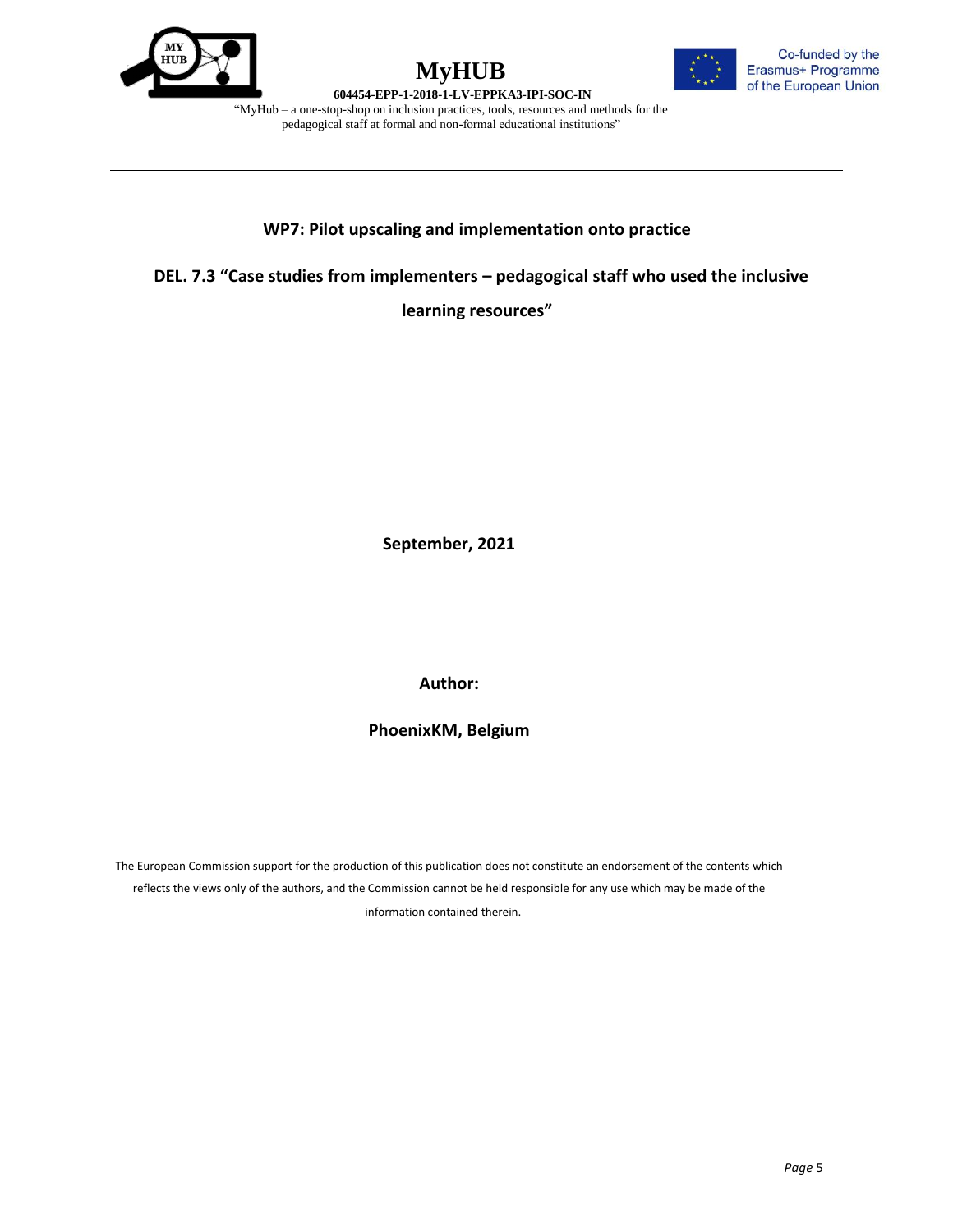

# **MyHUB 604454-EPP-1-2018-1-LV-EPPKA3-IPI-SOC-IN**



"MyHub – a one-stop-shop on inclusion practices, tools, resources and methods for the pedagogical staff at formal and non-formal educational institutions"

# **CASE STUDY No 2 "***Limited financial resources and training***"**

### **Introduction:**

- Name: Etienne
- Years of work experience in the field of education: 23 years working in a catholic school
- Position: teacher
- $\blacktriangleright$  How the person has been involved?: I was informed via mailing of the Belgian partner to our director.

### **Involvement in MyHub pilot phase:**

- $\blacktriangleright$  How the participant received the information about MyHub portal?: Through mailing by Belgian partner to director.
- What were the reasons to take part in the pilot phase: Having access to new resources that can help me in my daily work with students with disabilities.
- What were the first impressions when the participant started to use the MyHUB portal?: Much collected material and some definitely relevant for us.

#### **Implementation:**

- $\rightarrow$  Did the participant face any problems while using the MyHUB portal and the eresources?: None. Was good I did not require registration.
- What was the most useful part for him/her?: The M-Decree pushed children with disabilities into the regular school system, but at the same time we as teachers were not prepared because the training received was very limited while not addressing the type of disabilities I was facing. While I use klascement.be resources, I was also pleased to find many useful resources via the MyHub database, well described and easy to browse.

### **Impact:**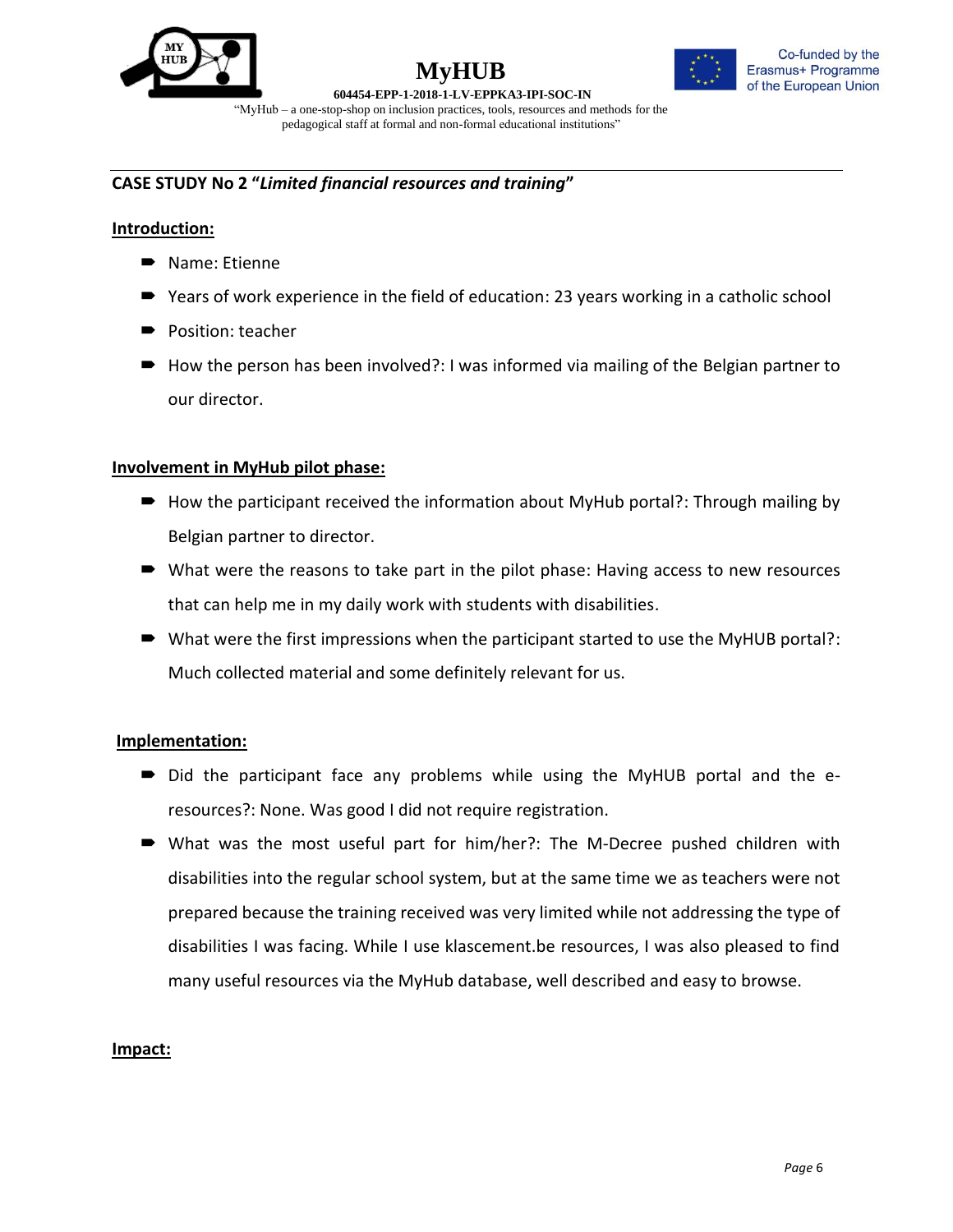

**MyHUB**

- What progress the participant has achieved with regards to his/her skills and competence to implement inclusive education practices and approaches with the student(s)?: We shared the practices we thought were relevant among teachers/colleagues and agreed to try a new approach. STICORDI measures that were uploaded were in this respect very useful.
- Did the participant become more empowered to implement inclusive teaching design for all students?: Definitely I improved my approach!
- $\blacktriangleright$  How has MyHub project made a difference in participants' understanding about the implementation of inclusive education?: The M-Decree was imposed onto us without a lot of support. MyHub offers complementary resources to those of klascement.be.
- Key message of the participant: *We need to keep on improving ourselves for the benefit of our pupils.*



# **WP7: Pilot upscaling and implementation onto practice**

 **DEL. 7.3 "Case studies from implementers – pedagogical staff who used the inclusive learning resources"**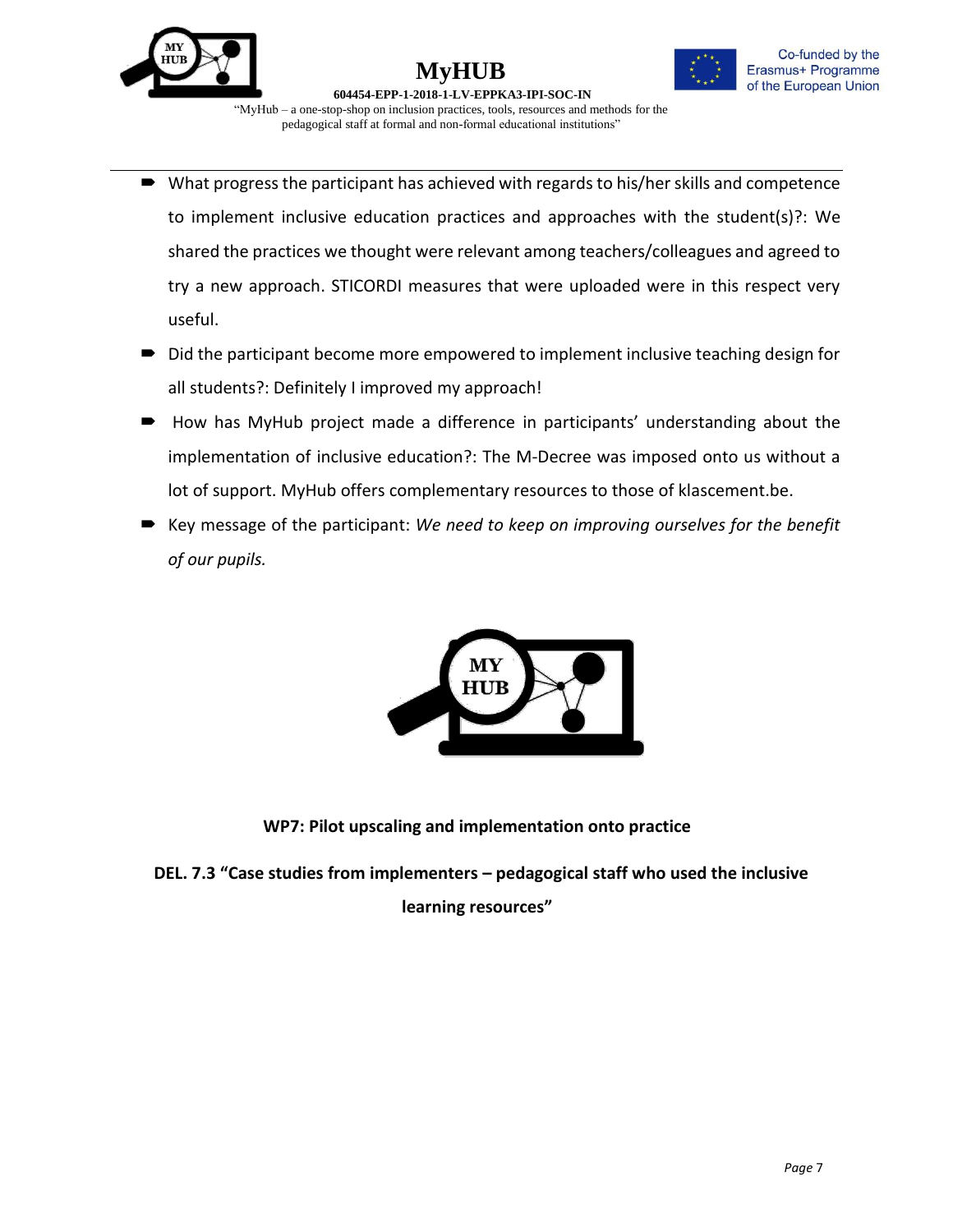



#### **604454-EPP-1-2018-1-LV-EPPKA3-IPI-SOC-IN**

"MyHub – a one-stop-shop on inclusion practices, tools, resources and methods for the pedagogical staff at formal and non-formal educational institutions"

**September, 2021**

#### **Author:**

# **PhoenixKM, Belgium**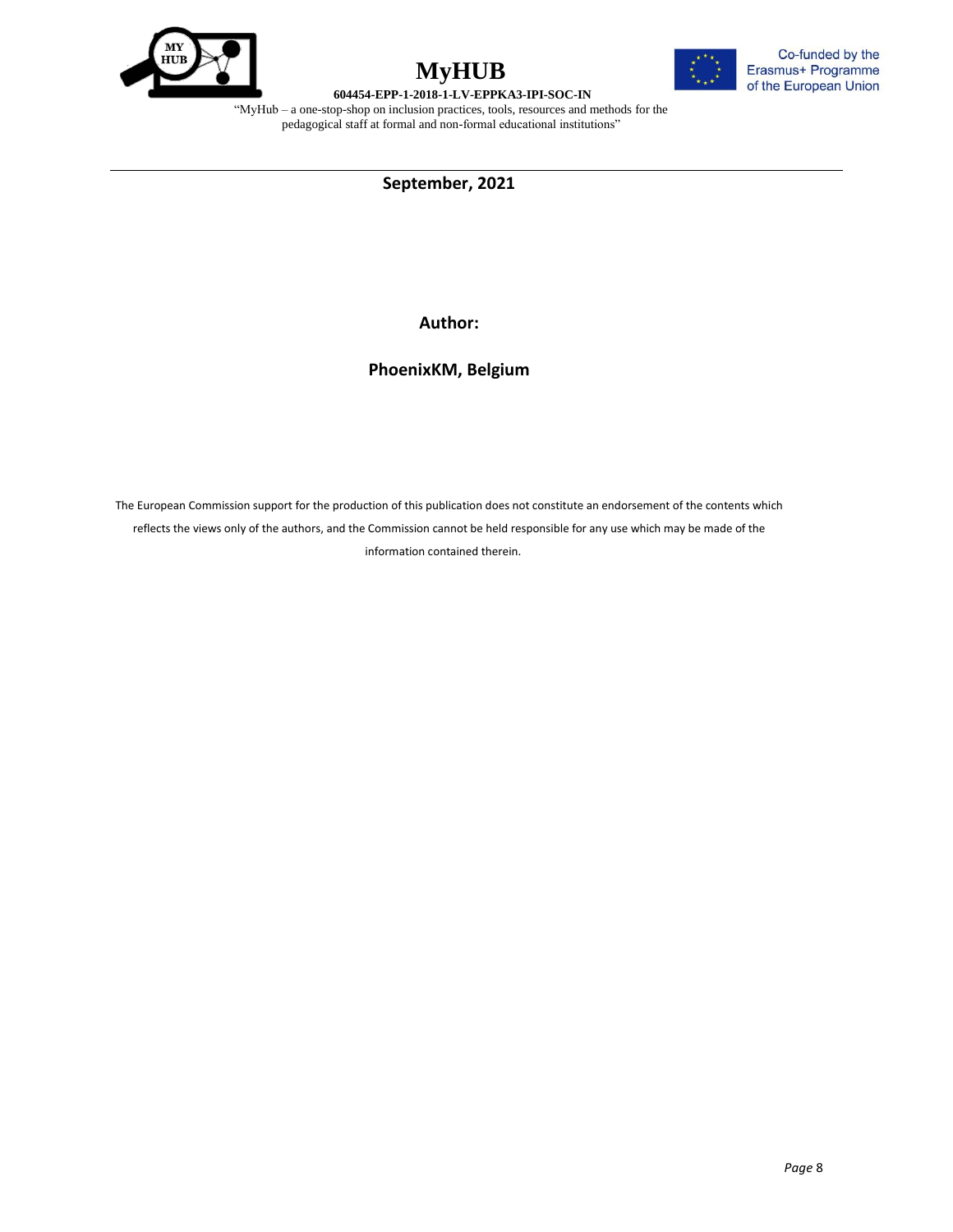



**604454-EPP-1-2018-1-LV-EPPKA3-IPI-SOC-IN** "MyHub – a one-stop-shop on inclusion practices, tools, resources and methods for the pedagogical staff at formal and non-formal educational institutions"

# **CASE STUDY No 3 "***Support teaching in a challenging environment***"**

#### **Introduction:**

- Name: Chantal
- Years of work experience in the field of education: 7 years working in a "special" school
- Position: support teacher
- $\blacktriangleright$  How the person has been involved?: I was directly contacted by the Belgian partner.

#### **Involvement in MyHub pilot phase:**

- How the participant received the information about MyHub portal?: Through phone call by Belgian partner.
- What were the reasons to take part in the pilot phase: Having access to the resources of the online platform.
- What were the first impressions when the participant started to use the MyHUB portal?: Good work done and I contributed with additional material.

### **Implementation:**

- Did the participant face any problems while using the MyHUB portal and the eresources?: None.
- What was the most useful part for him/her?: Since the 2017-2018 school year, a new support model has been in place for pupils with special educational needs in mainstream primary and secondary schools. The school, together with the parents, and with the CLB and with my school for special education, determine tailor-made support, based on the needs. Not only the educational needs of students, but also the support needs of teachers and school teams are mapped out. So for me it interesting to go through all practices in all countries addressed and see what could be relevant for me.

#### **Impact:**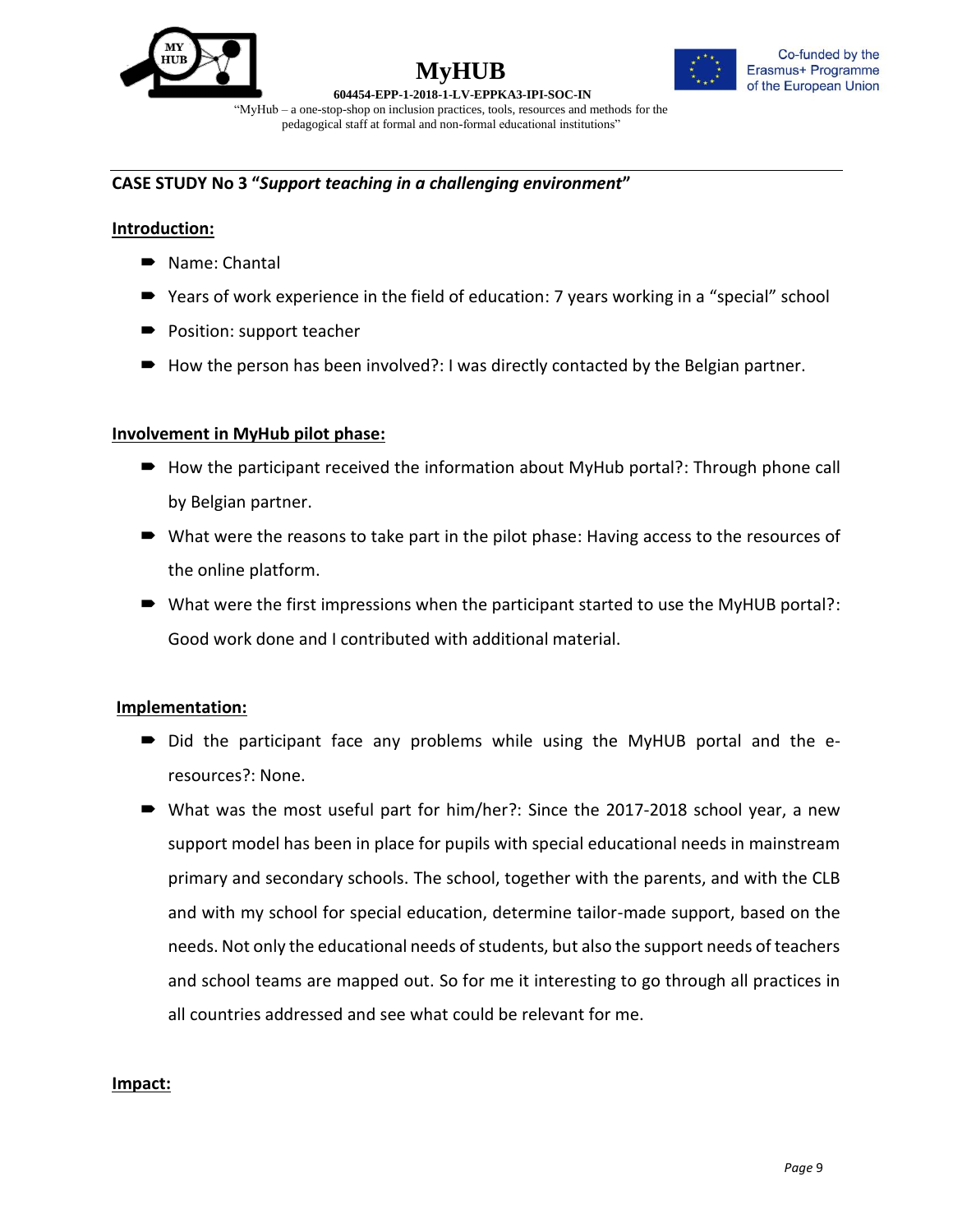



- What progress the participant has achieved with regards to his/her skills and competence to implement inclusive education practices and approaches with the student(s)?: The material collected is largely in line with what we use, or the practices we apply.
- Did the participant become more empowered to implement inclusive teaching design for all students?: It did strengthen my knowledge and that of colleagues.
- How has MyHub project made a difference in participants' understanding about the implementation of inclusive education?: The additional resources were very informative.
- Key message of the participant: *Cooperation between special and regular education is core to an integrated working model of inclusive education.*



**WP7: Pilot upscaling and implementation onto practice**

 **DEL. 7.3 "Case studies from implementers – pedagogical staff who used the inclusive learning resources"**

**September, 2021**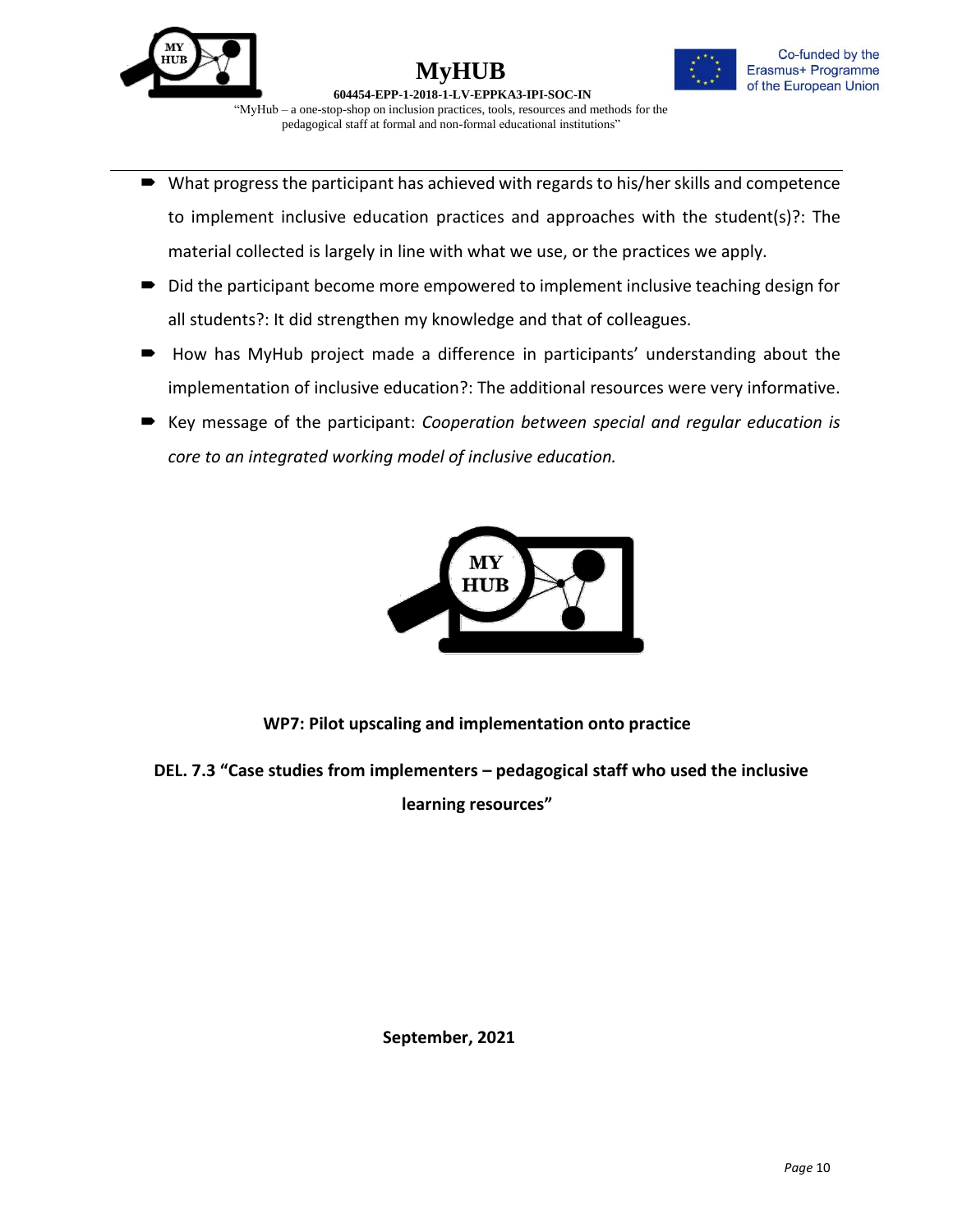





"MyHub – a one-stop-shop on inclusion practices, tools, resources and methods for the pedagogical staff at formal and non-formal educational institutions"

### **Author:**

**PhoenixKM, Belgium**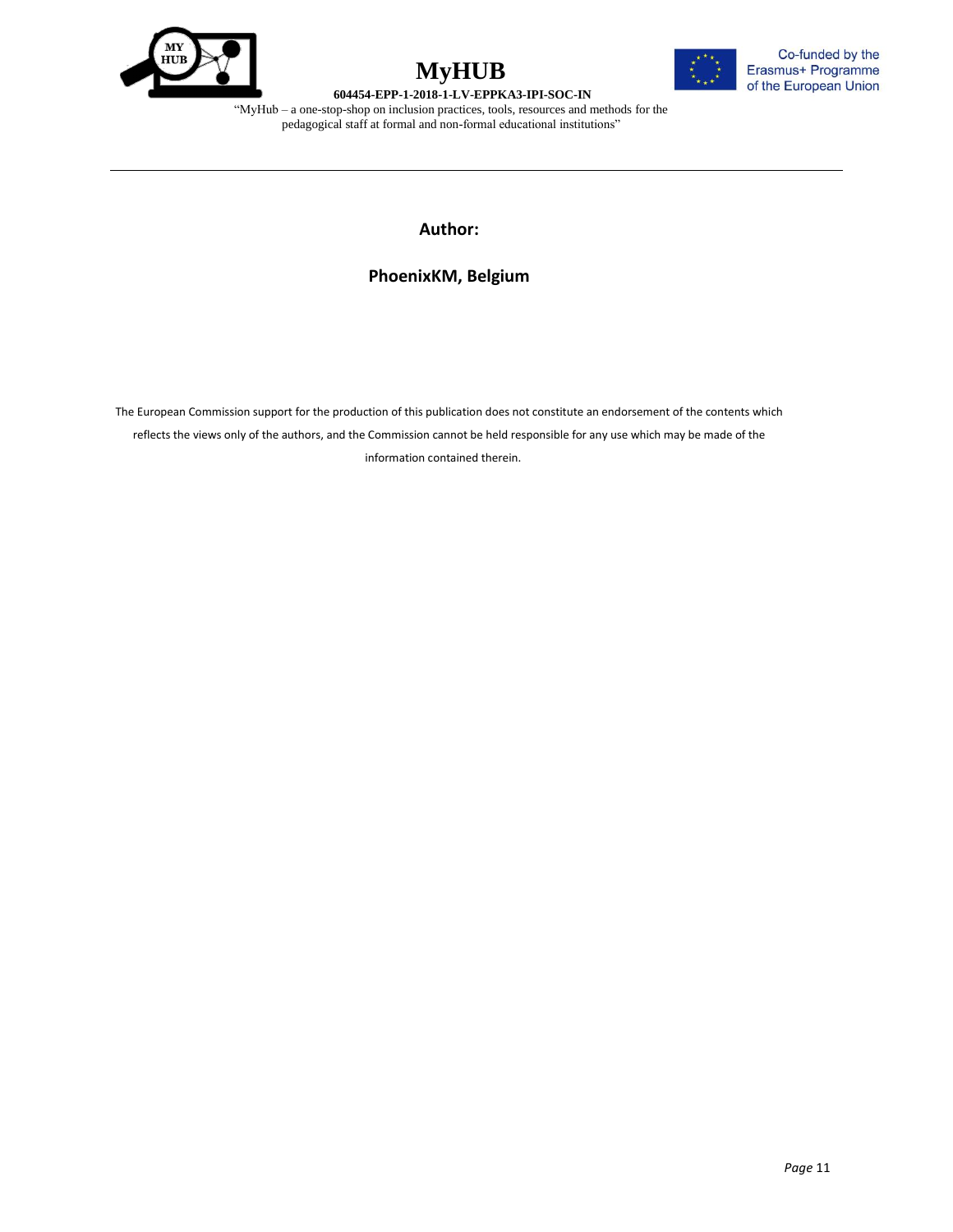





### **CASE STUDY No 4 "***Cooperation is core***"**

#### **Introduction:**

- Name: Hendrik
- Years of work experience in the field of education: 27 years working in a public school
- **Position: Director**
- $\blacktriangleright$  How the person has been involved?: I was contacted by the Belgian partner.

#### **Involvement in MyHub pilot phase:**

- How the participant received the information about MyHub portal?: Phone call by Belgian partner.
- What were the reasons to take part in the pilot phase: Exploring the project outcomes and resources.
- What were the first impressions when the participant started to use the MyHUB portal?: A nice initiative.

- Did the participant face any problems while using the MyHUB portal and the eresources?: No.
- What was the most useful part for him/her?: As a director, I need to ensure that support is provided where needed for students with one or more disabilities. For pupils with a mental, motor, visual or auditory disability or with a speech or language development disorder, our mainstream school determines, together with the parents and the CLB, what the support needs are for the guidance of a particular pupil. As school we formulate support questions based on the needs. They can be teacher-, team- or student-oriented. As school we decide together with the parents and the CLB to which school for special education it will ask the support questions. Schools for special education work together across networks to share expertise in function of quality support. Now, if we have pupils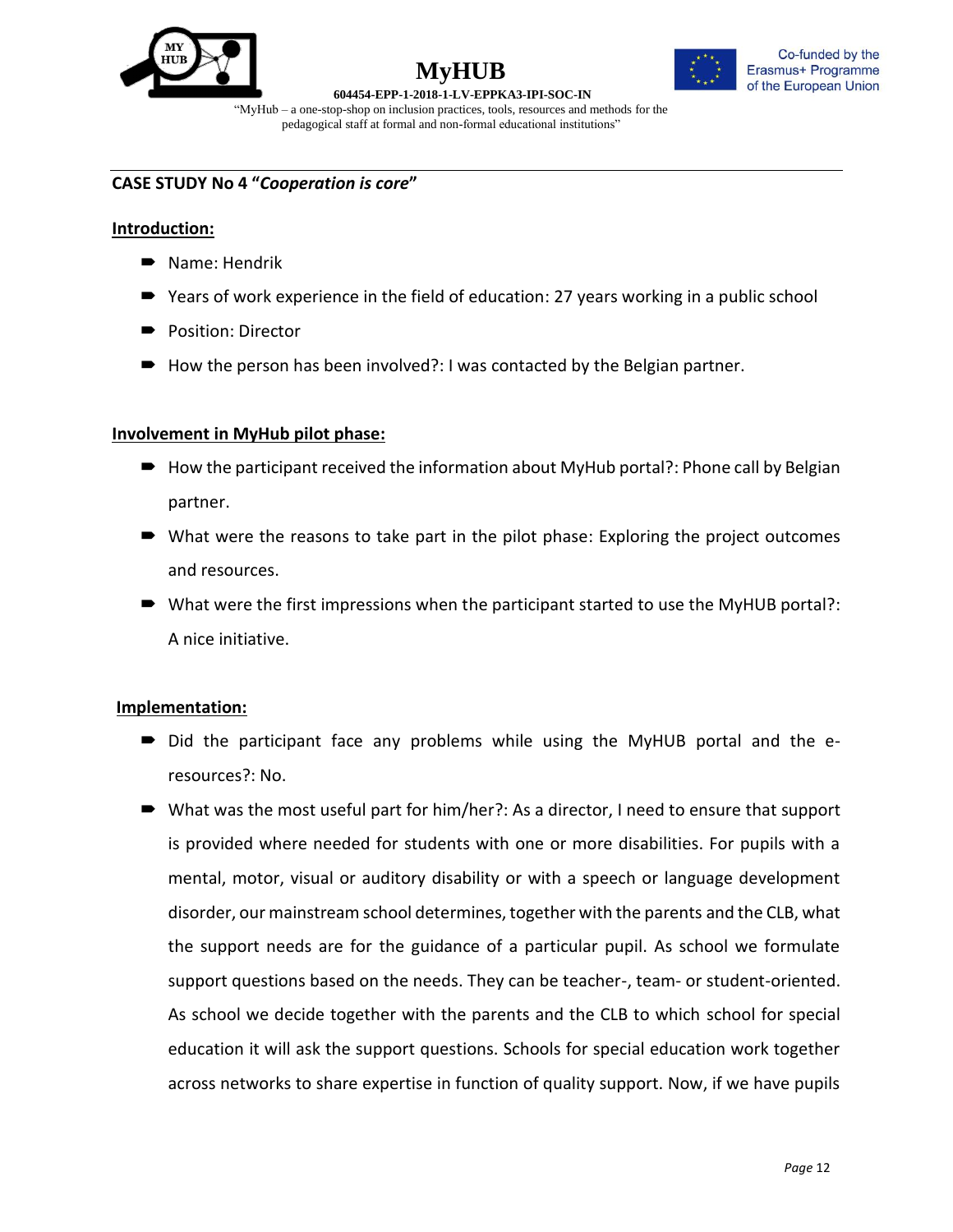



**MyHUB**

with an orientation towards the type of basic offer, with an emotional or behavioural disorder, or an autism spectrum disorder, we as mainstream school determine together with the parents and the CLB what the support needs are for the guidance of a particular student. Our school formulates support questions based on the needs. They can again be teacher-, team- or student-oriented. The school sends its support questions to the support network it is affiliated with. It is then agreed within the support network where which support will be deployed, by whom, and in what volume. Why do I say this? Well, sometimes it is useful for me to know a bit about specific cases before contacting the CLB, etc. and so for me MyHub offered a means to go through practices and see if any is useful. As is typical in Flanders, STICORDI measures are highly appreciated, and I was pleased to see them available for different types of disabilities.

### **Impact:**

- $\rightarrow$  What progress the participant has achieved with regards to his/her skills and competence to implement inclusive education practices and approaches with the student(s)?: Nice additional support for my daily work.
- Did the participant become more empowered to implement inclusive teaching design for all students?: Yes, definitely.
- $\rightarrow$  How has MyHub project made a difference in participants' understanding about the implementation of inclusive education?: Good resource for preparing myself.
- Key message of the participant: *Cooperation is core*.

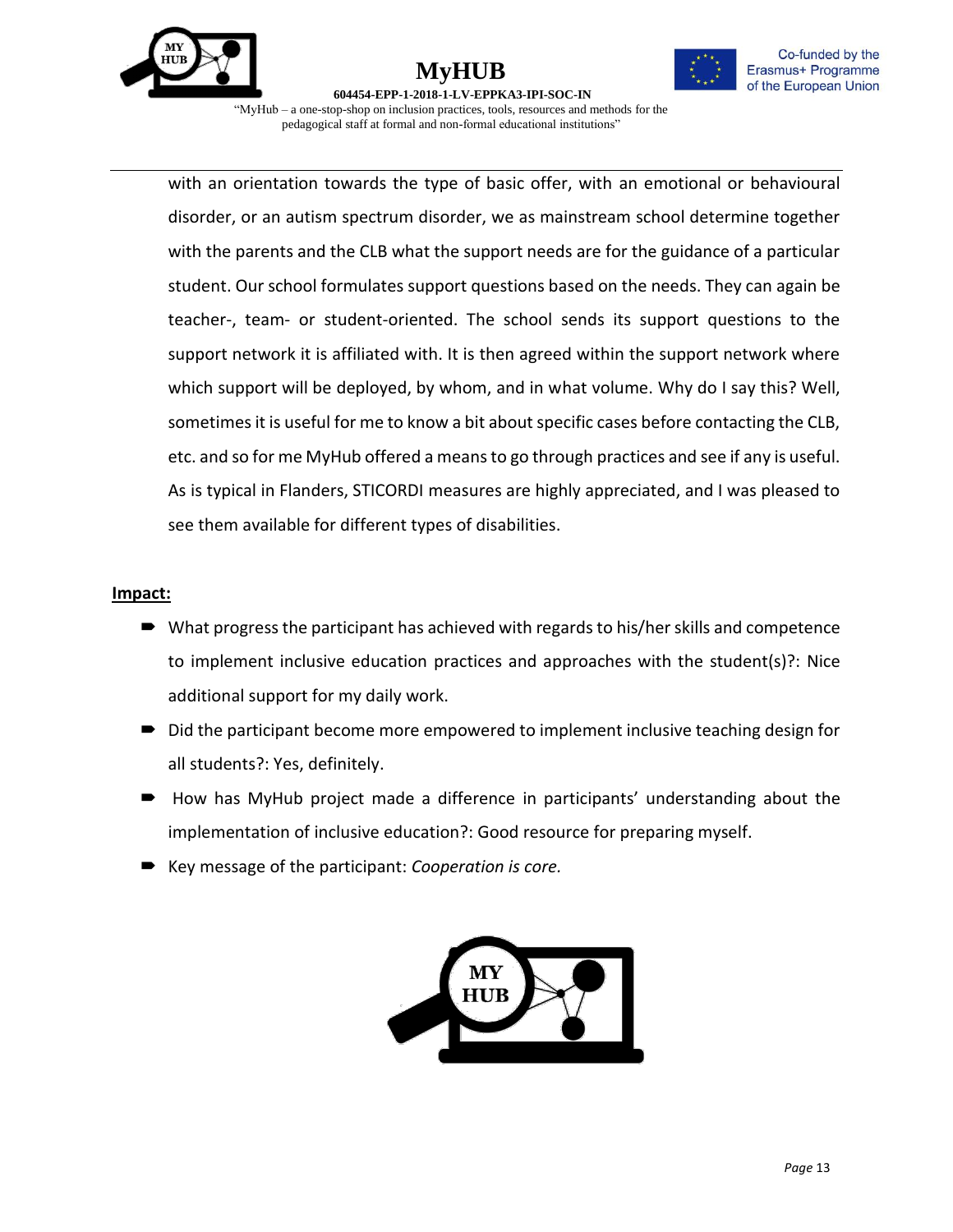





"MyHub – a one-stop-shop on inclusion practices, tools, resources and methods for the pedagogical staff at formal and non-formal educational institutions"

# **WP7: Pilot upscaling and implementation onto practice**

### **DEL. 7.3 "Case studies from implementers – pedagogical staff who used the inclusive**

**learning resources"**

**September, 2021**

**Author:**

**PhoenixKM, Belgium**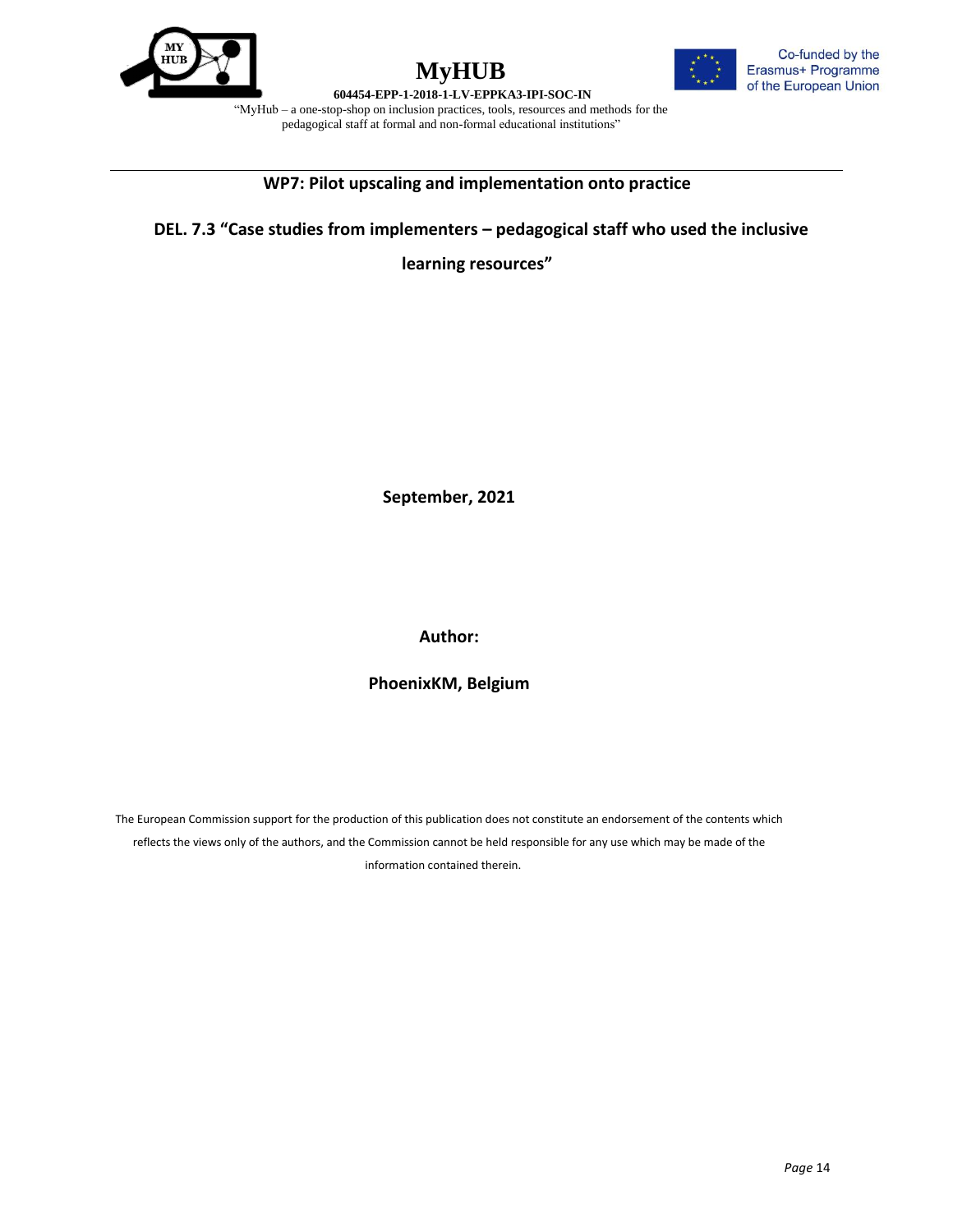



**604454-EPP-1-2018-1-LV-EPPKA3-IPI-SOC-IN** "MyHub – a one-stop-shop on inclusion practices, tools, resources and methods for the pedagogical staff at formal and non-formal educational institutions"

# **CASE STUDY No 5 "***What after secondary school***"**

#### **Introduction:**

- Name: Sonia
- Years of work experience in the field of education: 31 years working in a public school
- Position: Teacher
- $\blacktriangleright$  How the person has been involved?: I was contacted by the Belgian partner.

#### **Involvement in MyHub pilot phase:**

- How the participant received the information about MyHub portal?: Phone call by Belgian partner.
- What were the reasons to take part in the pilot phase: Interest in VET aspect and the available resources.
- What were the first impressions when the participant started to use the MyHUB portal?: Elaborate.

- Did the participant face any problems while using the MyHUB portal and the eresources?: No.
- What was the most useful part for him/her?: As a teacher in a secondary school, I have seen many pupils passing with a disability that obtained their diploma, and thus should not have a barrier for further education. Yet, they fail. Why? And there you often are confronted then with stories how inclusion is maybe claimed but is not achieved in higher education: inaccessible teaching premises, lack of accommodated examination practices, limited information for the student with a disability, lack of available volunteers to support during lesions, lunches, etc. Inclusion is more than being able to follow a lesson, it is a whole organisation that has to be in place sometimes. Therefore, it was interesting to see how VET and HE practices were also highlighted in the database.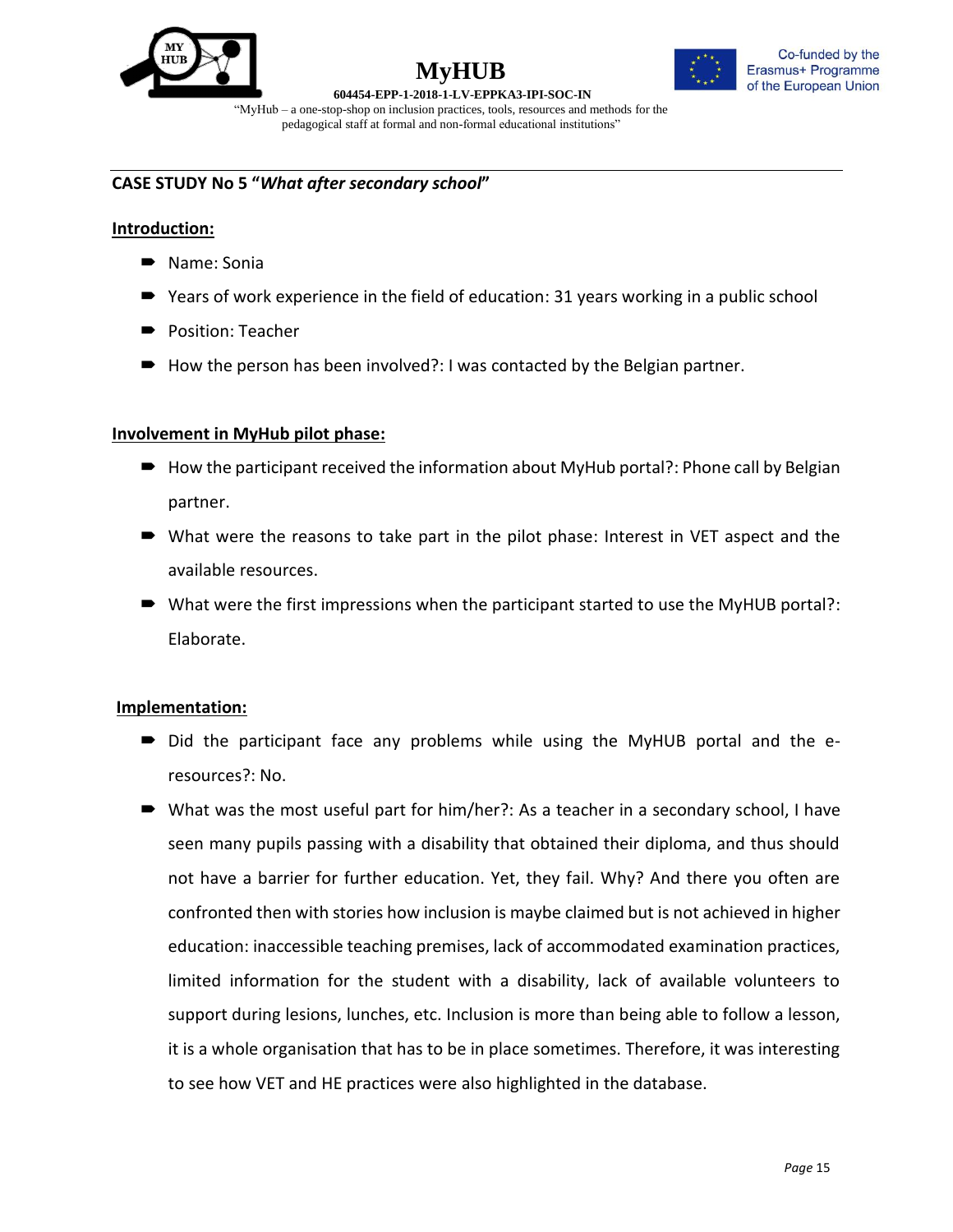

# **MyHUB 604454-EPP-1-2018-1-LV-EPPKA3-IPI-SOC-IN**

pedagogical staff at formal and non-formal educational institutions"



**Impact:**

- What progress the participant has achieved with regards to his/her skills and competence to implement inclusive education practices and approaches with the student(s)?: Extra resources for HE and VET.
- Did the participant become more empowered to implement inclusive teaching design for all students?: Yes.
- $\blacktriangleright$  How has MyHub project made a difference in participants' understanding about the implementation of inclusive education?: I was able to point out good practices to some of my pupils who will attend higher education next year.
- Key message of the participant: *Inclusion continues for a lifetime, in line with lifelong learning.*



# **WP7: Pilot upscaling and implementation onto practice**

 **DEL. 7.3 "Case studies from implementers – pedagogical staff who used the inclusive** 

**learning resources"**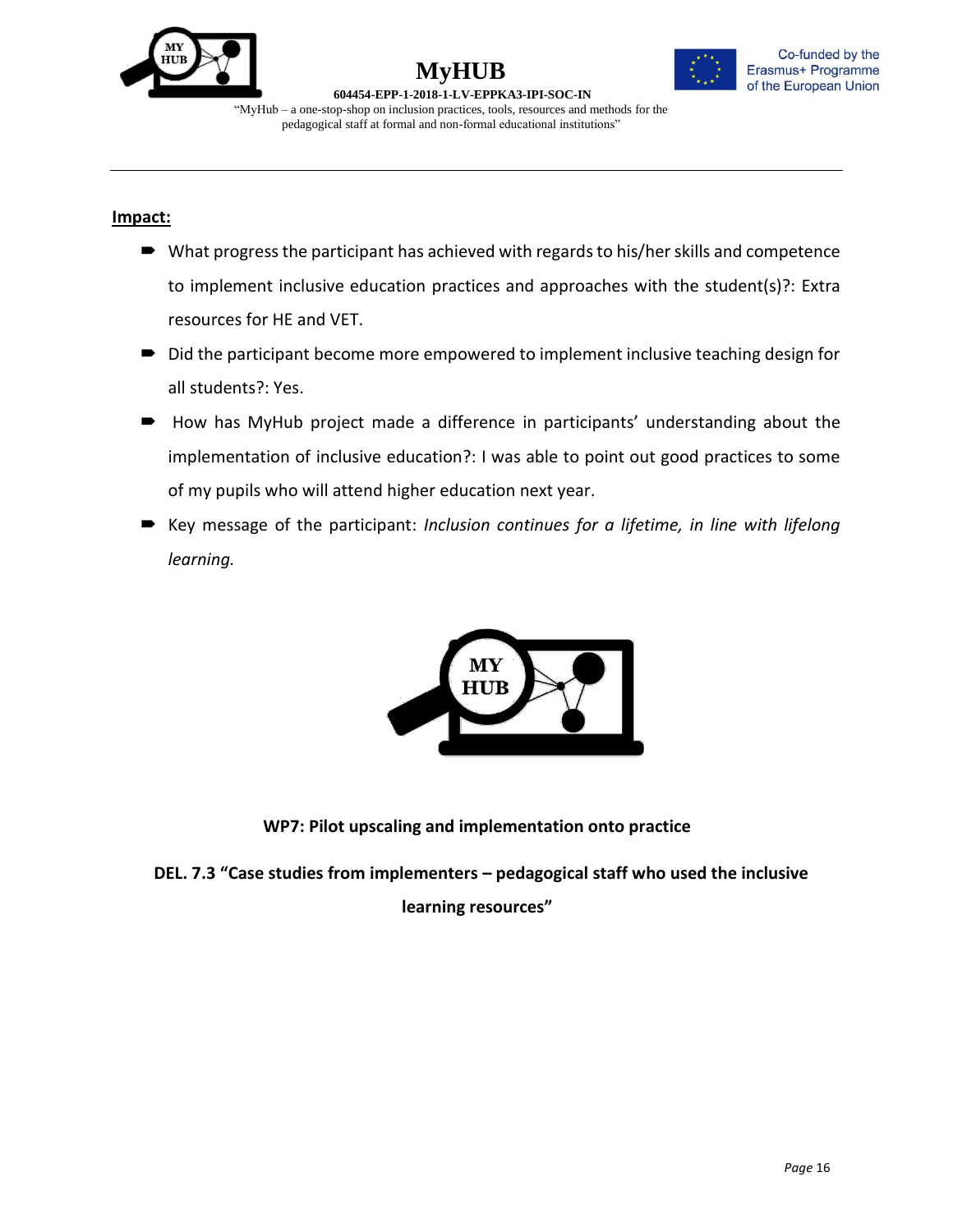



#### **604454-EPP-1-2018-1-LV-EPPKA3-IPI-SOC-IN**

"MyHub – a one-stop-shop on inclusion practices, tools, resources and methods for the pedagogical staff at formal and non-formal educational institutions"

**September, 2021**

#### **Author:**

# **PhoenixKM, Belgium**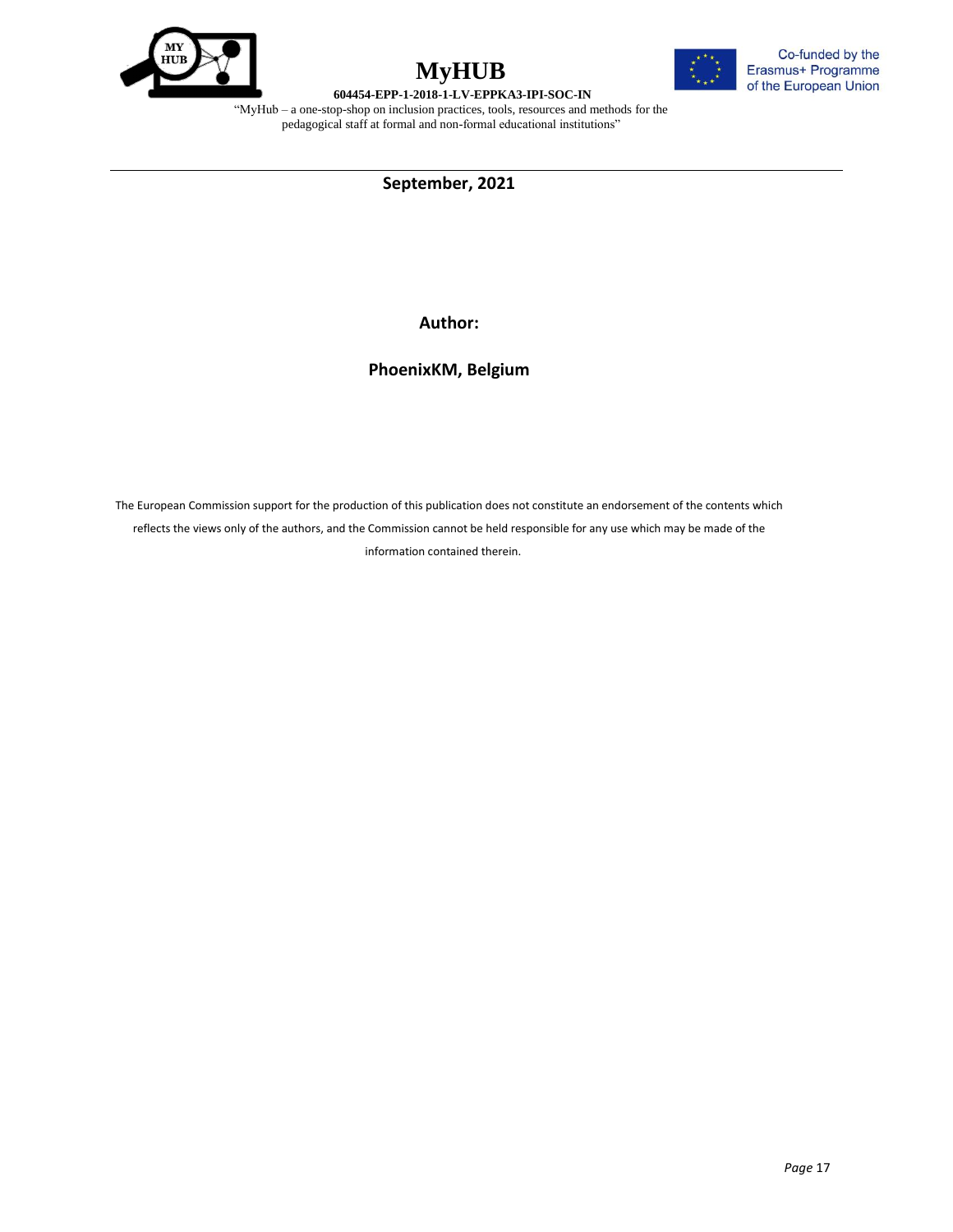





# **CASE STUDY No 6 "***A lot of do-it-yourself"*

#### **Introduction:**

- Name: K.
- Years of work experience in the field of education: 9 years working in a catholic special education school
- Position: Support teacher
- How the person has been involved?: My director was contacted by the Belgian partner.

#### **Involvement in MyHub pilot phase:**

- $\blacktriangleright$  How the participant received the information about MyHub portal?: Phone call by Belgian partner to my director.
- What were the reasons to take part in the pilot phase: I am always interested to learn new things.
- What were the first impressions when the participant started to use the MyHUB portal?: Many resources that are useful and that revealed new approaches for me.

#### **Implementation:**

- Did the participant face any problems while using the MyHUB portal and the eresources?: No.
- What was the most useful part for him/her?: Inclusive education is a search for the right tools. I visited trade fairs, tested software, asked IT teachers for advice to see which programs and shortcuts are useful for students with e.g. CP, because I try to make them as self-reliant as possible, with a view to higher education.

#### **Impact:**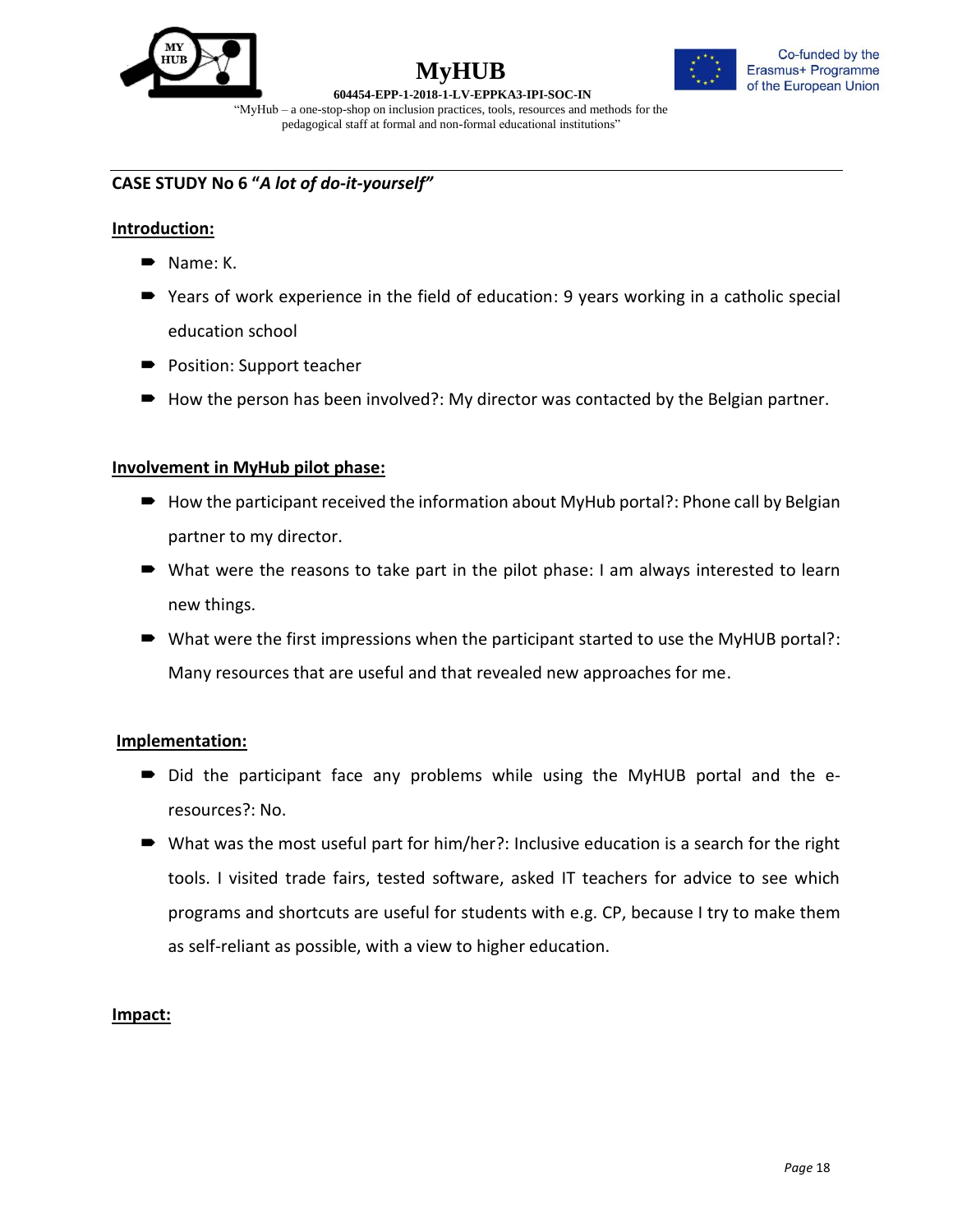



■ What progress the participant has achieved with regards to his/her skills and competence to implement inclusive education practices and approaches with the student(s)?: I found new software I was unaware of for video speech to text rendition.

- Did the participant become more empowered to implement inclusive teaching design for all students?: For sure yes.
- How has MyHub project made a difference in participants' understanding about the implementation of inclusive education?: New options and solutions, it is in any case a daily struggle to overcome barriers for my assigned pupils with disabilities.
- Key message of the participant: *Continue looking for better solutions*.



**WP7: Pilot upscaling and implementation onto practice**

 **DEL. 7.3 "Case studies from implementers – pedagogical staff who used the inclusive learning resources"**

**September, 2021**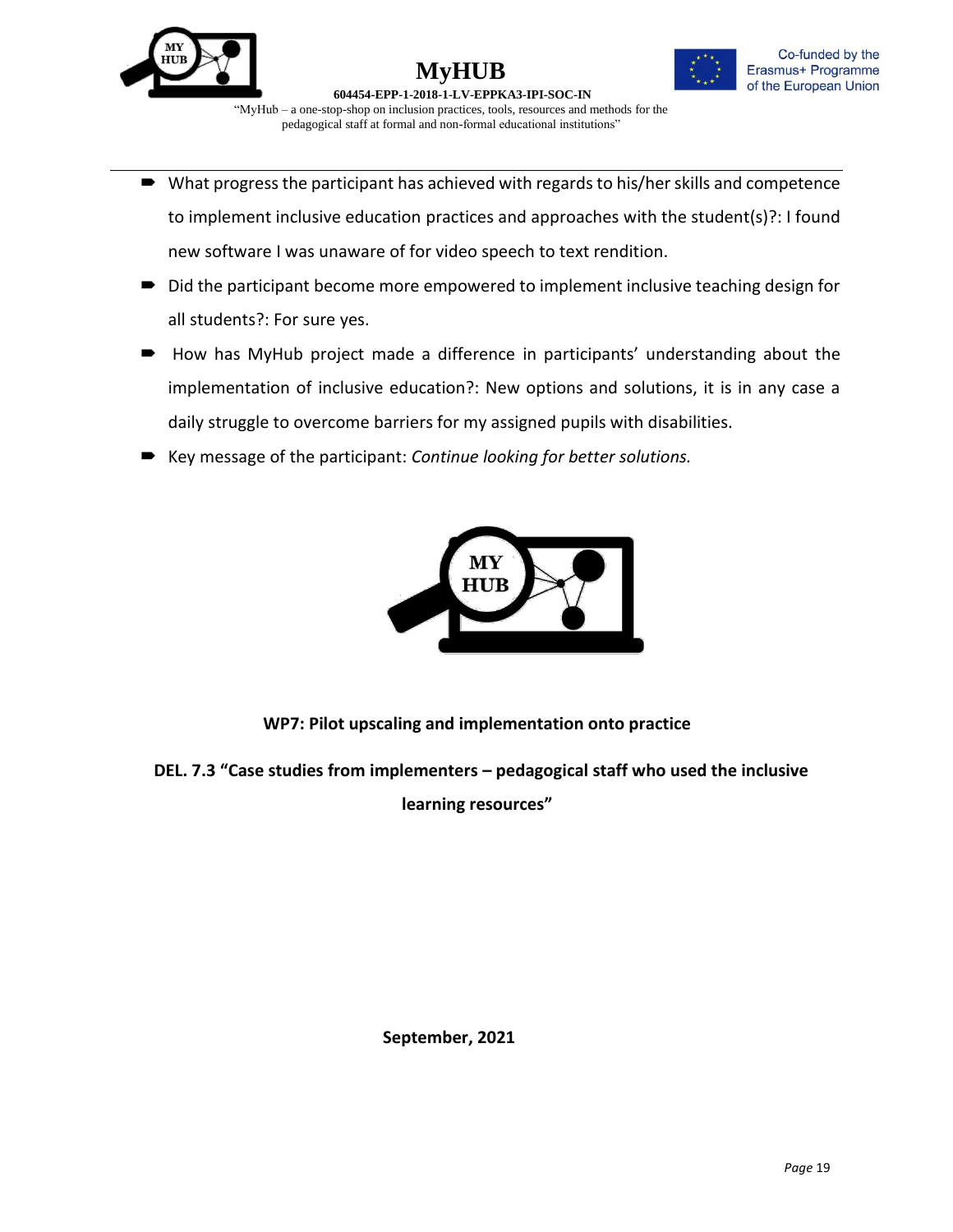





"MyHub – a one-stop-shop on inclusion practices, tools, resources and methods for the pedagogical staff at formal and non-formal educational institutions"

### **Author:**

**PhoenixKM, Belgium**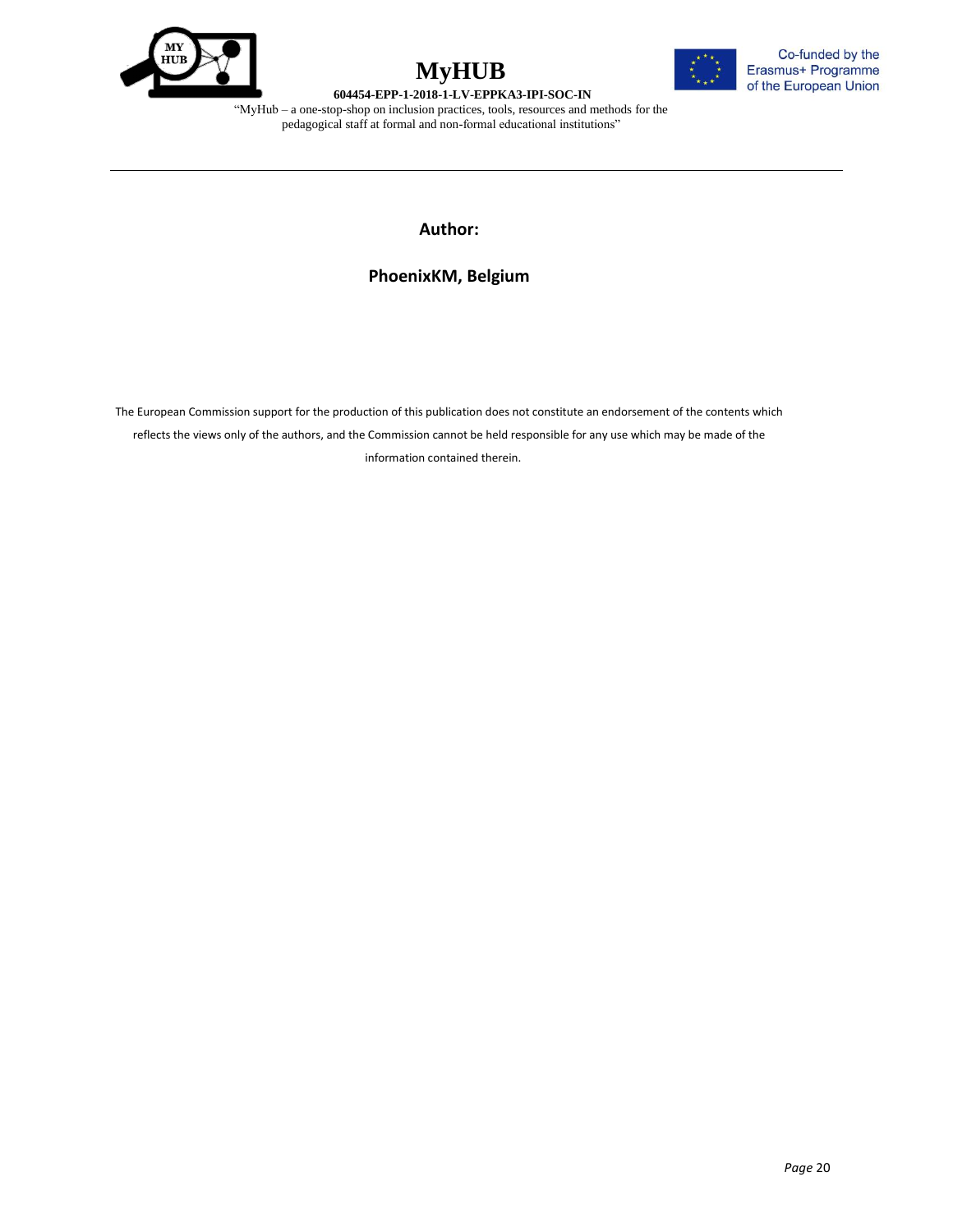



**604454-EPP-1-2018-1-LV-EPPKA3-IPI-SOC-IN** "MyHub – a one-stop-shop on inclusion practices, tools, resources and methods for the pedagogical staff at formal and non-formal educational institutions"

# **CASE STUDY No 7 "***From skills for school to skills for daily life"*

#### **Introduction:**

- Name: Olaf
- Years of work experience in the field of education: 17 years working in a catholic school
- **Position: Director**
- $\blacktriangleright$  How the person has been involved?: I was contacted by the Belgian partner.

#### **Involvement in MyHub pilot phase:**

- $\blacktriangleright$  How the participant received the information about MyHub portal?: Phone call by Belgian partner.
- $\blacktriangleright$  What were the reasons to take part in the pilot phase: The more I know, the better.
- What were the first impressions when the participant started to use the MyHUB portal?: A lot of easy to navigate material.

- Did the participant face any problems while using the MyHUB portal and the eresources?: No.
- What was the most useful part for him/her?: In our school we have a few students with hearing problems. They have a sign language interpreter in the classroom and have to follow the lessons through the interpreter. Talking with them however, they prefer to follow the lessons directly from a teacher. And yes, we did have one teacher who learned sign language and applied this during some part of the lesson. These are initiatives I applaud but that cannot be imposed upon all. Nevertheless, we hooked up to the DOOF VLAANDEREN initiative, whereby organizing Flemish Sign Language and Dutch classes in regular education is made possible as it is also striving for inclusive education that works. Inclusive education that ensures that every child has access to a full curriculum; can learn in an effective way; is taught by deaf role models; discovers his/her talents; and can build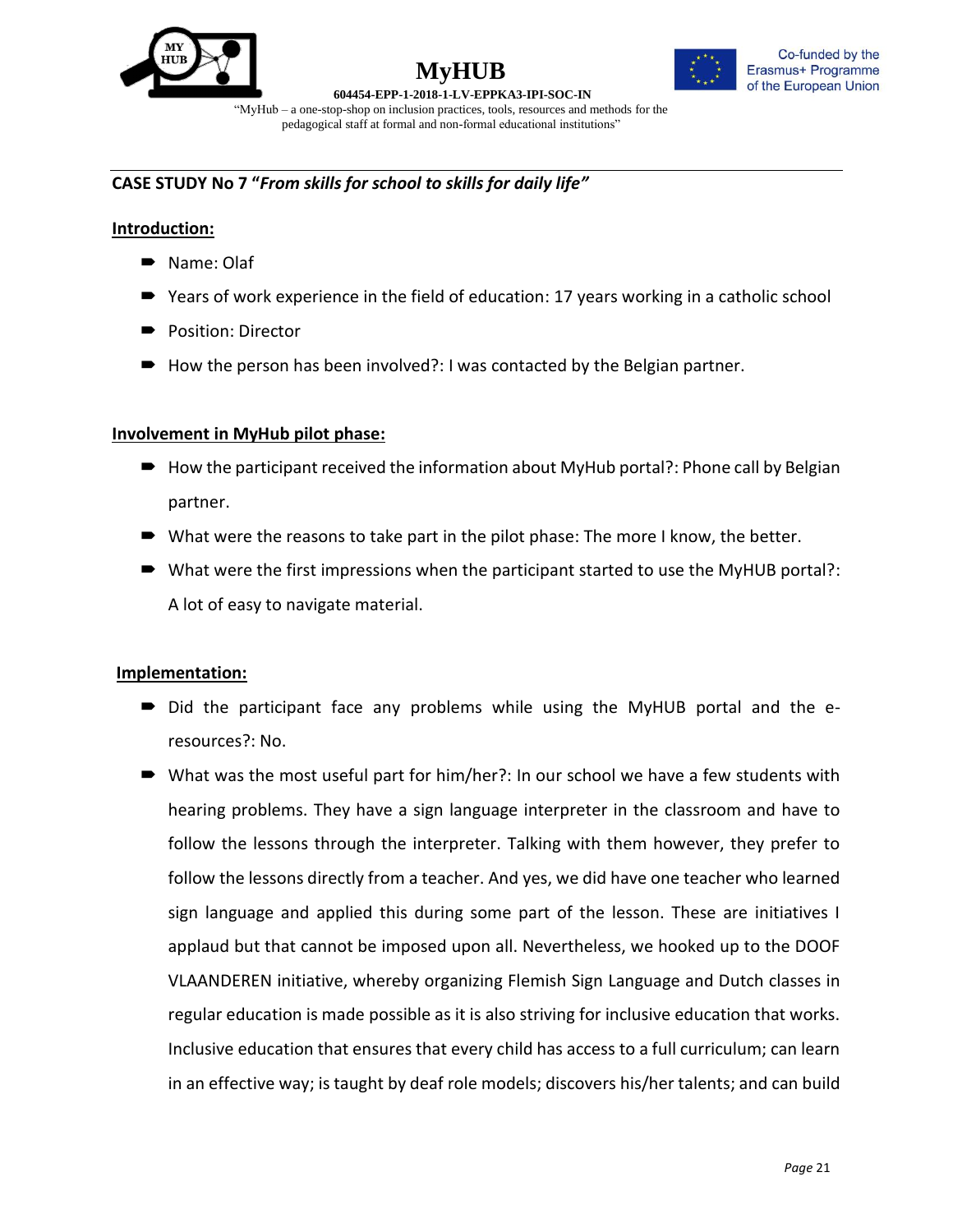



**MyHUB**

genuine friendships and relationships, and feel involved in school activities. That is why I often go through resources online and now thanks to MyHub that gathers them, it has even become even easier.

#### **Impact:**

- What progress the participant has achieved with regards to his/her skills and competence to implement inclusive education practices and approaches with the student(s)?: New practices found that are applicable for my school.
- Did the participant become more empowered to implement inclusive teaching design for all students?: Yes, and I was already very motivated.
- $\blacktriangleright$  How has MyHub project made a difference in participants' understanding about the implementation of inclusive education?: Even more solutions!
- Key message of the participant: "*From skills for school to skills for daily life*" *is my motto*, *because independence gained during school time, can be applied also after school.*



**WP7: Pilot upscaling and implementation onto practice**

 **DEL. 7.3 "Case studies from implementers – pedagogical staff who used the inclusive learning resources"**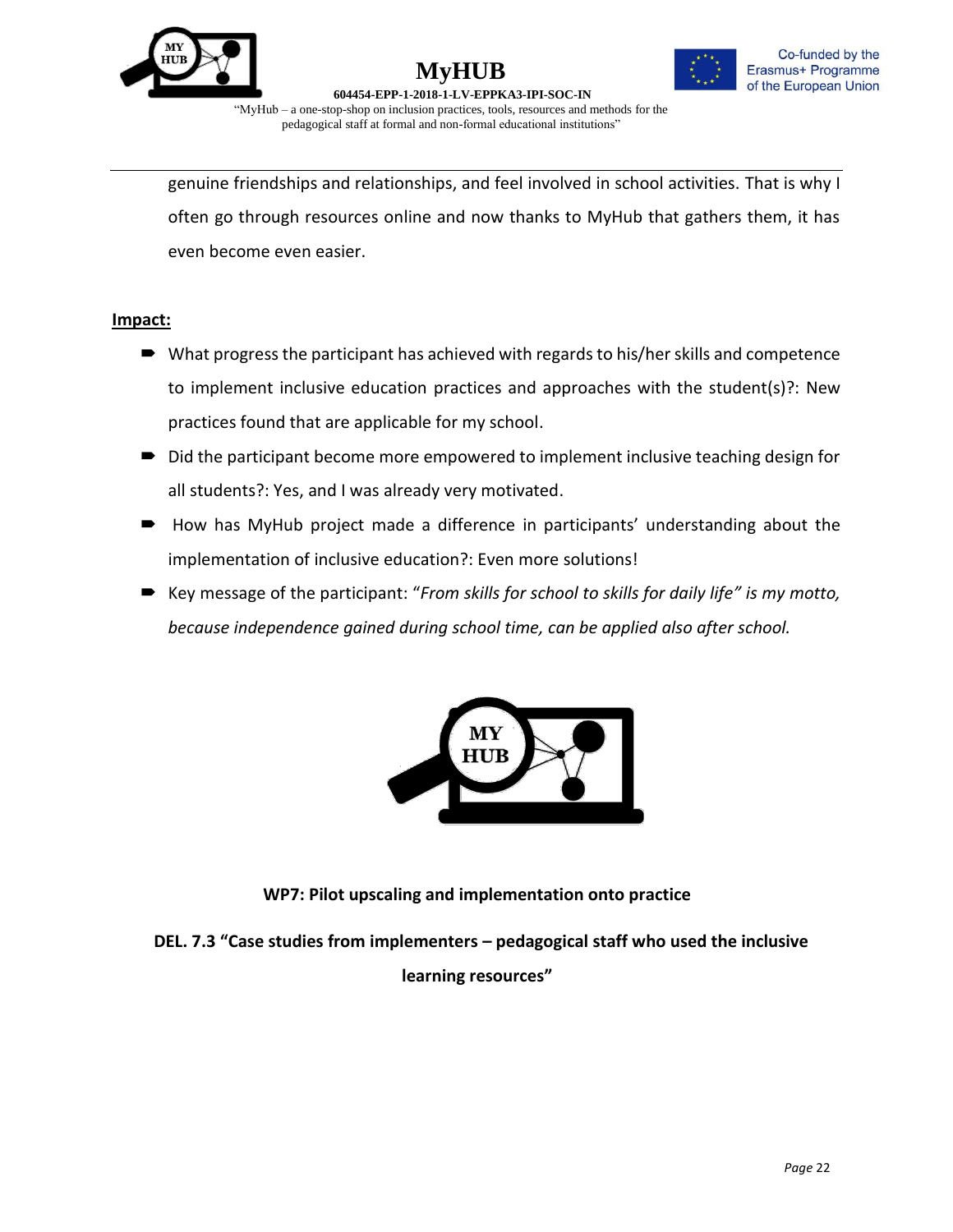





"MyHub – a one-stop-shop on inclusion practices, tools, resources and methods for the pedagogical staff at formal and non-formal educational institutions"

**September, 2021**

**Author:**

# **PhoenixKM, Belgium**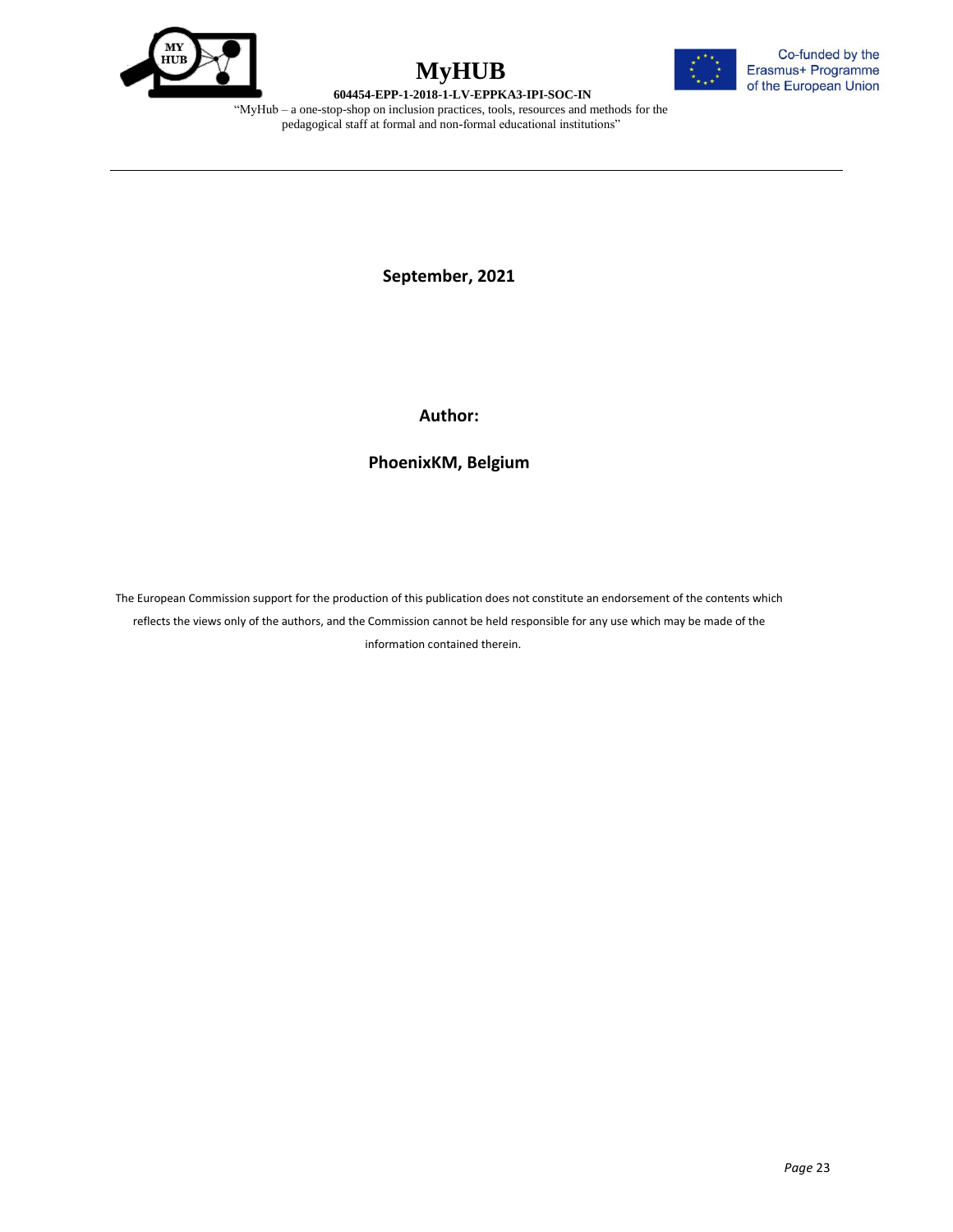



**604454-EPP-1-2018-1-LV-EPPKA3-IPI-SOC-IN** "MyHub – a one-stop-shop on inclusion practices, tools, resources and methods for the pedagogical staff at formal and non-formal educational institutions"

# **CASE STUDY No 8 "***A director's work never stops"*

#### **Introduction:**

- Name: Arne
- Years of work experience in the field of education: 6 years working in a catholic school
- **Position: Director**
- $\blacktriangleright$  How the person has been involved?: I was contacted by the Belgian partner.

#### **Involvement in MyHub pilot phase:**

- How the participant received the information about MyHub portal?: Phone call by Belgian partner.
- What were the reasons to take part in the pilot phase: Finding new solutions as well as seeing solutions for COVID-19 impacted education.
- What were the first impressions when the participant started to use the MyHUB portal?: A lot of material.

#### **Implementation:**

- Did the participant face any problems while using the MyHUB portal and the eresources?: No.
- What was the most useful part for him/her?: I was pleased to find guidelines on inclusive online education during COVID-19 lockdowns because we had to switch so abruptly to online teaching that I was afraid we would lose our pupils with disabilities once again in 2021. The Belgian partner had by then shared with us a couple of resources that demonstrated how this could be addressed, and this was really very helpful for me as director and also for the teachers with who I shared the practices.

#### **Impact:**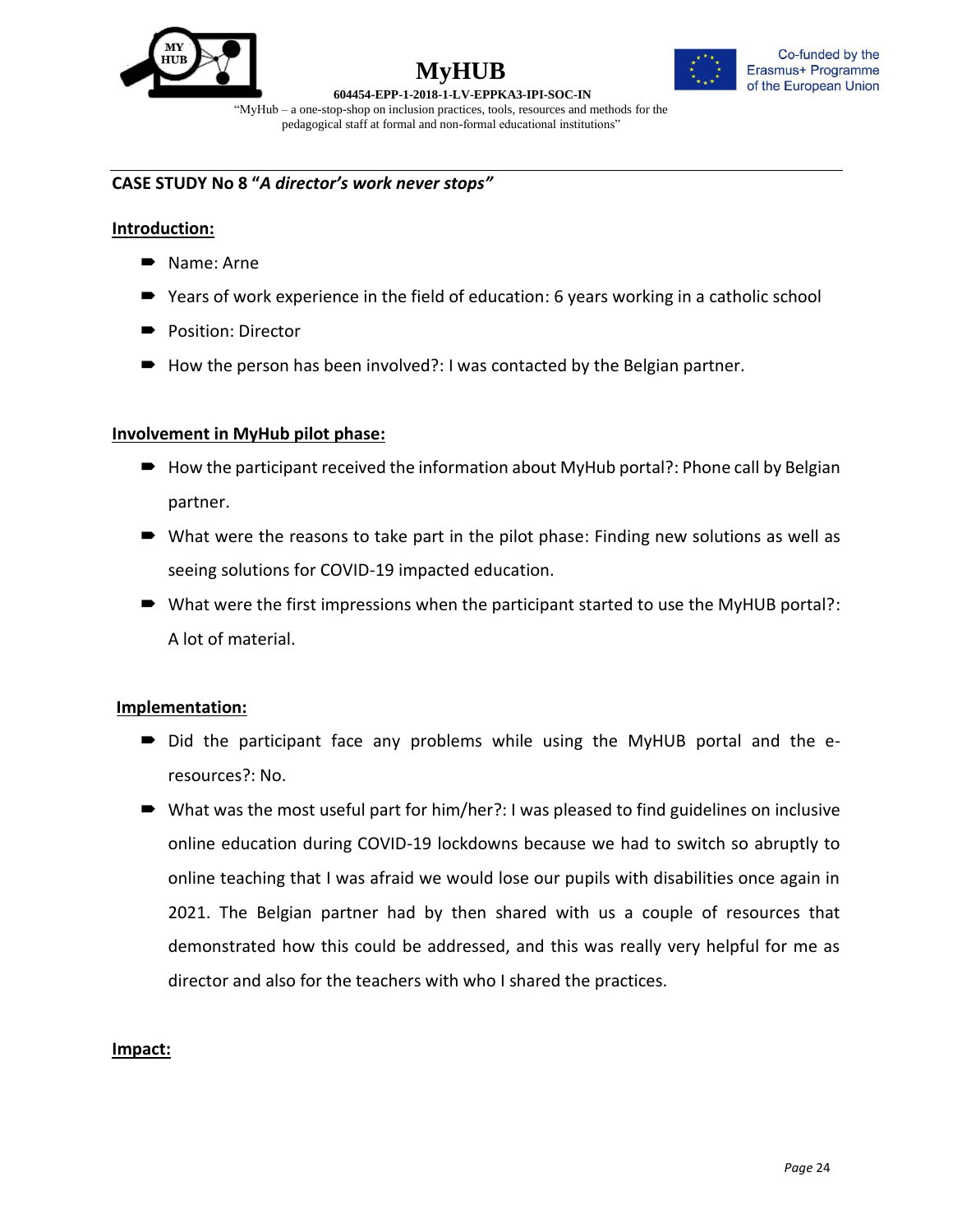

- What progress the participant has achieved with regards to his/her skills and competence to implement inclusive education practices and approaches with the student(s)?: Better understanding of accessible online teaching.
- Did the participant become more empowered to implement inclusive teaching design for all students?: Yes, definitely.
- How has MyHub project made a difference in participants' understanding about the implementation of inclusive education?: More alternatives and options that I imagined existed.
- Key message of the participant: *Running a school is a continuous quest for solutions for those students that face barriers.*



# **WP7: Pilot upscaling and implementation onto practice**

 **DEL. 7.3 "Case studies from implementers – pedagogical staff who used the inclusive learning resources"**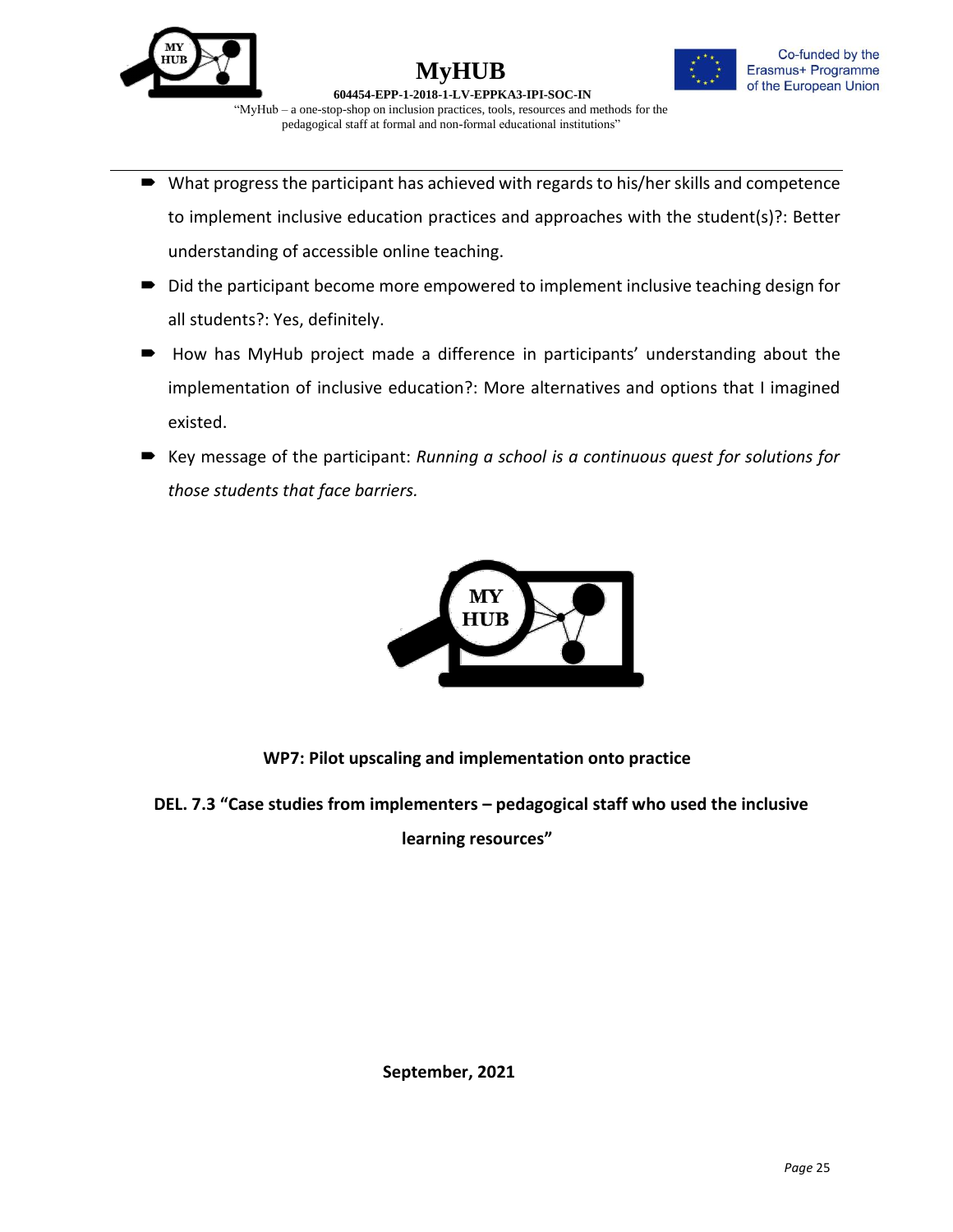





"MyHub – a one-stop-shop on inclusion practices, tools, resources and methods for the pedagogical staff at formal and non-formal educational institutions"

#### **Author:**

# **PhoenixKM, Belgium**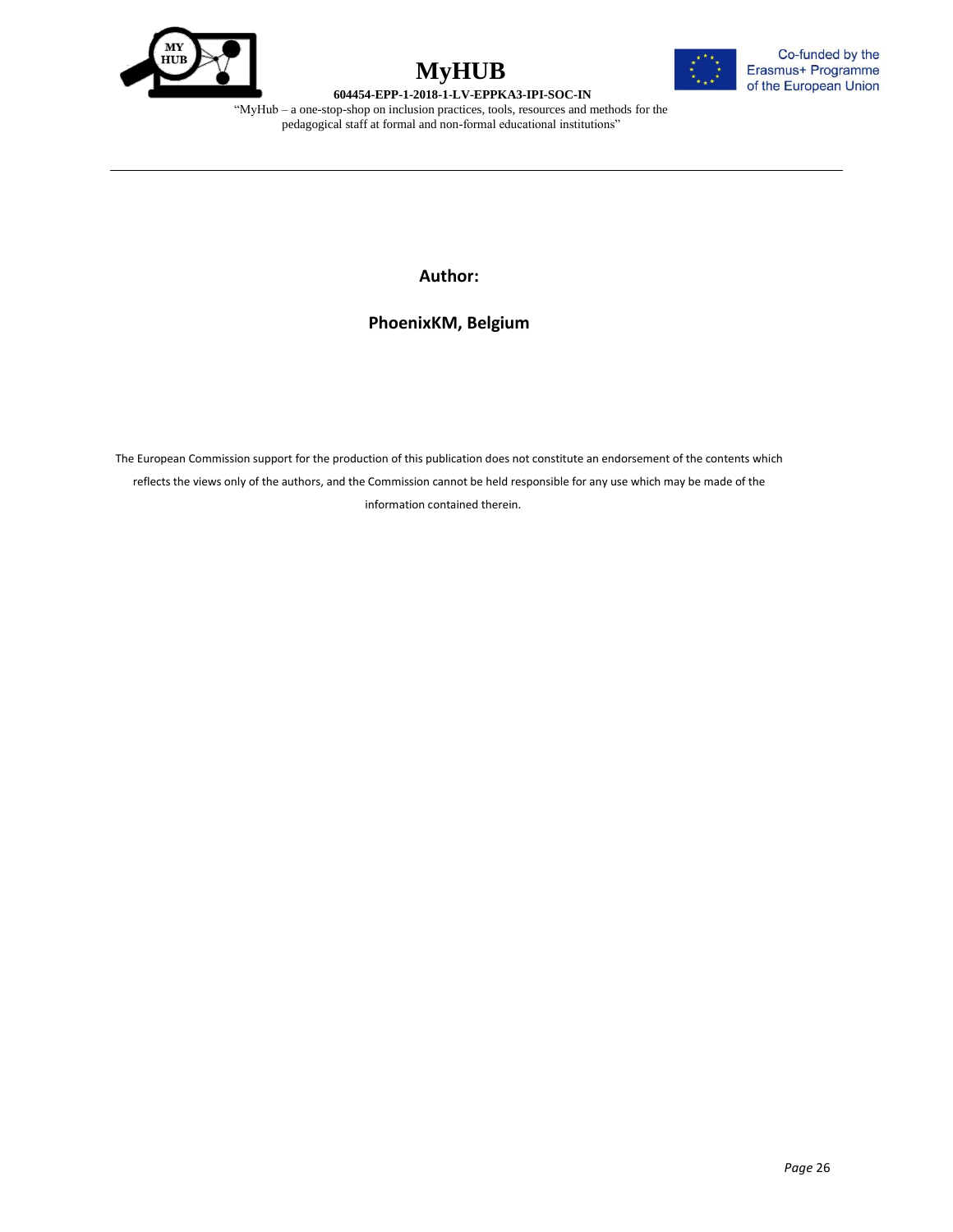

# **MyHUB 604454-EPP-1-2018-1-LV-EPPKA3-IPI-SOC-IN**



"MyHub – a one-stop-shop on inclusion practices, tools, resources and methods for the pedagogical staff at formal and non-formal educational institutions"

### **CASE STUDY No 9 "***Limited available places in special education"*

### **Introduction:**

- Name: Danny
- Years of work experience in the field of education: 14 years working in a catholic special education school
- **Position: Director**
- How the person has been involved?: I was contacted by the Belgian partner.

### **Involvement in MyHub pilot phase:**

- $\blacktriangleright$  How the participant received the information about MyHub portal?: Phone call by Belgian partner.
- What were the reasons to take part in the pilot phase: Finding solutions that still allow children to stay in mainstream education.
- What were the first impressions when the participant started to use the MyHUB portal?: Direct and clear.

- Did the participant face any problems while using the MyHUB portal and the eresources?: No.
- What was the most useful part for him/her?: Despite the importance of inclusive education, special education remains an absolute necessity for some children. Many children with, for example, severe forms of autism or Down syndrome require extraordinary care. They cannot imagine life without that special education. Places in special education are however scarce. The UN Convention states that every child has the right to education. That fundamental right is being violated by a failing government policy in Flanders at the moment. The current figures do not suddenly come out of the blue, but are the result of years of underinvestment. Now that the M-decree has been withdrawn,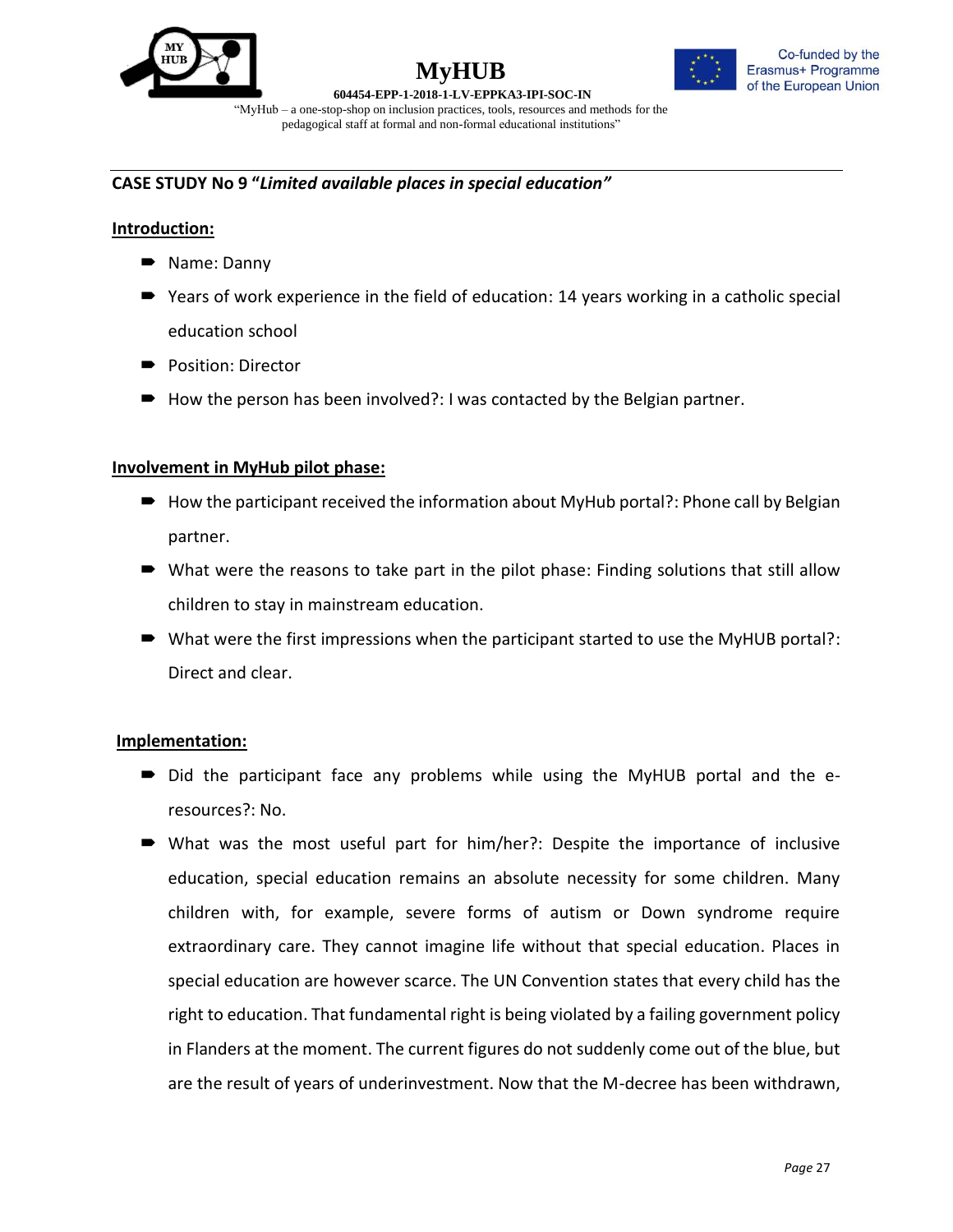



substantial investments must be made in special education. Not only to compensate for the shortage of capacity, but also to provide the necessary guidance. Adapted education must keep the future prospects of vulnerable children with care needs intact. It is the responsibility of policy makers to make that possible. Good examples how it is done abroad can support our calling for a better solution, and in that respect, the portal offers a range of good practices which we have studied.

#### **Impact:**

- What progress the participant has achieved with regards to his/her skills and competence to implement inclusive education practices and approaches with the student(s)?: Strengthen my knowledge when I need to face a policymaker.
- $\rightarrow$  Did the participant become more empowered to implement inclusive teaching design for all students?: Yes, 100%!
- How has MyHub project made a difference in participants' understanding about the implementation of inclusive education?: More good practices than I expected.
- Key message of the participant: *Never give up on our children with a disability!*



# **WP7: Pilot upscaling and implementation onto practice**

 **DEL. 7.3 "Case studies from implementers – pedagogical staff who used the inclusive** 

**learning resources"**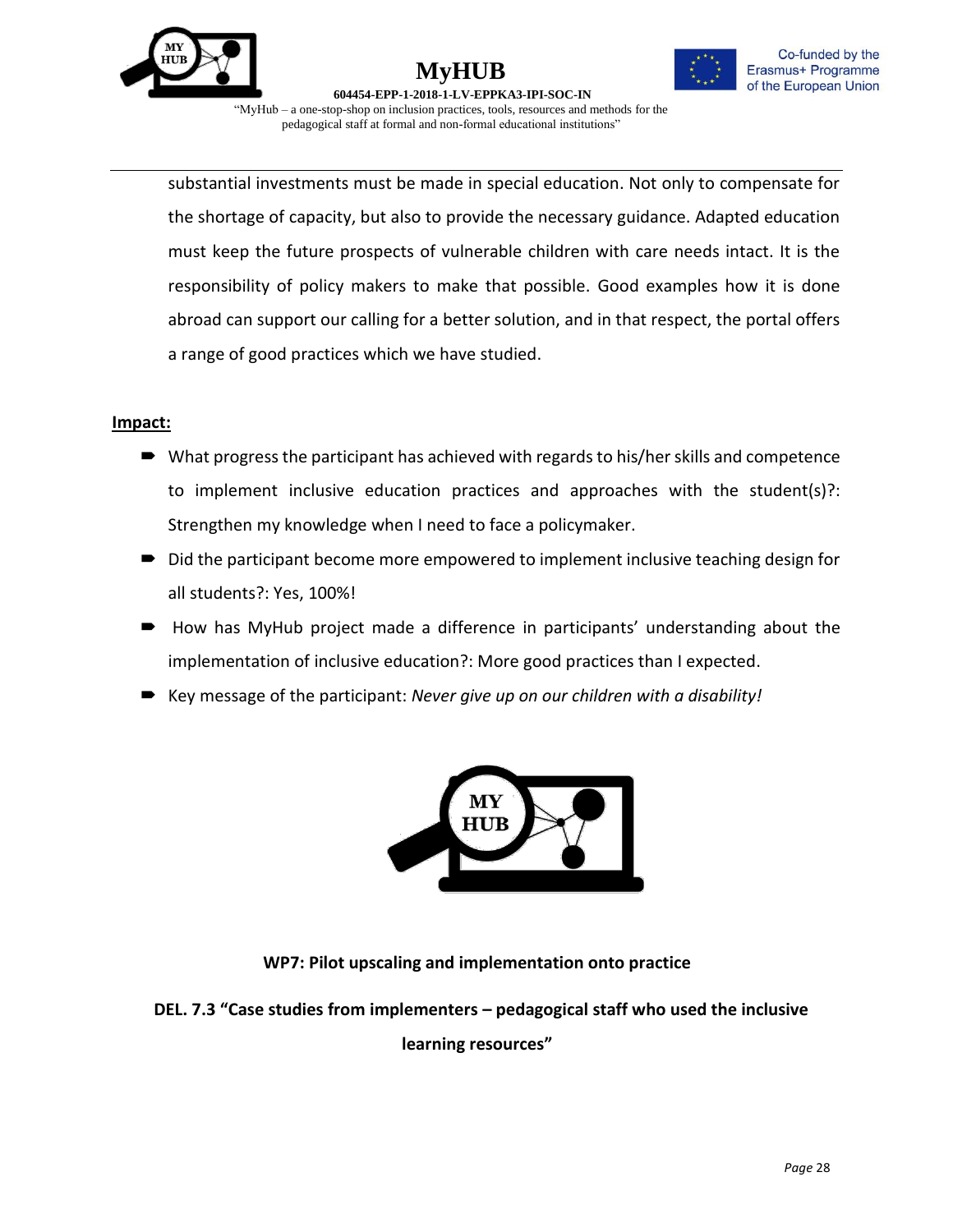





"MyHub – a one-stop-shop on inclusion practices, tools, resources and methods for the pedagogical staff at formal and non-formal educational institutions"

**September, 2021**

**Author:**

**PhoenixKM, Belgium**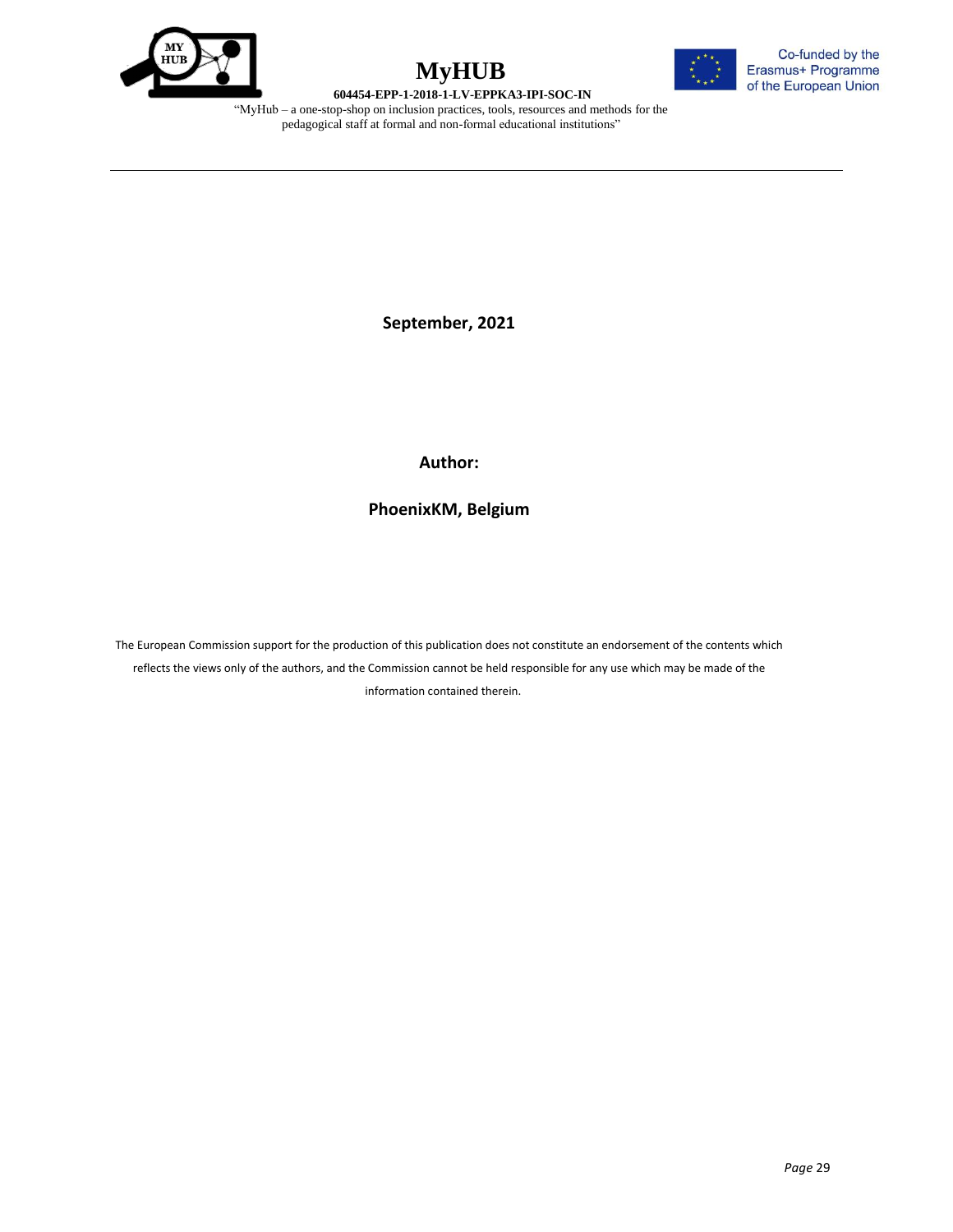





# **CASE STUDY No 10 "***Inclusive digitisation"*

#### **Introduction:**

- Name: Merel
- Years of work experience in the field of education: 6 years working in a public school
- Position: Teacher
- $\blacktriangleright$  How the person has been involved?: Director was contacted by the Belgian partner.

#### **Involvement in MyHub pilot phase:**

- How the participant received the information about MyHub portal?: Phone call by Belgian partner to my director.
- What were the reasons to take part in the pilot phase: My keen interest in inclusive digitisation at school.
- What were the first impressions when the participant started to use the MyHUB portal?: Considerable amount of examples.

- Did the participant face any problems while using the MyHUB portal and the eresources?: No.
- What was the most useful part for him/her?: As aunt of a young boy with learning difficulties; I have a keen interest in making our school or at least the way I teach as inclusive as possible. Inclusive digitizing a school is one aspect of my interest, and trust me, it does not happen in one day. A clear vision, a sophisticated strategy and a suitable IT infrastructure are indispensable. In addition, all those involved must be efficiently informed and trained. That is why with some teachers we meet twice a week to discuss issues we observed with some students, and trying to see how inclusive digitisation could address this. Especially with dyslexia, we have found that well annotated digital books can offer us added value. And yes, via MyHub we found also a Flemish provided/initiative!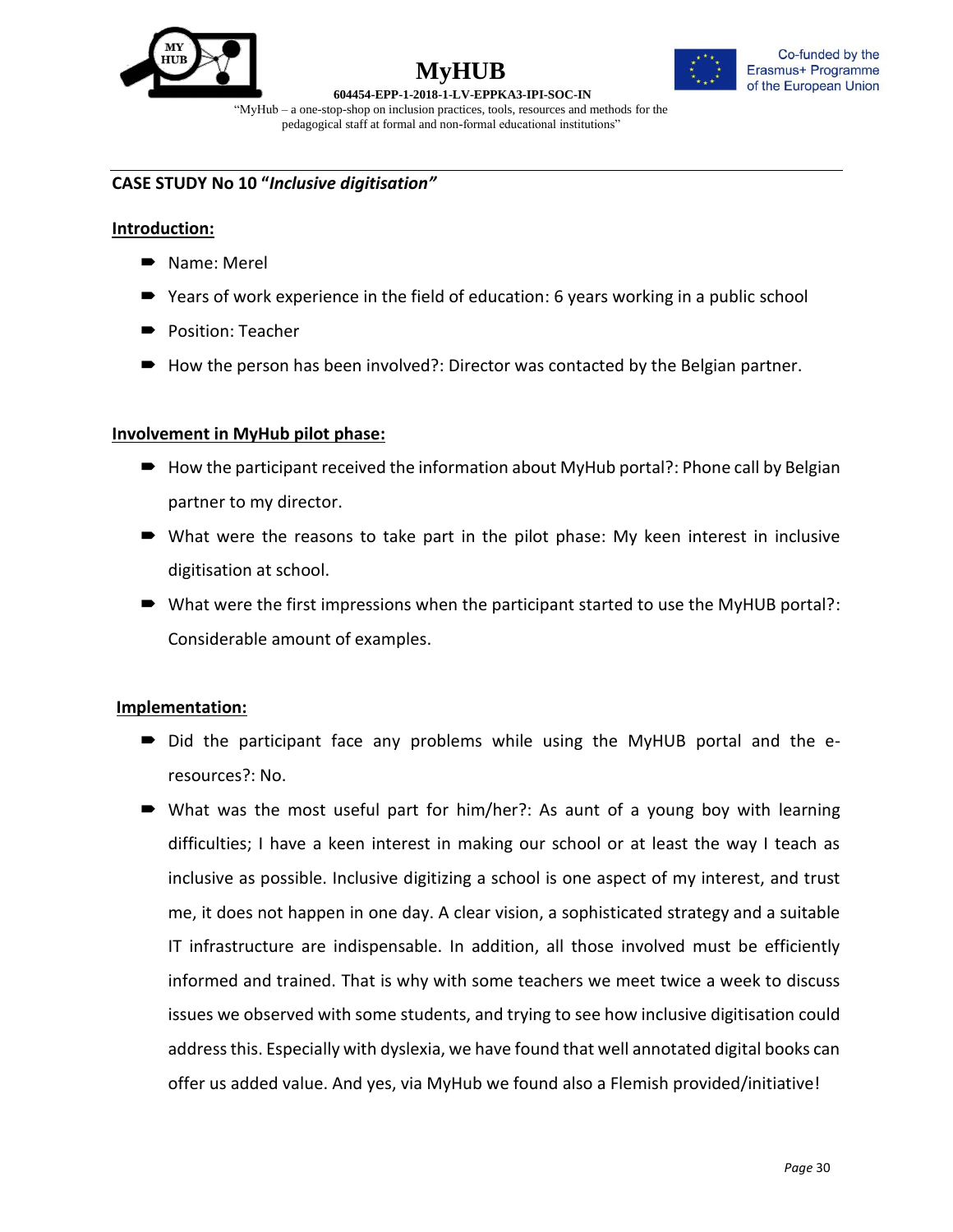

# **MyHUB 604454-EPP-1-2018-1-LV-EPPKA3-IPI-SOC-IN**

pedagogical staff at formal and non-formal educational institutions"



**Impact:**

- What progress the participant has achieved with regards to his/her skills and competence to implement inclusive education practices and approaches with the student(s)?: Inclusive digitisation knowledge was improved!
- Did the participant become more empowered to implement inclusive teaching design for all students?: For sure indeed.
- $\blacktriangleright$  How has MyHub project made a difference in participants' understanding about the implementation of inclusive education?: A lot out there yet to be discovered.
- Key message of the participant: *Inclusive digitisation can become a game changer if properly implemented.*



# **WP7: Pilot upscaling and implementation onto practice**

 **DEL. 7.3 "Case studies from implementers – pedagogical staff who used the inclusive learning resources"**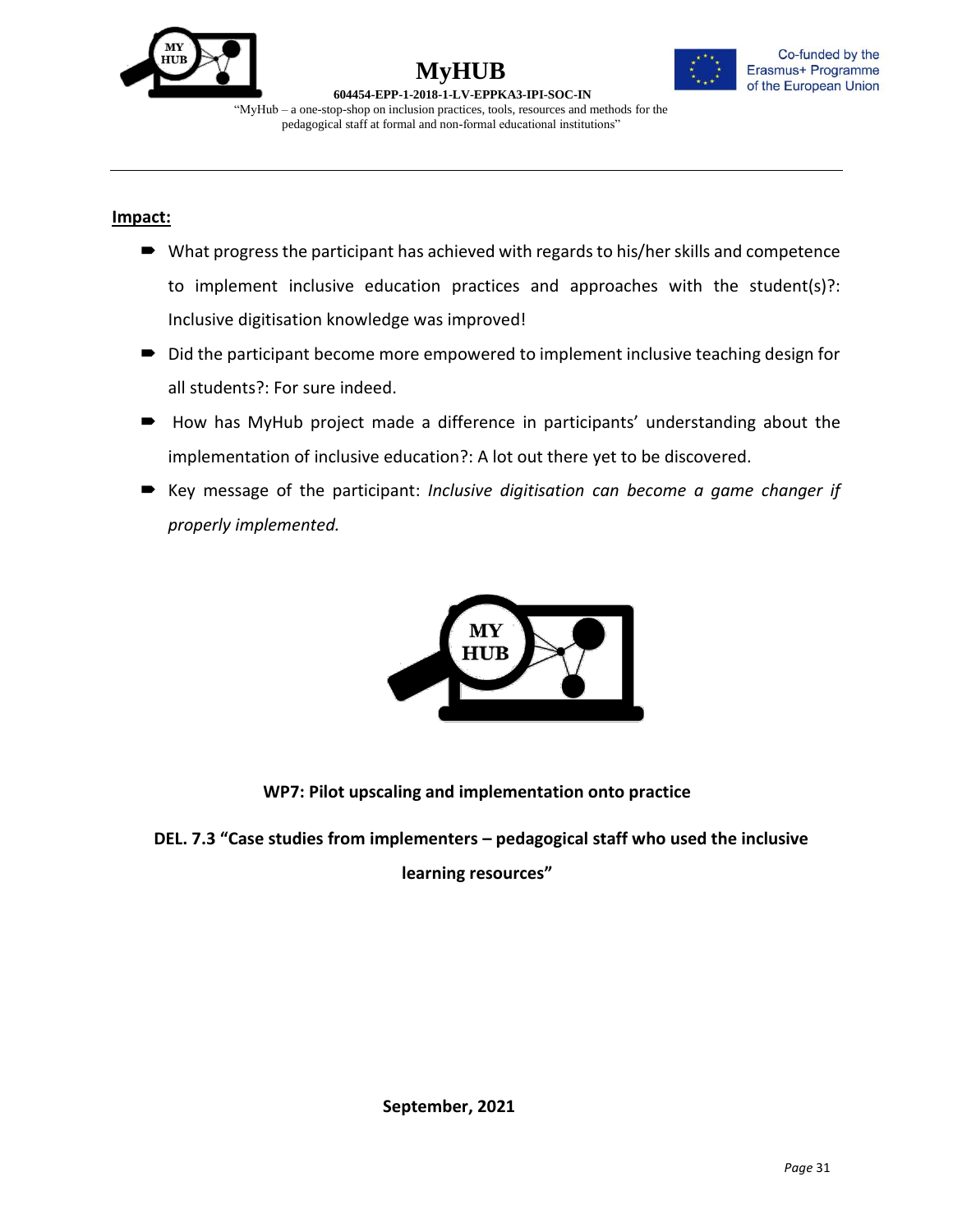





"MyHub – a one-stop-shop on inclusion practices, tools, resources and methods for the pedagogical staff at formal and non-formal educational institutions"

#### **Author:**

# **PhoenixKM, Belgium**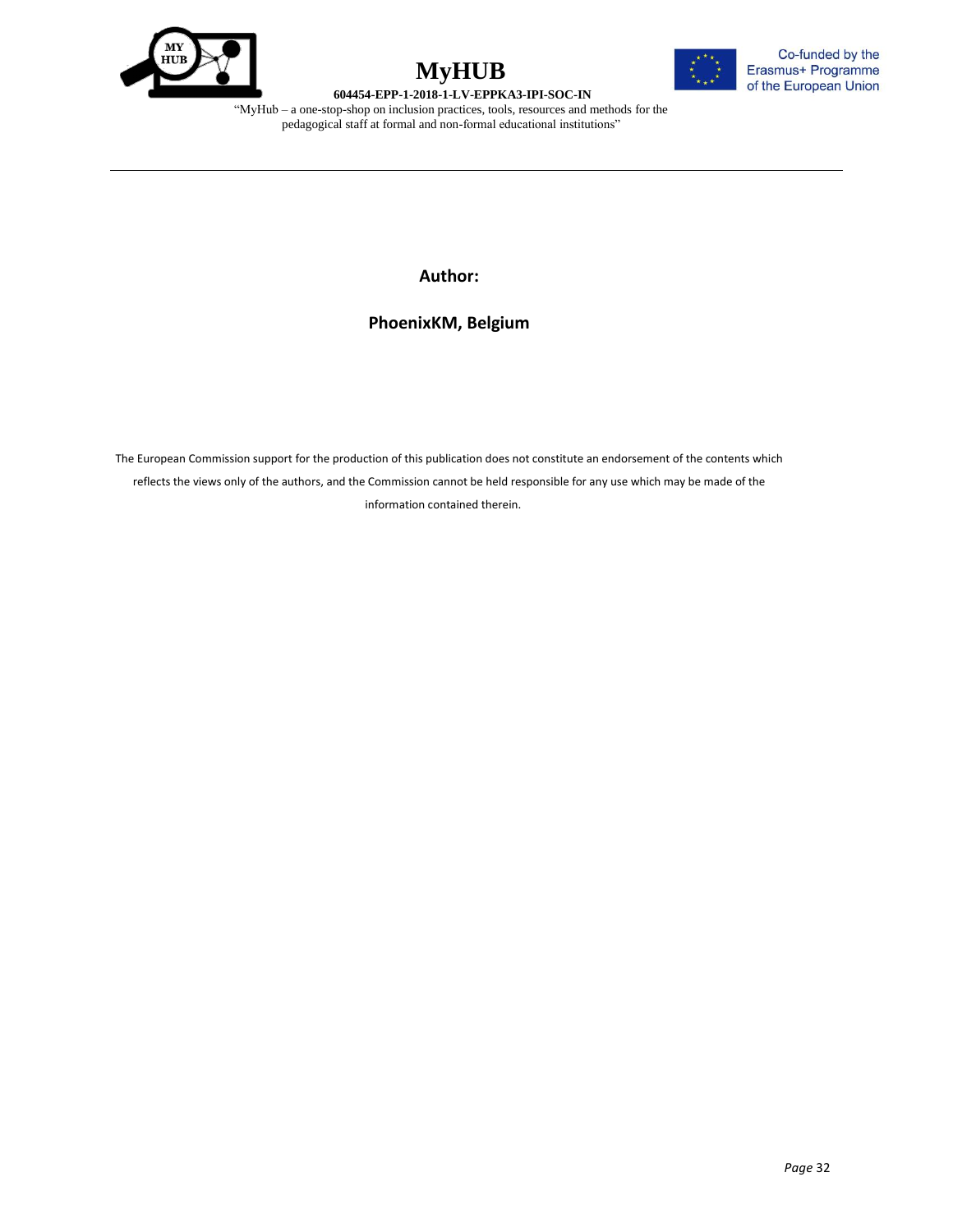





# **CASE STUDY No 11 "***Inclusive society"*

#### **Introduction:**

- Name: Gabriel
- Years of work experience in the field of education: 21 years working in a public school
- **Position: Director**
- $\blacktriangleright$  How the person has been involved?: I was contacted by the Belgian partner.

#### **Involvement in MyHub pilot phase:**

- How the participant received the information about MyHub portal?: Phone call by Belgian partner.
- What were the reasons to take part in the pilot phase: My personal aims towards an inclusive society.
- What were the first impressions when the participant started to use the MyHUB portal?: There is a lot out there!

- Did the participant face any problems while using the MyHUB portal and the eresources?: No.
- What was the most useful part for him/her?: By an inclusive society we mean a society in which everyone can and may participate equally, regardless of their background or disability. It is a society in which everyone feels connected and involved. This is a shared responsibility of the individual and society whereby society makes the necessary efforts so that the individual can integrate. With the ReDiCoDi measures, we support the learning of all pupils with special educational needs, regardless of the disability that they have been officially diagnosed with. ReDiCoDi stands for Remedy, Differentiate, Compensate and Dispense. It is often incorrectly stated that ReDiCoDi measures only apply to pupils with an officially established disability. All pupils who experience (temporary) difficulties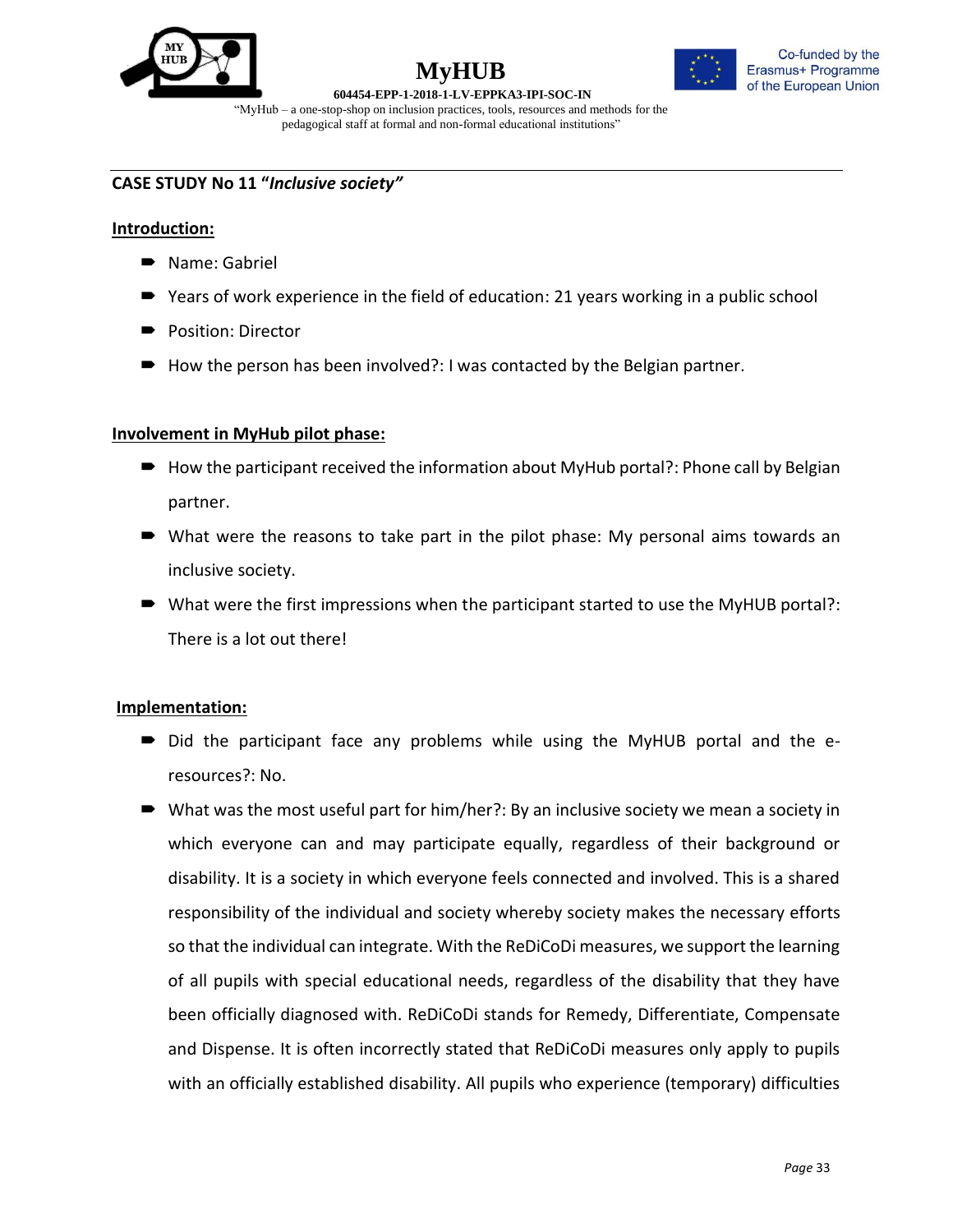



in learning and are therefore limited in their participation in education, may need ReDiCoDi measures. These measures enable a strong learning environment for all students:

- Remedial actions: addressing the problem in a direct way through instruction and learning strategies;
- Differentiation measures: measures where the school, within the common curriculum, introduces a limited variation in the teaching-learning process in order to better meet the needs of individual pupils or groups of pupils;
- Compensatory measures: reducing and/or removing obstacles to good learning;
- Dispensing measures: exempting the student from certain activities, subject components, etc. and replacing them with equivalent activities and goals.

I was glad that some of the resources further support this approach we have in our school.

### **Impact:**

- What progress the participant has achieved with regards to his/her skills and competence to implement inclusive education practices and approaches with the student(s)?: More handy practices to apply in our school.
- Did the participant become more empowered to implement inclusive teaching design for all students?: Of course.
- How has MyHub project made a difference in participants' understanding about the implementation of inclusive education?: A lot out there yet to be discovered.
- Key message of the participant: *The inclusive education we dream of is not an end in itself, it is a means to achieve an inclusive society.*

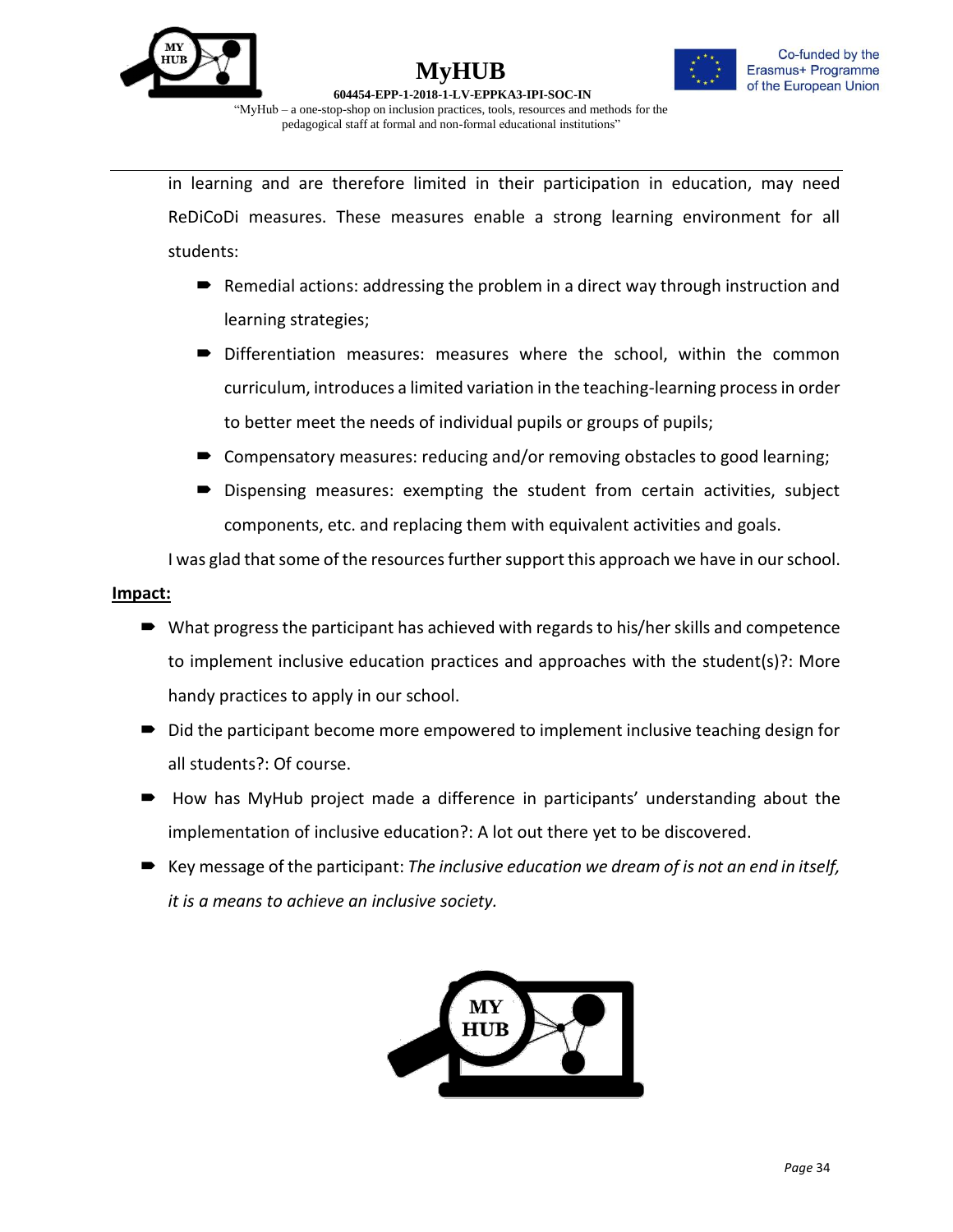





# **WP7: Pilot upscaling and implementation onto practice**

 **DEL. 7.3 "Case studies from implementers – pedagogical staff who used the inclusive** 

**learning resources"**

**September, 2021**

**Author:**

**PhoenixKM, Belgium**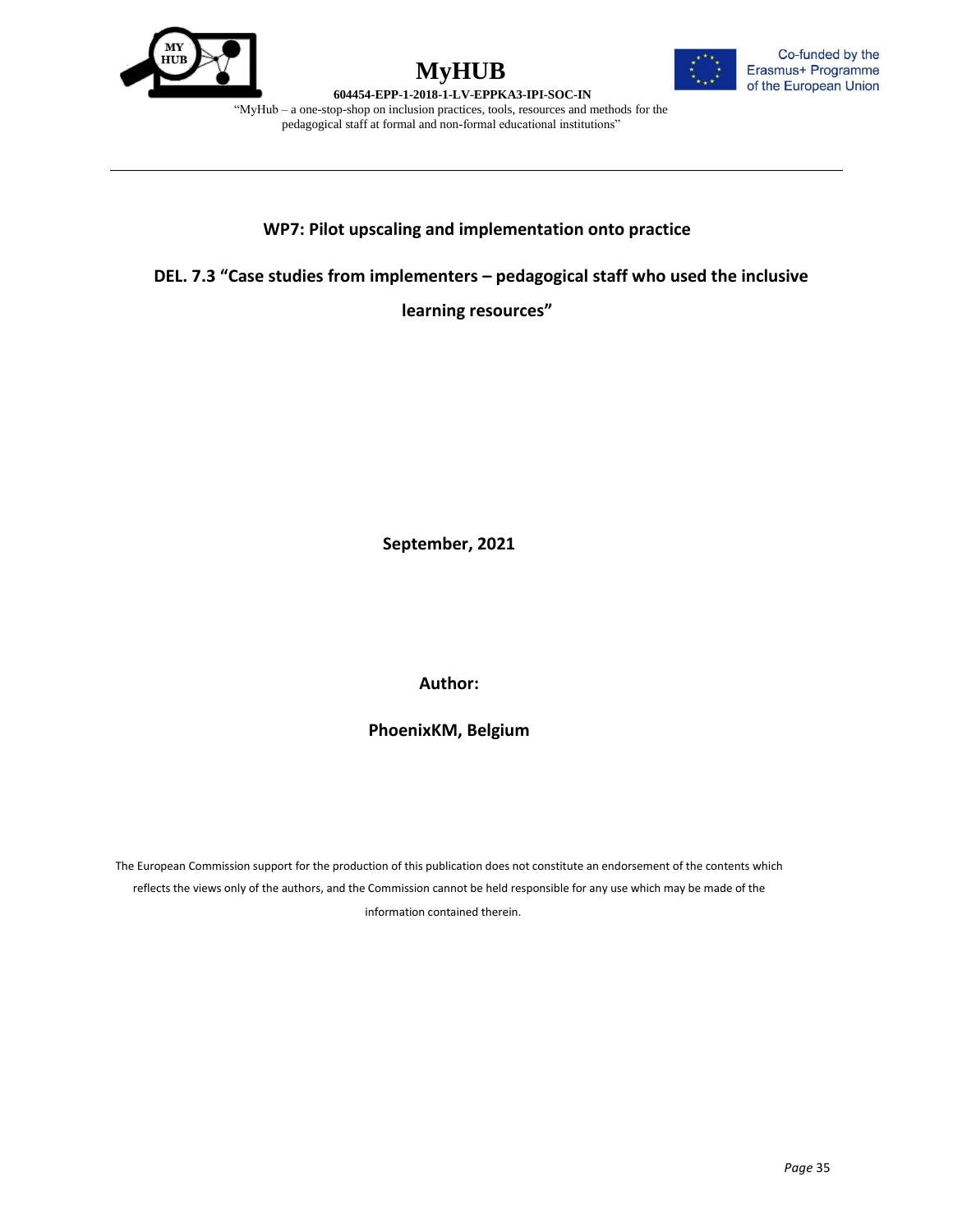



**604454-EPP-1-2018-1-LV-EPPKA3-IPI-SOC-IN** "MyHub – a one-stop-shop on inclusion practices, tools, resources and methods for the pedagogical staff at formal and non-formal educational institutions"

### **CASE STUDY No 12 "***Reasonable adjustments in education"*

#### **Introduction:**

- Name: Chris
- Years of work experience in the field of education: 31 years working in a catholic school
- **Position: Director**
- $\blacktriangleright$  How the person has been involved?: I was contacted by the Belgian partner.

#### **Involvement in MyHub pilot phase:**

- How the participant received the information about MyHub portal?: Phone call by Belgian partner.
- What were the reasons to take part in the pilot phase: I am an inclusion education supporter for my school, so of course I was interested.
- What were the first impressions when the participant started to use the MyHUB portal?: Many practices that are useful to us when applying reasonable adjustments for pupils with disabilities.

- Did the participant face any problems while using the MyHUB portal and the eresources?: No.
- What was the most useful part for him/her?: When we talk about inclusive education, we also talk about reasonable accommodation. These are adjustments that must be made to meet the educational needs of students. We note that the term still causes confusion and that its content is still insufficiently known by educational professionals. It is also not always clear to parents how they can discuss this at school. That is why we, together with a number of teachers and myself, took part in an information evening about reasonable adjustments in education. This was organized by the Support Centre for Inclusion in collaboration with UNIA (Interfederal Centre for Equal Opportunities), Parents for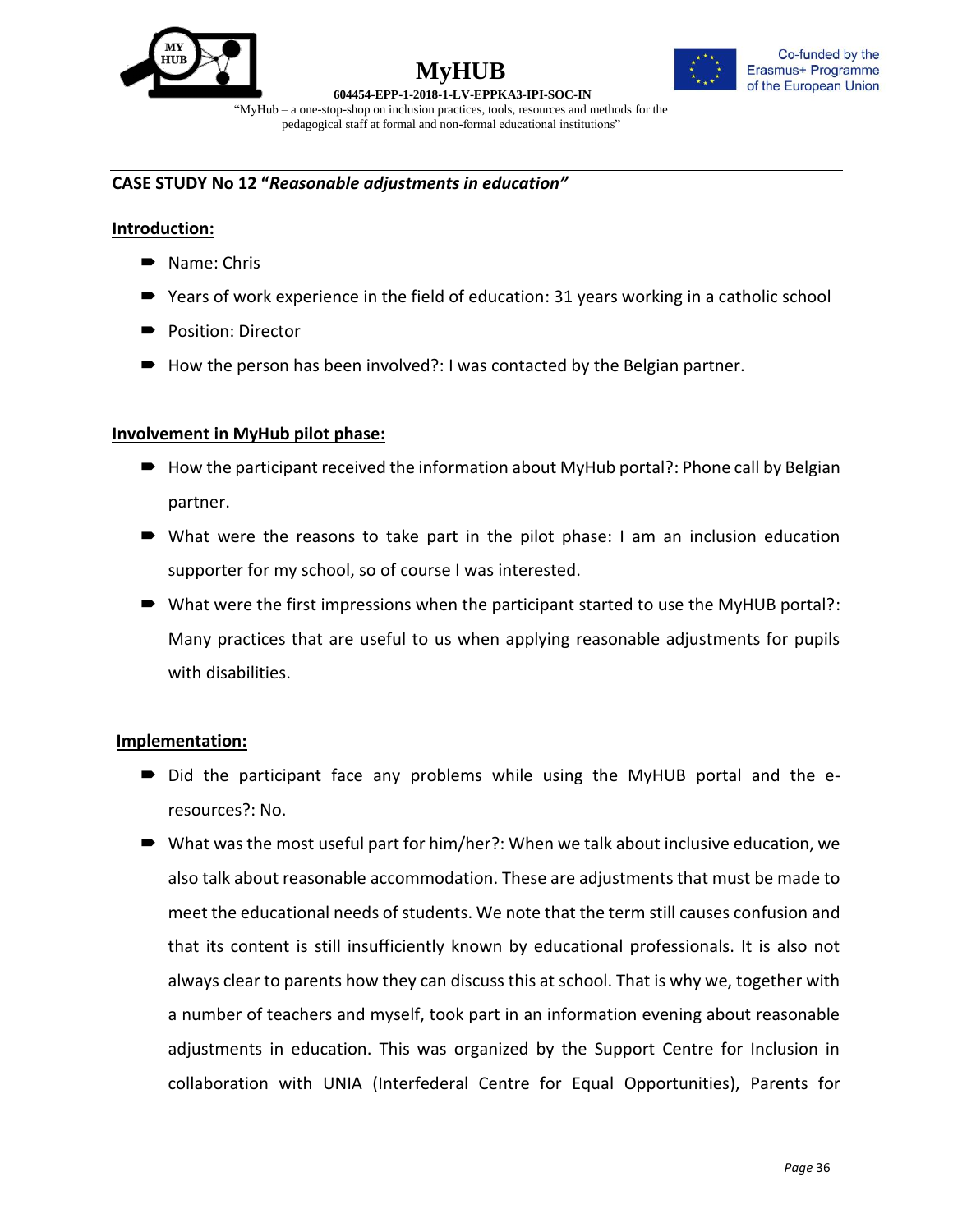

**MyHUB**

Inclusion and Teachers for Inclusion. The audience mainly consisted of parents, support staff and teachers, but also students, care coordinators, management and competency counsellors. The evenings were introduced by the organizing partners and were fleshed out with presentations about the legal framework for reasonable adjustments, the continuum of care, the regulations surrounding the motivated report and the M-report, and by means of a method for discussing reasonable adjustments with people. After the presentations there was room for questions and individual situations from the audience. Some of the reactions that we found striking:

- **Parents experience a large gap between the legislative framework and practice.** Mainly in the application of the care continuum, transparency of consultation, the continuous adjustment obligation, and the budgetary choices that schools may or may not make.
- $\blacktriangleright$  Supporters feel powerless when they encounter resistance from teachers to make adjustments.
- Teachers feel that there is too much pressure on their shoulders.
- There was consensus about what reasonable adjustments are when it comes to accessibility of public transport.
- Mention the importance of (literally) taking students along in consultation.
- Uncertainty about the impact of a new minister of education.
- Parents and supporters feel that they have to fight every year to make reasonable adjustments.

The above aspects could be remediated and supported by many of the resources mentioned in your platform. Hence we have been keen to explore all resources and picking out those that we can apply in our school. The detailed STICORDI measures were our favourite resource by the way.

### **Impact:**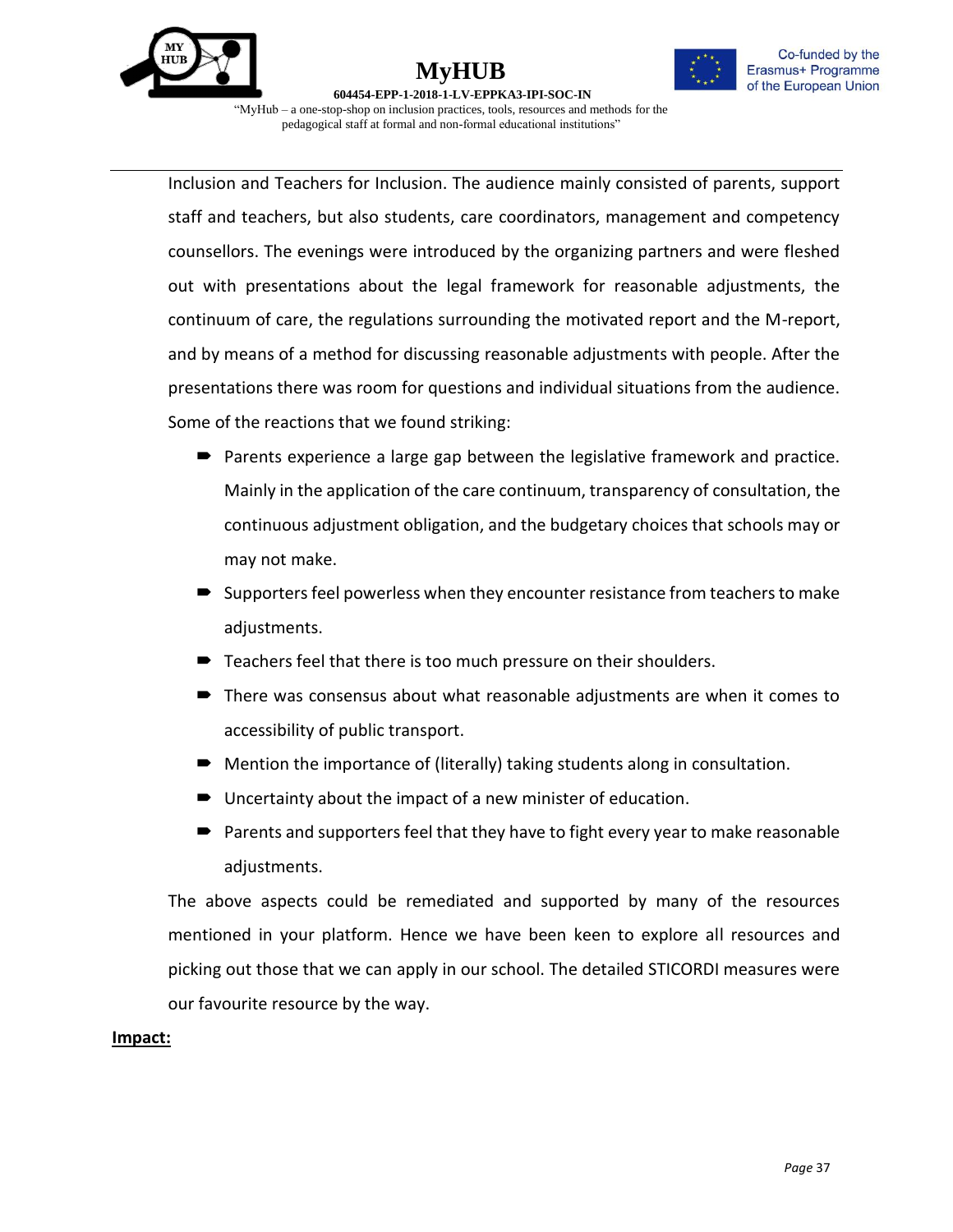

- What progress the participant has achieved with regards to his/her skills and competence to implement inclusive education practices and approaches with the student(s)?: More knowledge about reasonable adjustments.
- Did the participant become more empowered to implement inclusive teaching design for all students?: Yes, all of us. I am grateful that I got access to this material.
- How has MyHub project made a difference in participants' understanding about the implementation of inclusive education?: A lot of good work exists but we yet have to discover it. MyHub helps us also in this.
- Key message of the participant: *Reasonable adjustments are not a matter of "should we?" but "we have to!".*



# **WP7: Pilot upscaling and implementation onto practice**

 **DEL. 7.3 "Case studies from implementers – pedagogical staff who used the inclusive learning resources"**

**September, 2021**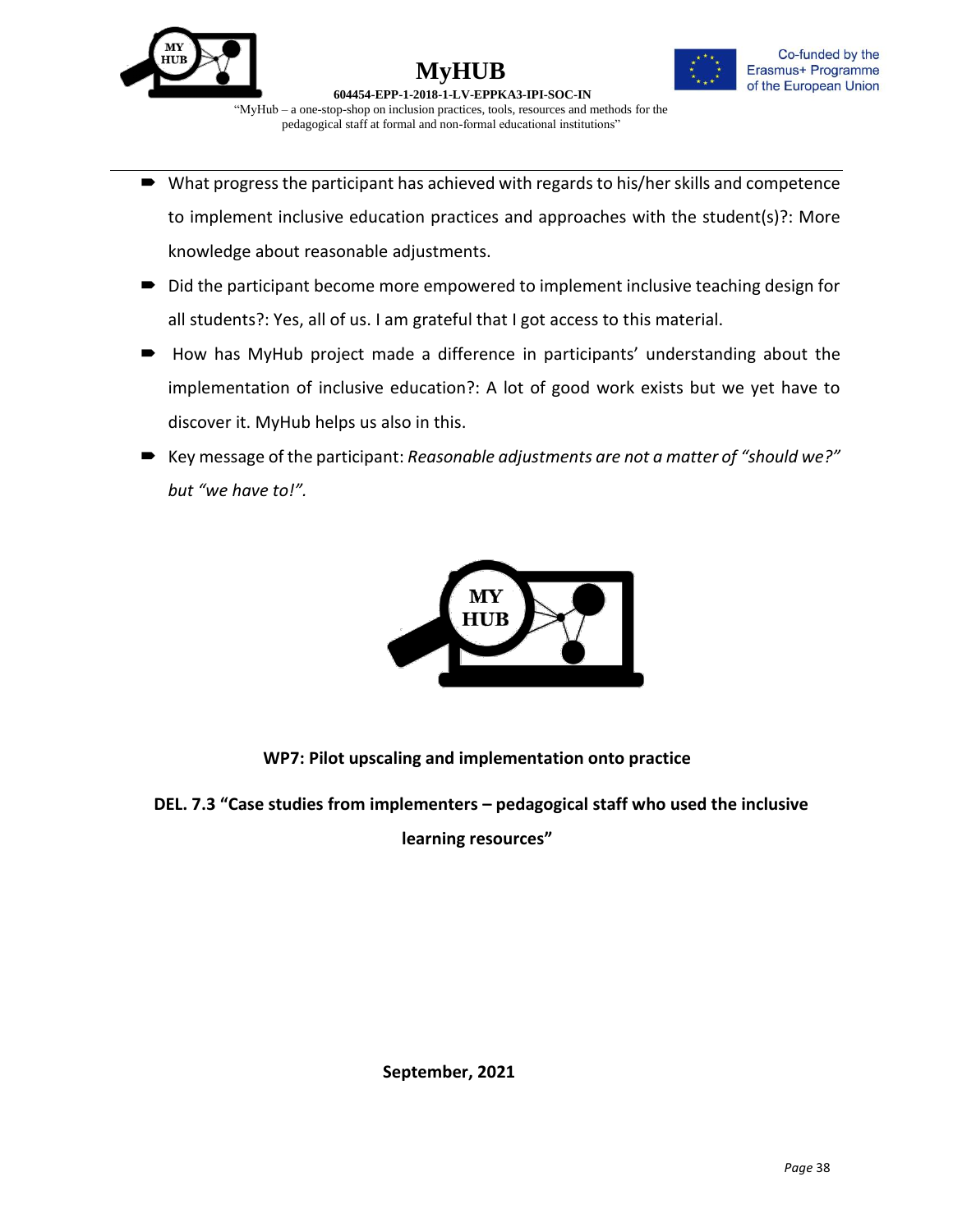





"MyHub – a one-stop-shop on inclusion practices, tools, resources and methods for the pedagogical staff at formal and non-formal educational institutions"

#### **Author:**

# **PhoenixKM, Belgium**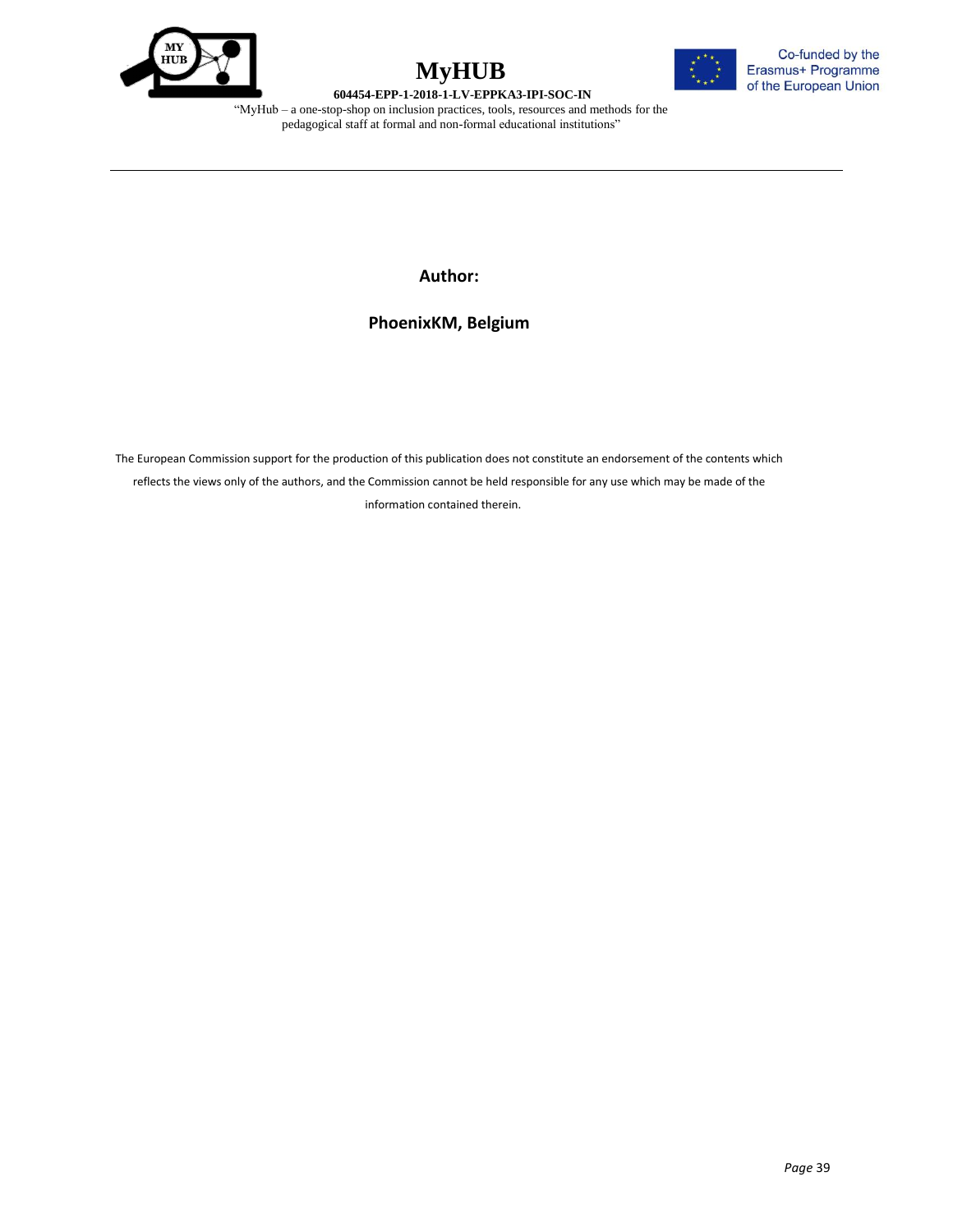



**604454-EPP-1-2018-1-LV-EPPKA3-IPI-SOC-IN** "MyHub – a one-stop-shop on inclusion practices, tools, resources and methods for the pedagogical staff at formal and non-formal educational institutions"

# **CASE STUDY No 13 "***Huge workload director"*

#### **Introduction:**

- Name: Daniel
- Years of work experience in the field of education: 37 years working in a catholic school
- **Position: Director**
- $\blacktriangleright$  How the person has been involved?: I was contacted by the Belgian partner.

#### **Involvement in MyHub pilot phase:**

- How the participant received the information about MyHub portal?: Phone call by Belgian partner.
- What were the reasons to take part in the pilot phase: My personal interest in inclusion as my son has a mobility impairment.
- What were the first impressions when the participant started to use the MyHUB portal?: A lot of relevant links to practices that can be useful for my school.

- Did the participant face any problems while using the MyHUB portal and the eresources?: No.
- What was the most useful part for him/her?: Catholic Education Flanders had cartoonist Joris Snaet design a cartoon in 2021 to capture the challenges faced by a director in a single image [*see image below*]. Well, that reflected pretty good how we have had to face with education the past year. Yet, we are determined to make sure no one drops out from education, either because of financial issues or because of a disability. That is how dedicated we are. For this reason alone, we put a lot of emphasis to try to find solutions for problems we face. These can be simple, such as using an app to magnify text, but they can also be pedagogical. And in this respect I was glad to see how the project has provided so many solutions, grouped and easy to search through.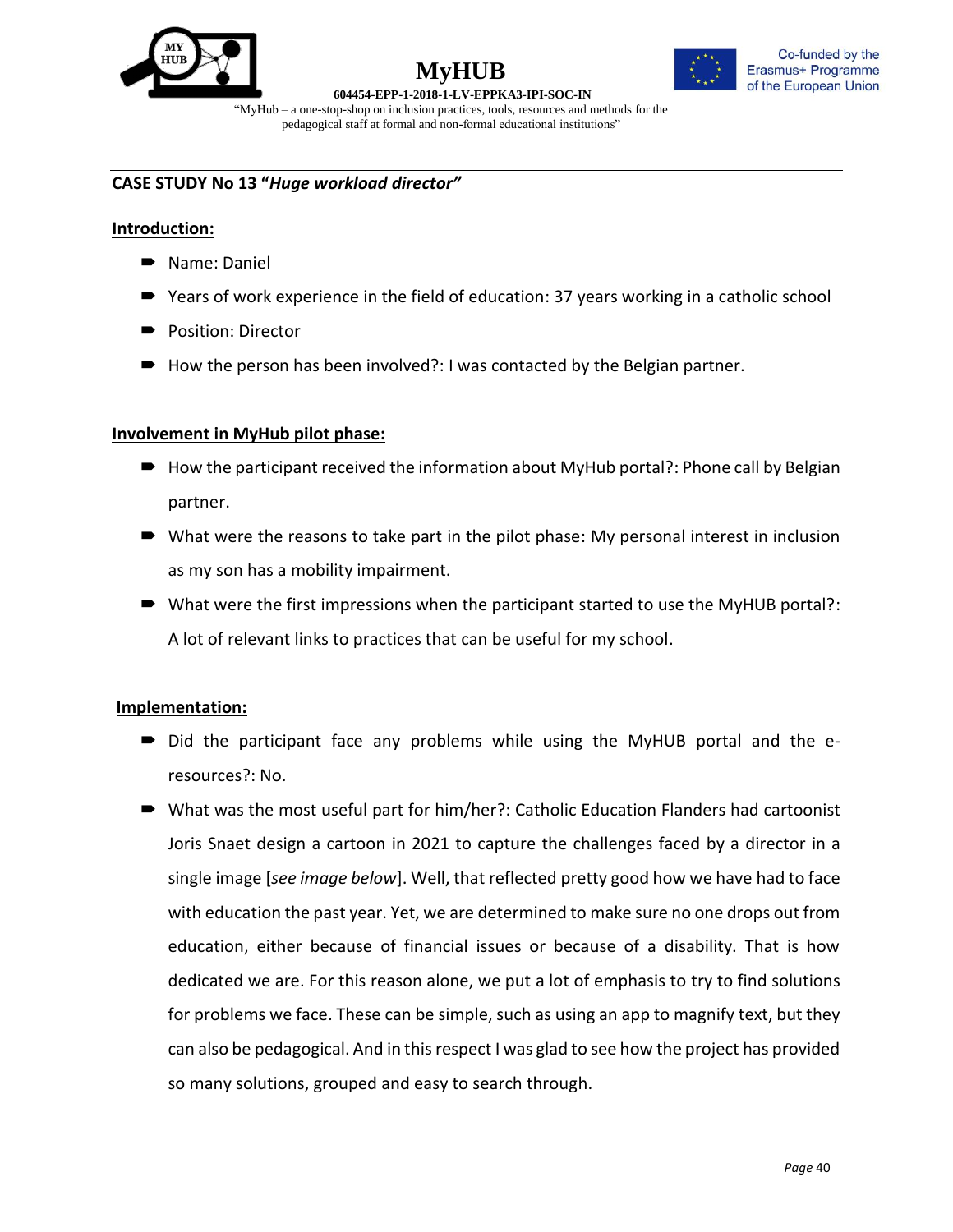



**604454-EPP-1-2018-1-LV-EPPKA3-IPI-SOC-IN**

"MyHub – a one-stop-shop on inclusion practices, tools, resources and methods for the pedagogical staff at formal and non-formal educational institutions"



#### **Impact:**

- What progress the participant has achieved with regards to his/her skills and competence to implement inclusive education practices and approaches with the student(s)?: Improving our knowledge about existing good practices.
- Did the participant become more empowered to implement inclusive teaching design for all students?: Yes, definitely the case.
- How has MyHub project made a difference in participants' understanding about the implementation of inclusive education?: Things can be made less complicated, as long as you know the suitable solution.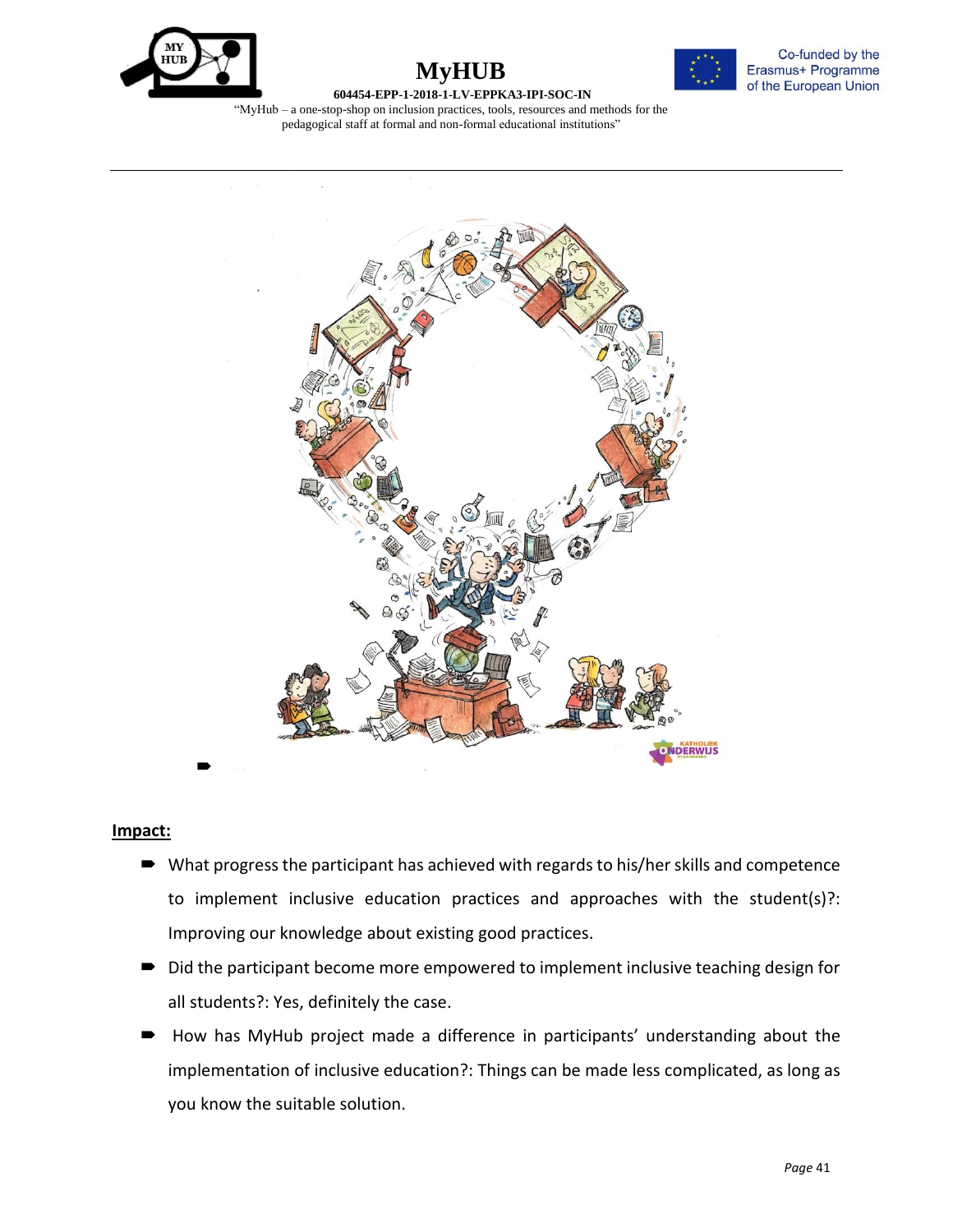





Key message of the participant: *We work a lot, dedicated and with passion because we* 

*want all our students to succeed.*



**WP7: Pilot upscaling and implementation onto practice**

 **DEL. 7.3 "Case studies from implementers – pedagogical staff who used the inclusive** 

**learning resources"**

**September, 2021**

**Author:**

**PhoenixKM, Belgium**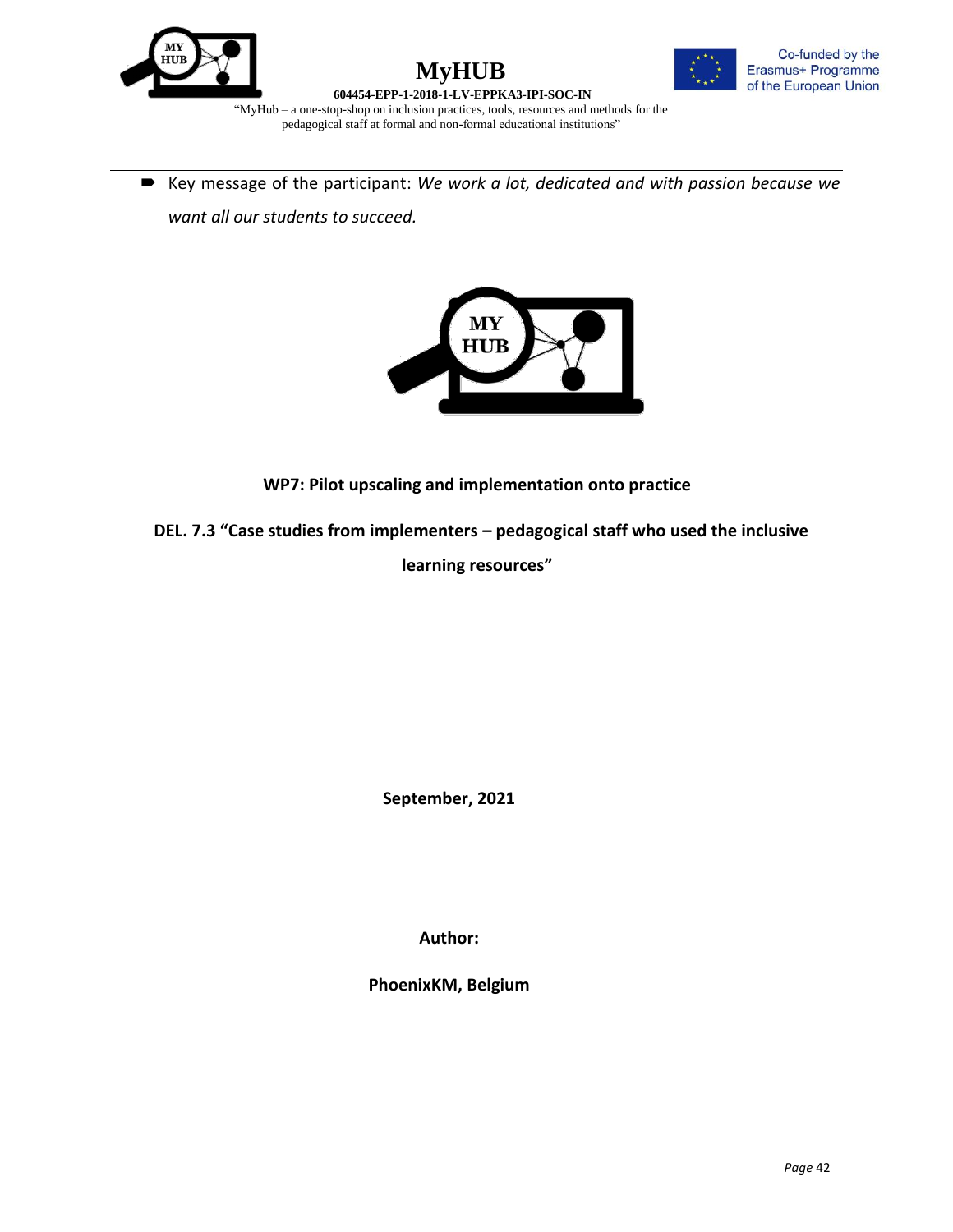





"MyHub – a one-stop-shop on inclusion practices, tools, resources and methods for the pedagogical staff at formal and non-formal educational institutions"

The European Commission support for the production of this publication does not constitute an endorsement of the contents which

reflects the views only of the authors, and the Commission cannot be held responsible for any use which may be made of the

information contained therein.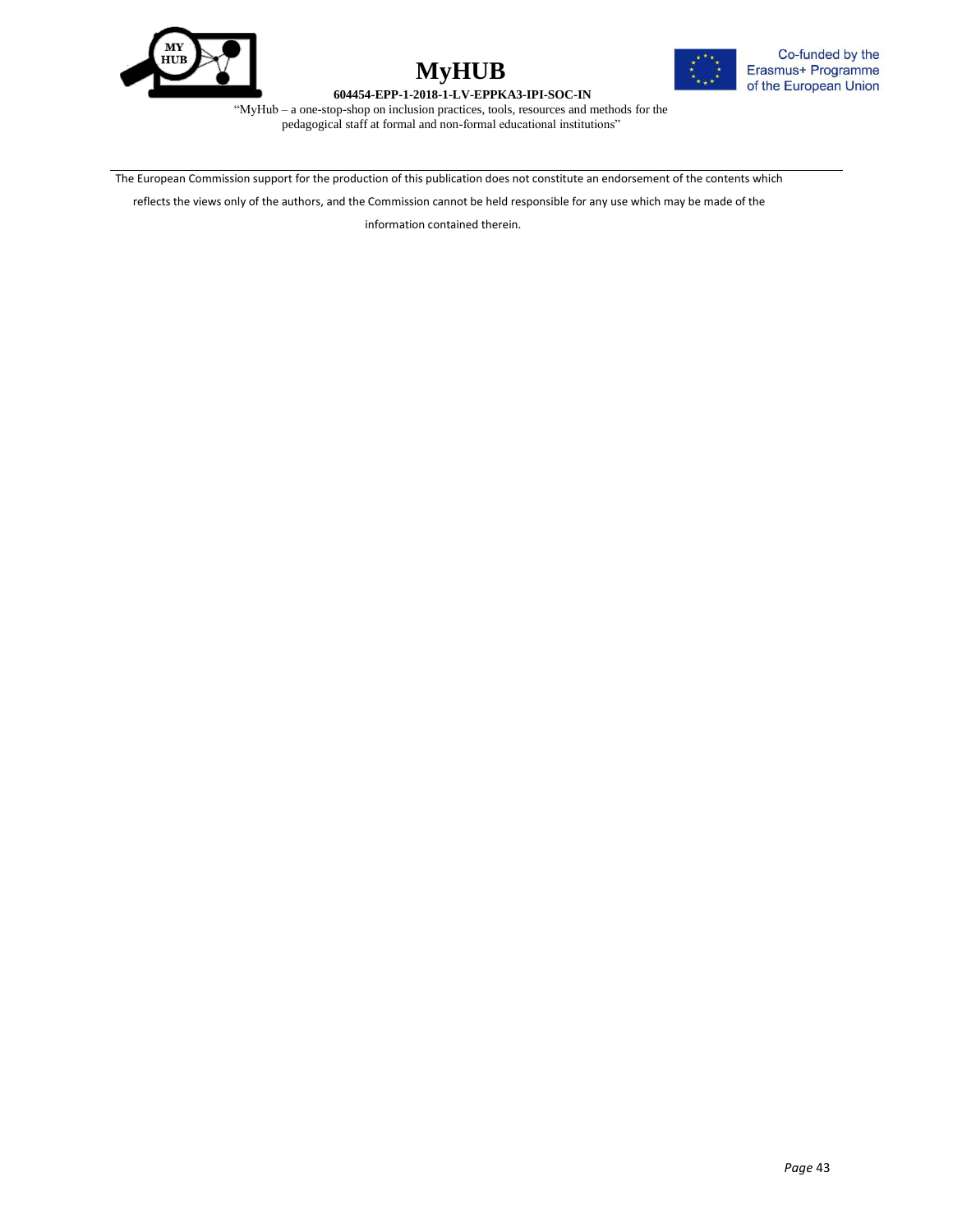



**604454-EPP-1-2018-1-LV-EPPKA3-IPI-SOC-IN** "MyHub – a one-stop-shop on inclusion practices, tools, resources and methods for the pedagogical staff at formal and non-formal educational institutions"

# **CASE STUDY No 14 "***Inclusion knows its barriers"*

#### **Introduction:**

- Name: Marcel
- Years of work experience in the field of education: 17 years working in a public school
- Position: Teacher
- $\blacktriangleright$  How the person has been involved?: Director was contacted by the Belgian partner.

#### **Involvement in MyHub pilot phase:**

- How the participant received the information about MyHub portal?: Phone call by Belgian partner to my director.
- $\blacktriangleright$  What were the reasons to take part in the pilot phase: Inclusion is sometimes a buzzword, used by politicians, so I was interested to see what the project had to offer.
- What were the first impressions when the participant started to use the MyHUB portal?: A nice collection of practices.

- Did the participant face any problems while using the MyHUB portal and the eresources?: No.
- What was the most useful part for him/her?: For certain children, especially in the field of autism spectrum disorders, "integration into the normal environment" appears to be an extra burden, because that is precisely the core of their disability. Yet, some parents insist their child can make it in regular education. Fact is that every case must be carefully evaluated by the school, the CLB and the parents. And sometimes we have to bring the bad news that it simply is not in the benefit of the child to enter inclusive education, at least not at that very moment. We should also not forget that starting up and running an inclusion project requires a great deal of effort, which often has to come from the parents. This involves coordination, looking for supporters, teaching materials, etc. Financially,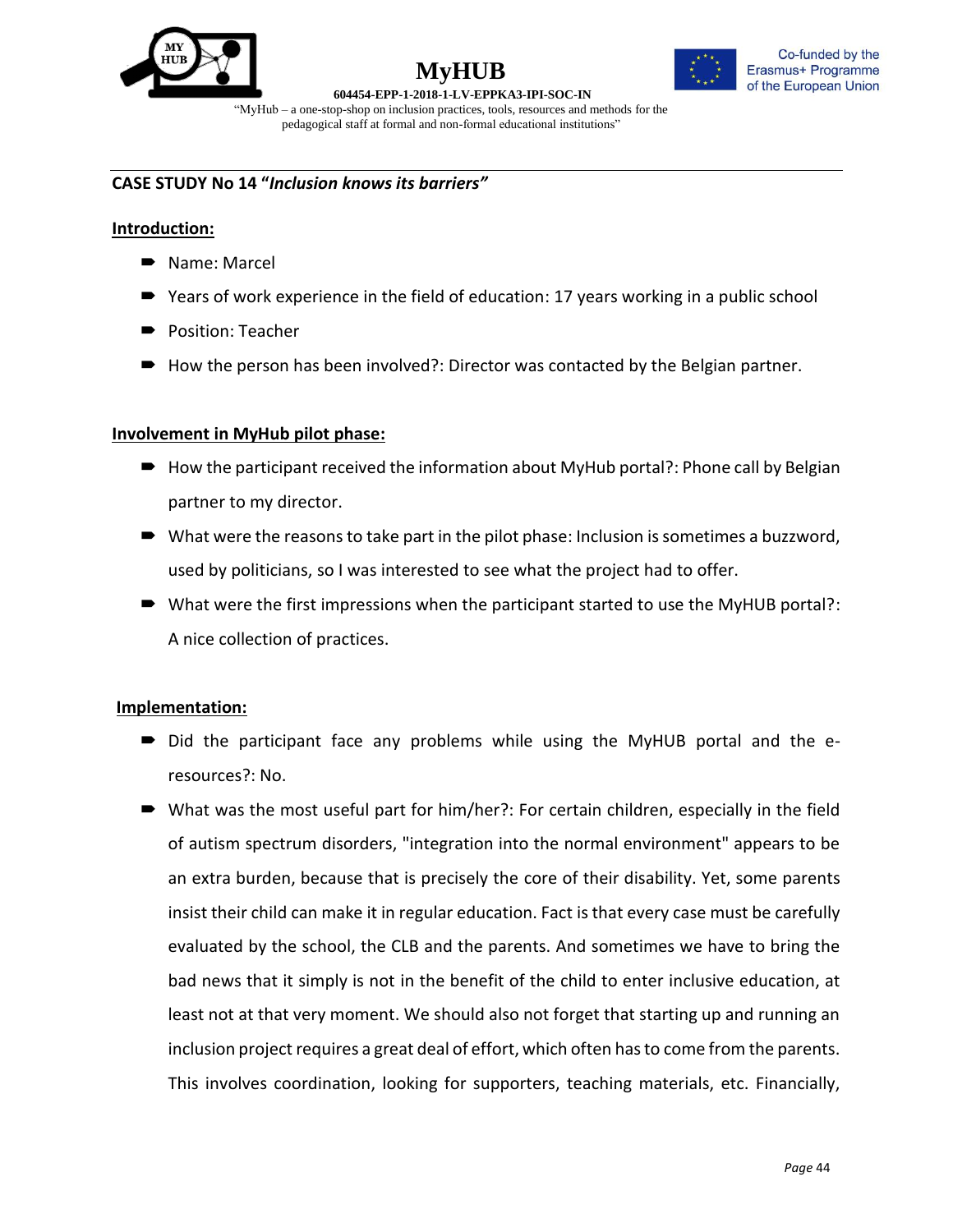



inclusion is not feasible for everyone either. By prioritizing the child's social integration, other areas of learning (language, mathematics, ...) may receive less attention. Due to the intensive (sometimes even constant) supervision, it is possible that the child deteriorates in the area of being able to work autonomously. Do not understand me wrong, we go very far till we decide it is not possible. And then, tools such as the STICORDI measures become very helpful. We were delighted to find them in full detail for different disabilities referenced to in the resources database.

### **Impact:**

- What progress the participant has achieved with regards to his/her skills and competence to implement inclusive education practices and approaches with the student(s)?: Very practical STICORDI measures which we apply to its full extent.
- Did the participant become more empowered to implement inclusive teaching design for all students?: Definitely yes!
- How has MyHub project made a difference in participants' understanding about the implementation of inclusive education?: Good practices can make a huge difference when looking for solutions to challenges.
- Key message of the participant: *It is important that the team around the inclusion pupil puts the well-being of the child first. If the child feels well, the aforementioned disadvantages must be weighed up and adjustments be made to the project where necessary, possibly by transferring to special education if this is in the child's interest.*

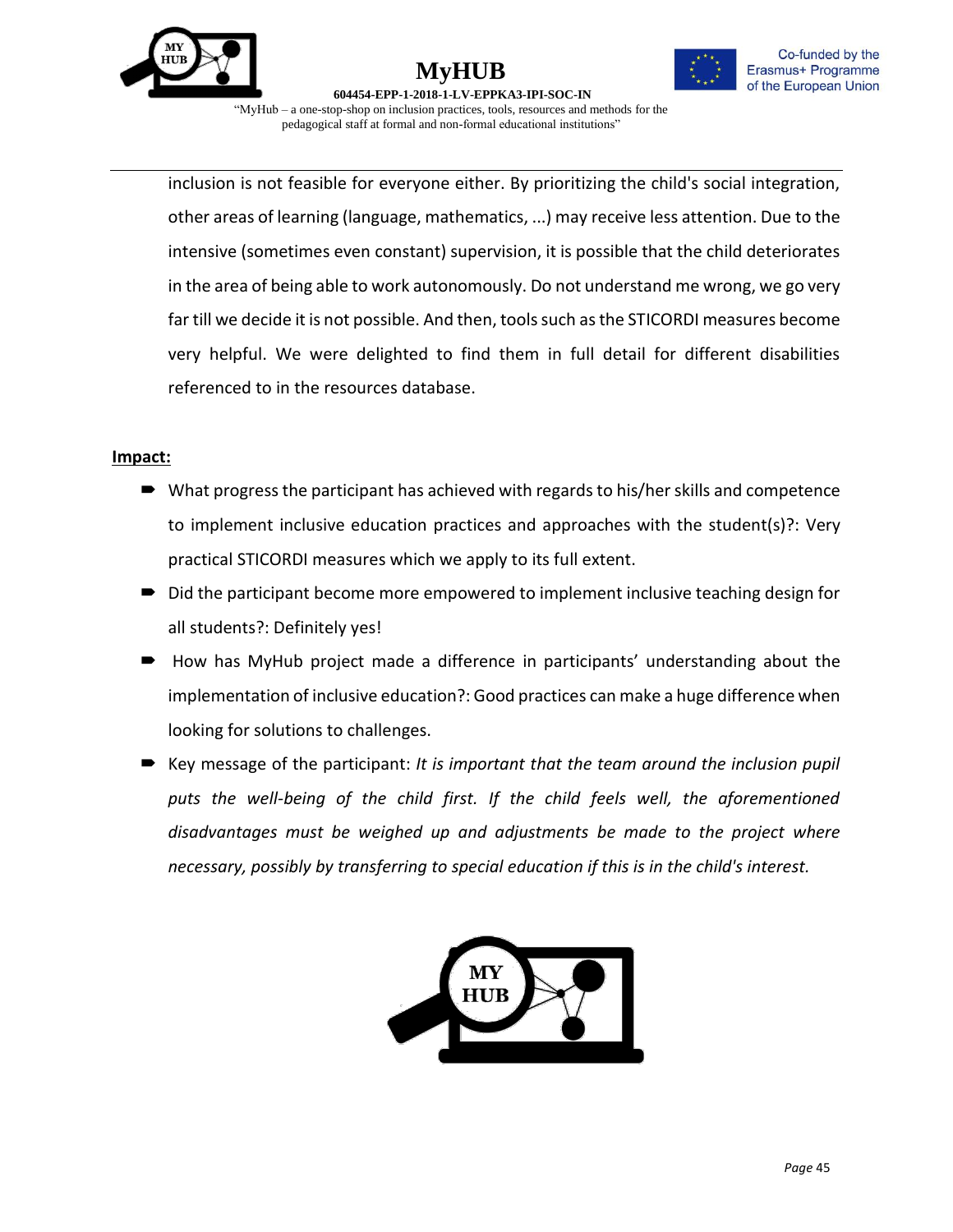





"MyHub – a one-stop-shop on inclusion practices, tools, resources and methods for the pedagogical staff at formal and non-formal educational institutions"

# **WP7: Pilot upscaling and implementation onto practice**

### **DEL. 7.3 "Case studies from implementers – pedagogical staff who used the inclusive**

**learning resources"**

**September, 2021**

**Author:**

**PhoenixKM, Belgium**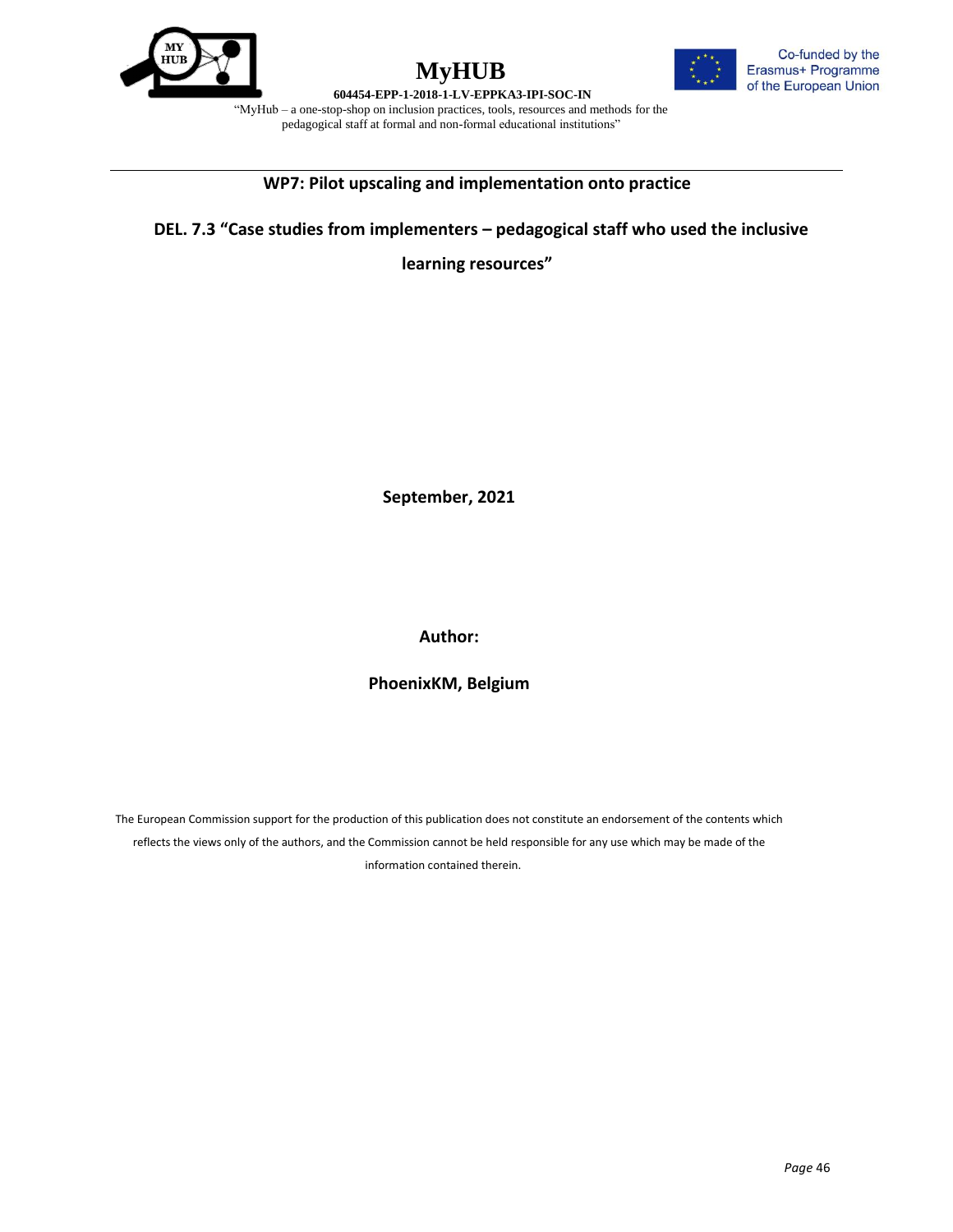

# **MyHUB 604454-EPP-1-2018-1-LV-EPPKA3-IPI-SOC-IN**



"MyHub – a one-stop-shop on inclusion practices, tools, resources and methods for the pedagogical staff at formal and non-formal educational institutions"

### **CASE STUDY No 15 "***We have come a far way in Flanders"*

#### **Introduction:**

- Name: Andre
- Years of work experience in the field of education: 28 years working in a public school
- Position: Teacher
- $\blacktriangleright$  How the person has been involved?: Director was contacted by the Belgian partner.

#### **Involvement in MyHub pilot phase:**

- $\blacktriangleright$  How the participant received the information about MyHub portal?: Phone call by Belgian partner to my director.
- What were the reasons to take part in the pilot phase: Inclusive education is applied in our school in a very pragmatic manner, and I have a strong personal interest in this area as an IT hobbyist.
- What were the first impressions when the participant started to use the MyHUB portal?: Nice!

- Did the participant face any problems while using the MyHUB portal and the eresources?: No.
- What was the most useful part for him/her?: Pupils from our mainstream school who have a reading or writing problem can use free reading software in Flanders. This software converts textbooks into audiobooks. During the reading, it is indicated what a student reads, and the student chooses how quickly the reading takes place. In this way, the subject matter at school can be better processed. Important, the software can be requested for pupils in mainstream or special primary or secondary education, and can be used for free for the current school year! In addition, we also offer them the opportunity to use freely ADIBooks [\(https://www.adibib.be/\)](https://www.adibib.be/), which are annotated pdfs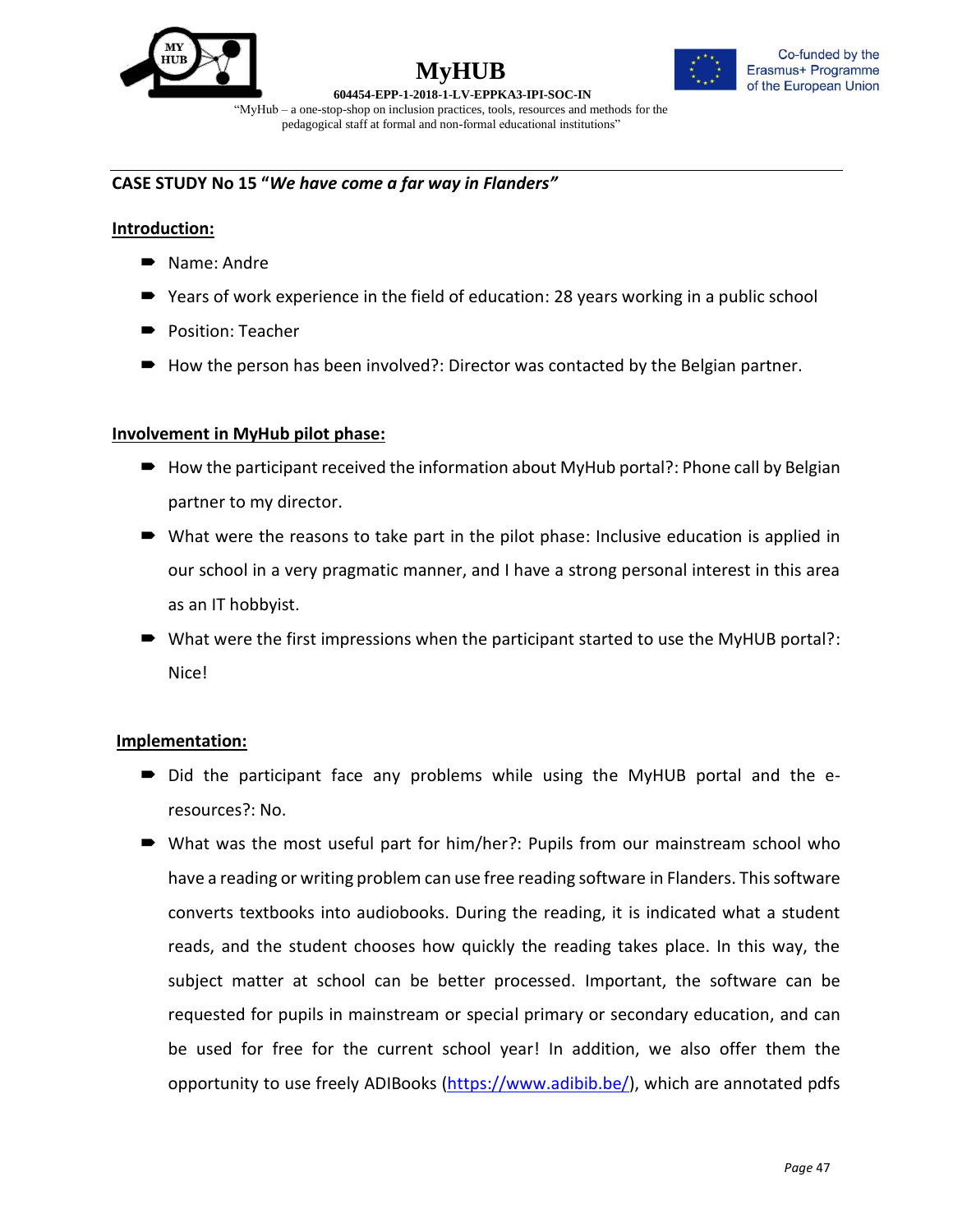



of school books. In short, we really do a big effort! I was therefore glad to see that these aspects were also taken up as good practices in your database. Unfortunately, too many teachers are still unaware of these opportunities. Initiatives like your project can improve the awareness!!

### **Impact:**

- What progress the participant has achieved with regards to his/her skills and competence to implement inclusive education practices and approaches with the student(s)?: I was aware of most practices, but did get to learn some new ones, especially software ones.
- Did the participant become more empowered to implement inclusive teaching design for all students?: Yes!
- How has MyHub project made a difference in participants' understanding about the implementation of inclusive education?: I was glad to see that it has confirmed to me once again that the knowledge and tools are there, but needs to be better disseminated.
- Key message of the participant: *Create, disseminate, learn, continuously.*



**WP7: Pilot upscaling and implementation onto practice**

 **DEL. 7.3 "Case studies from implementers – pedagogical staff who used the inclusive learning resources"**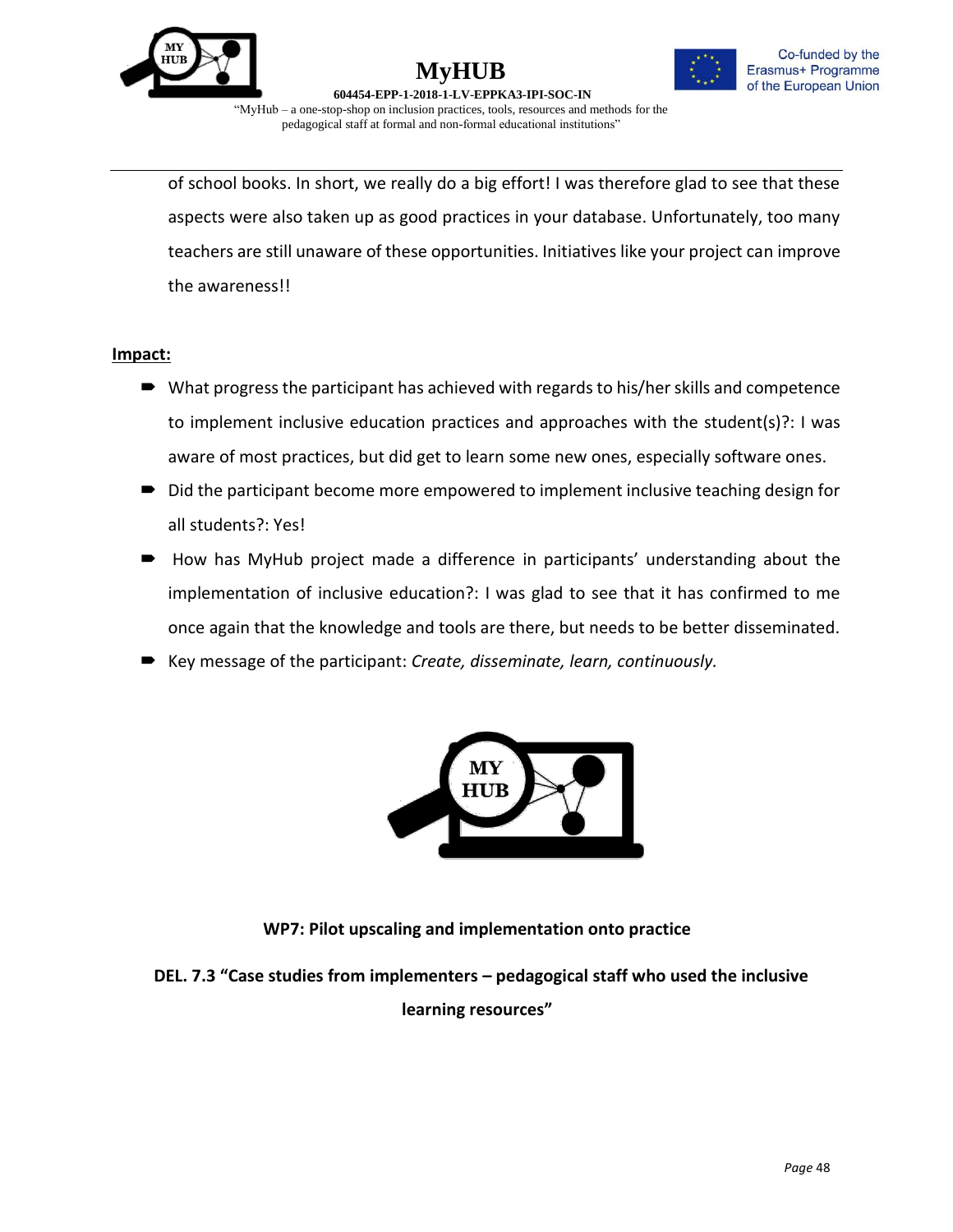





"MyHub – a one-stop-shop on inclusion practices, tools, resources and methods for the pedagogical staff at formal and non-formal educational institutions"

**September, 2021**

**Author:**

# **PhoenixKM, Belgium**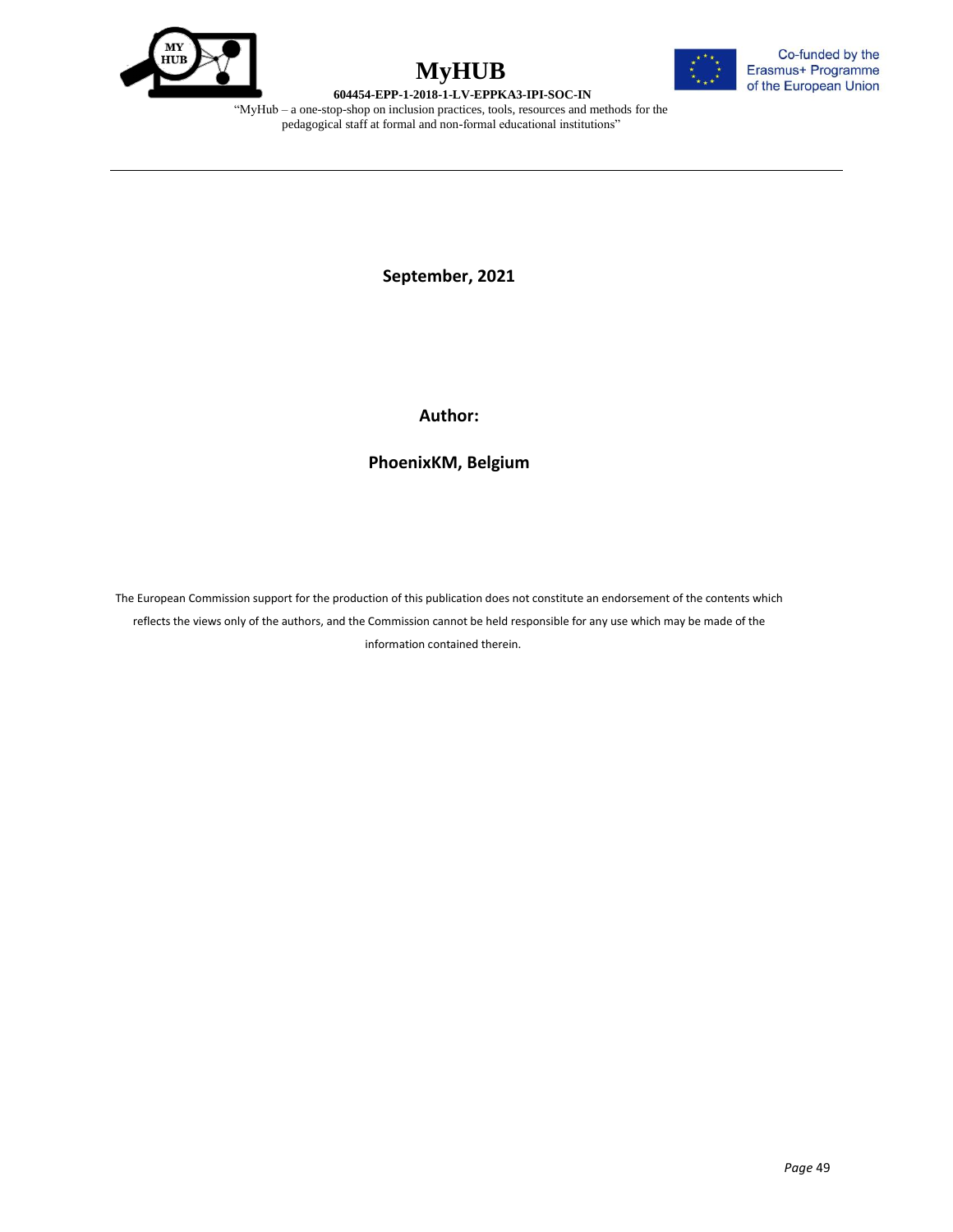



**604454-EPP-1-2018-1-LV-EPPKA3-IPI-SOC-IN** "MyHub – a one-stop-shop on inclusion practices, tools, resources and methods for the pedagogical staff at formal and non-formal educational institutions"

# **CASE STUDY No 16 "***Adapting to be inclusive"*

#### **Introduction:**

- Name: Harald
- Years of work experience in the field of education: 8 years working in a public school
- Position: Teacher
- $\blacktriangleright$  How the person has been involved?: Director was contacted by the Belgian partner.

#### **Involvement in MyHub pilot phase:**

- How the participant received the information about MyHub portal?: Phone call by Belgian partner to my director.
- $\blacktriangleright$  What were the reasons to take part in the pilot phase: I believe fully in inclusive education and want to learn more about it!
- What were the first impressions when the participant started to use the MyHUB portal?: Excellent approach.

- Did the participant face any problems while using the MyHUB portal and the eresources?: No.
- What was the most useful part for him/her?: In principle, by differentiating, one avoids a drop in the level of the lesson. The level of our tests is still the same as it was 10 years ago. So the level of education will certainly not drop. For some students, compensatory measures are added. In my class I have a student with dyscalculia who is allowed to use a calculator during a math test. I also have two children with dyslexia. One gets a text for reading comprehension to take home the day before, for example. The other is only asked for words from the word package during a dictation. In the past these children would have ended up in special education, but the M-decree made it possible to keep them in regular education. I am sad that they now seem to give up on this decree. Some of my colleagues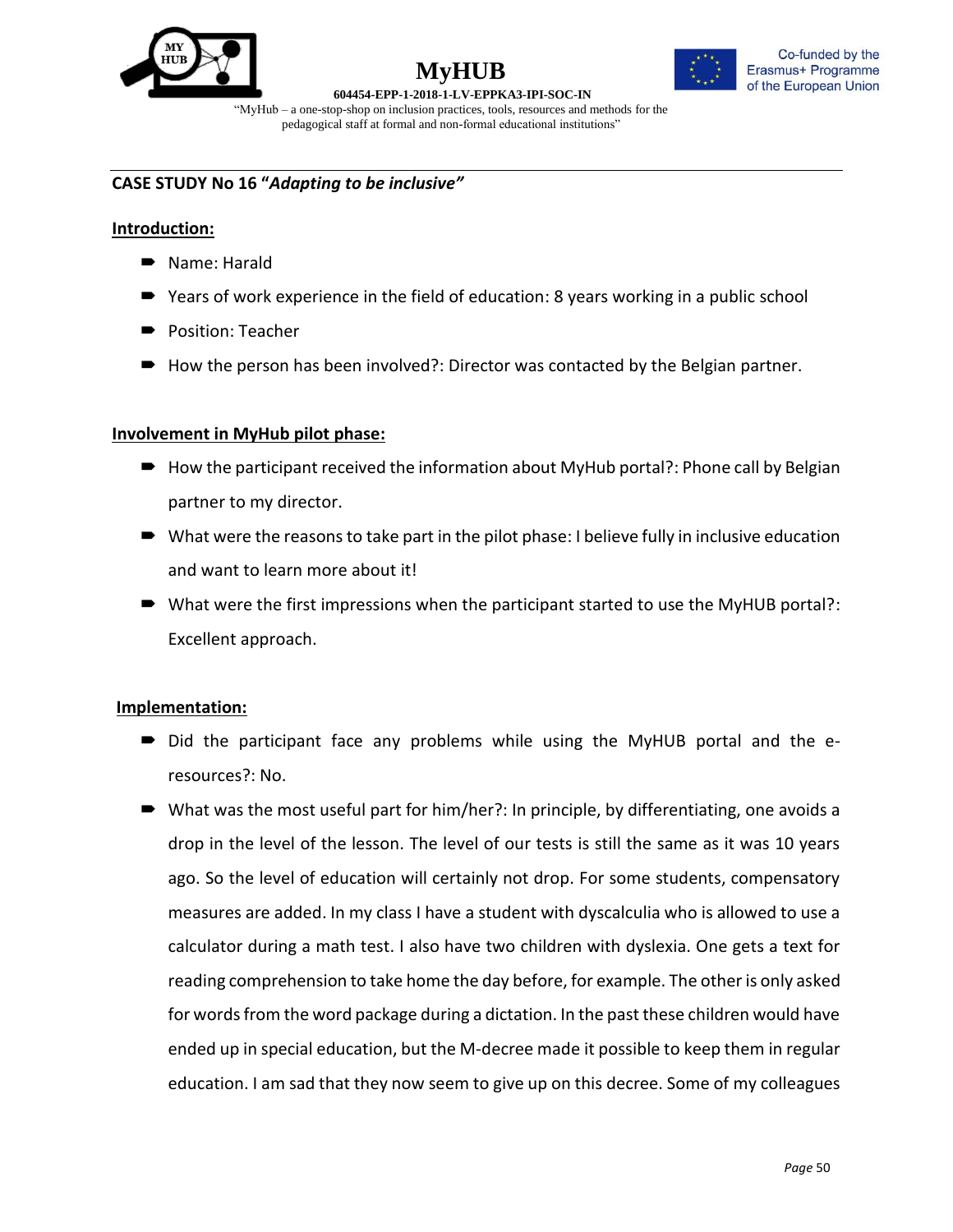

**MyHUB**

are concerned about the concrete application of the M-decree. The tell me that the proposed educational goals are far too general. One colleague told me recently that he can't bring one lesson to his classroom in 25 different ways. And yes, he believes that these general goals do lead to a lowering of the general teaching level. Yes, I believe that initiatives like MyHub can exactly promote good practices, before giving up on a child.

### **Impact:**

- What progress the participant has achieved with regards to his/her skills and competence to implement inclusive education practices and approaches with the student(s)?: I am propagating this platform to my colleagues who are not necessarily fully convinced of inclusive education.
- Did the participant become more empowered to implement inclusive teaching design for all students?: I did and I hope my colleagues did as well. I tried very hard.
- How has MyHub project made a difference in participants' understanding about the implementation of inclusive education?: It brings together so many approaches for so many disabilities, an excellent way to provide training.
- Key message of the participant: *Adapting to be inclusive is at the core of successful inclusive education.*



**WP7: Pilot upscaling and implementation onto practice**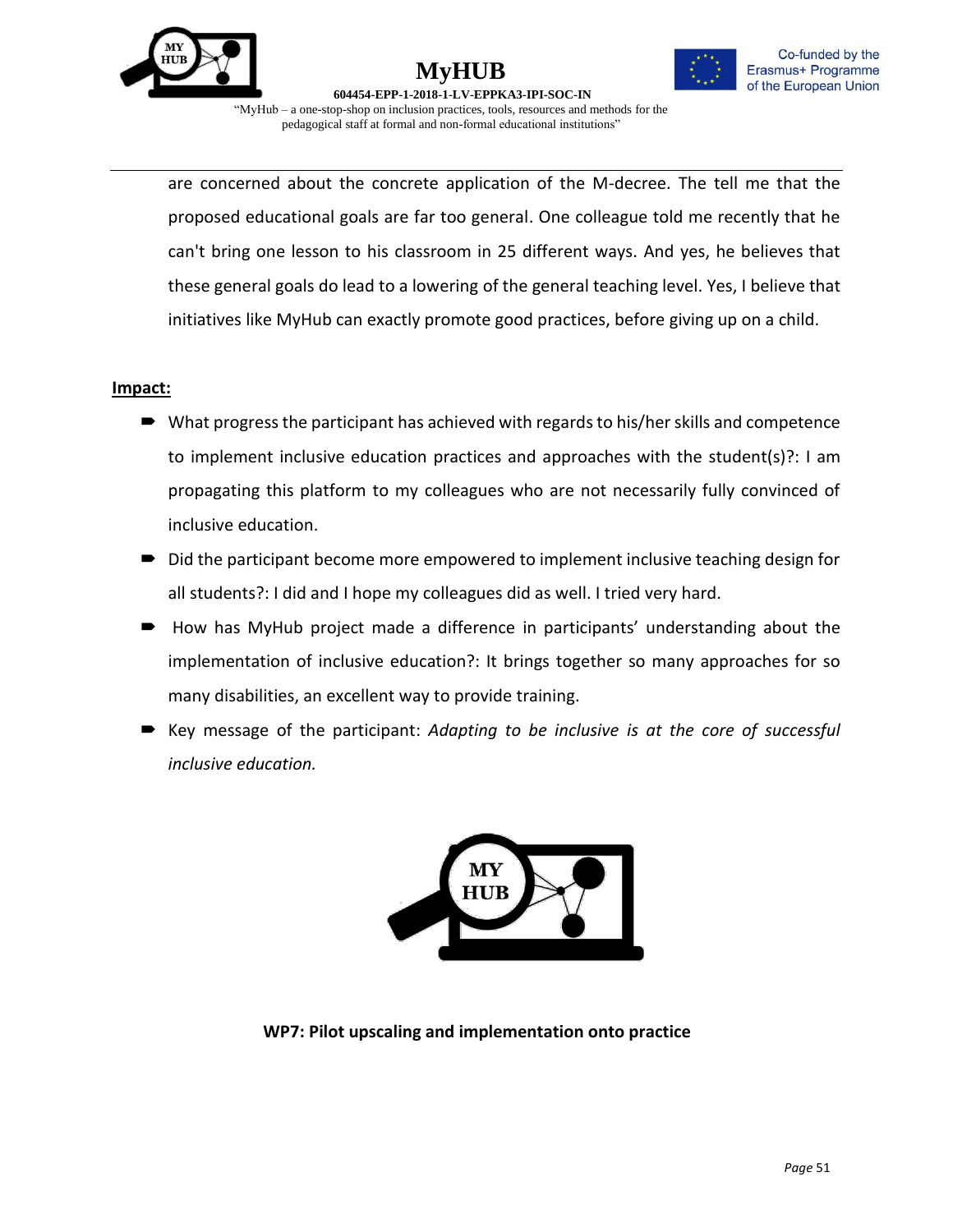





"MyHub – a one-stop-shop on inclusion practices, tools, resources and methods for the pedagogical staff at formal and non-formal educational institutions"

 **DEL. 7.3 "Case studies from implementers – pedagogical staff who used the inclusive** 

**learning resources"**

**September, 2021**

**Author:**

**PhoenixKM, Belgium**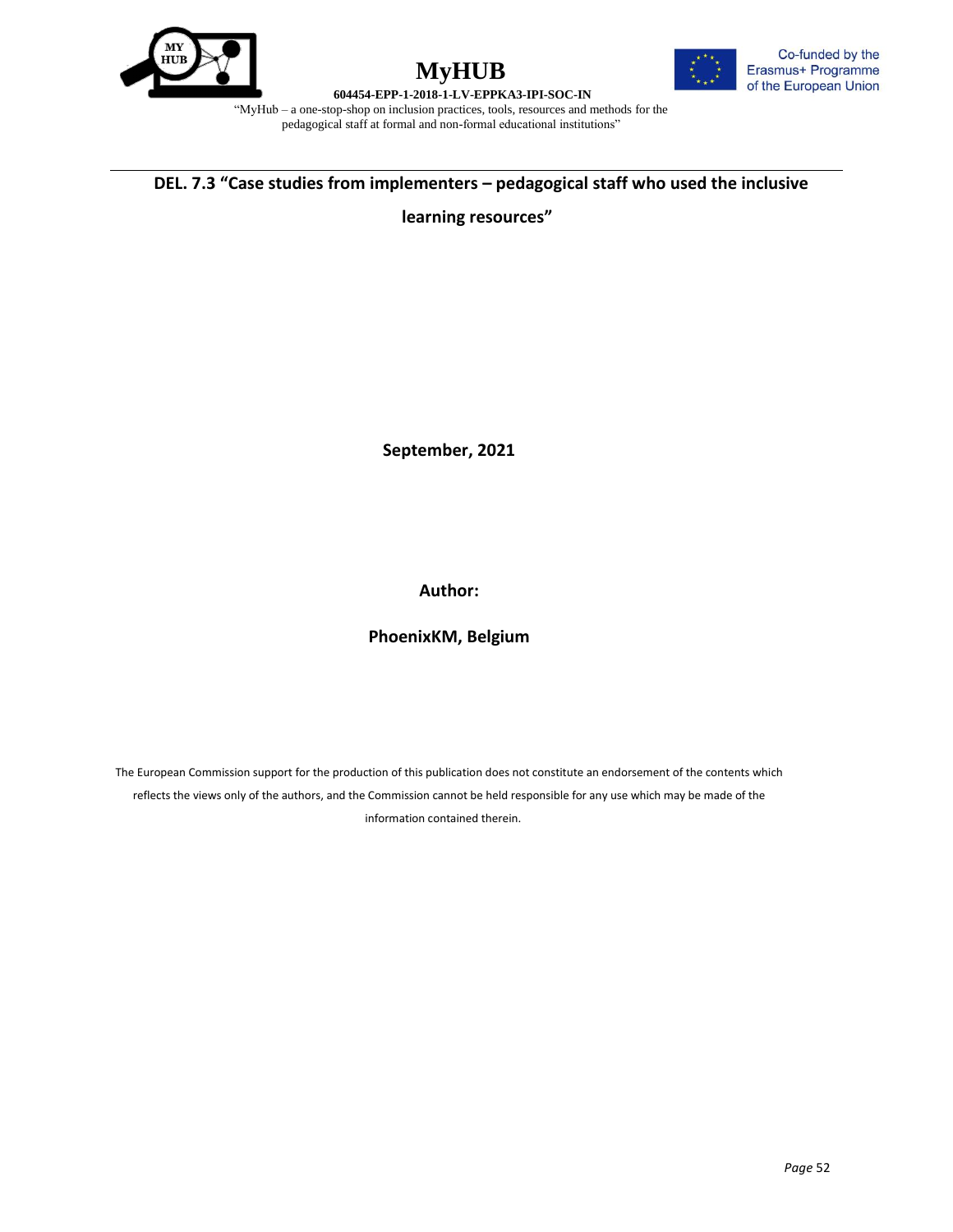





# **CASE STUDY No 17 "***Overwhelming"*

#### **Introduction:**

- Name: Nancy
- Years of work experience in the field of education: 7 years working in a public school
- Position: Teacher
- $\blacktriangleright$  How the person has been involved?: Director was contacted by the Belgian partner.

#### **Involvement in MyHub pilot phase:**

- How the participant received the information about MyHub portal?: Phone call by Belgian partner to my director.
- What were the reasons to take part in the pilot phase: Inclusive education has caused me headaches as I felt abandoned, lacking the necessary resources. MyHub at least opened my eyes to different approaches.
- What were the first impressions when the participant started to use the MyHUB portal?: Well organised.

- Did the participant face any problems while using the MyHUB portal and the eresources?: No.
- What was the most useful part for him/her?: When a child does not achieve the attainment targets, they can follow an Individually Adapted Curriculum (IAC) in which alternative goals are provided. There is a student in my class who is getting a different math package. The pupil sat on his ceiling and did not learn anything more. For him it was better to take a step back - his level will never exceed that of the fourth grade. Last year I had 25 children in my class, six of whom were in need of assistance. I was short of hands. Whenever I had brushed up on the six in need, I noticed as I corrected that the other nineteen students had received too little support. The M-decree does not offer a solution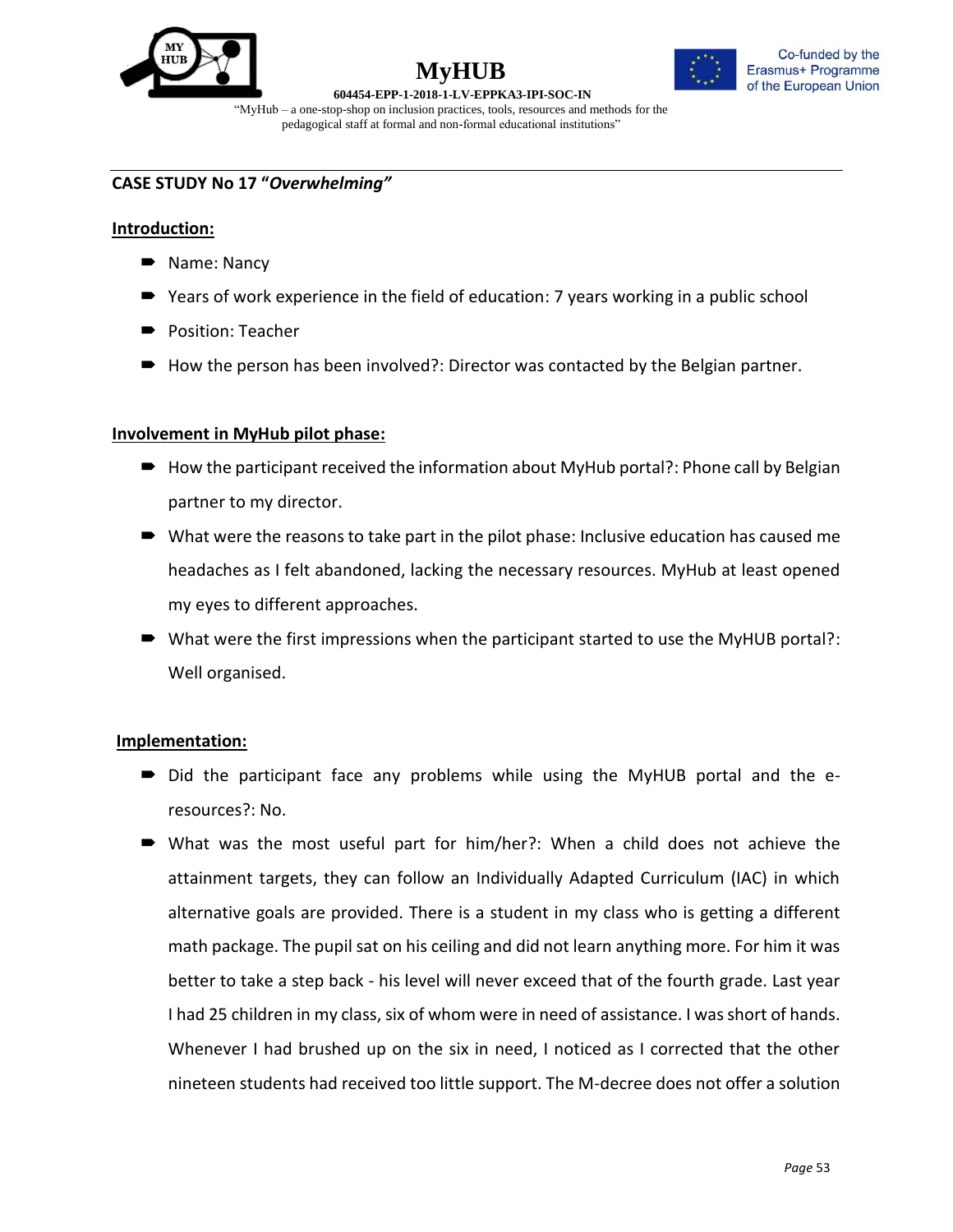



for large classes, especially for large class groups. Differentiation also widens the gap in the classroom. At the moment I have a very weak class group. In my class there are both children who do not reach the level of the second year and students who can keep up perfectly. This gap will only widen in the coming years. That is why we need additional support, and guidance. MyHub provides this to some extent, so I am open to it and have appreciated some of the resources it offers.

### **Impact:**

- What progress the participant has achieved with regards to his/her skills and competence to implement inclusive education practices and approaches with the student(s)?: I learned new approaches.
- Did the participant become more empowered to implement inclusive teaching design for all students?: I feel less negative, but still feel overwhelmed by my current class situation.
- How has MyHub project made a difference in participants' understanding about the implementation of inclusive education?: Getting to know new approaches.
- Key message of the participant: *Too big classes simply do not work in inclusive education.*



# **WP7: Pilot upscaling and implementation onto practice**

 **DEL. 7.3 "Case studies from implementers – pedagogical staff who used the inclusive** 

**learning resources"**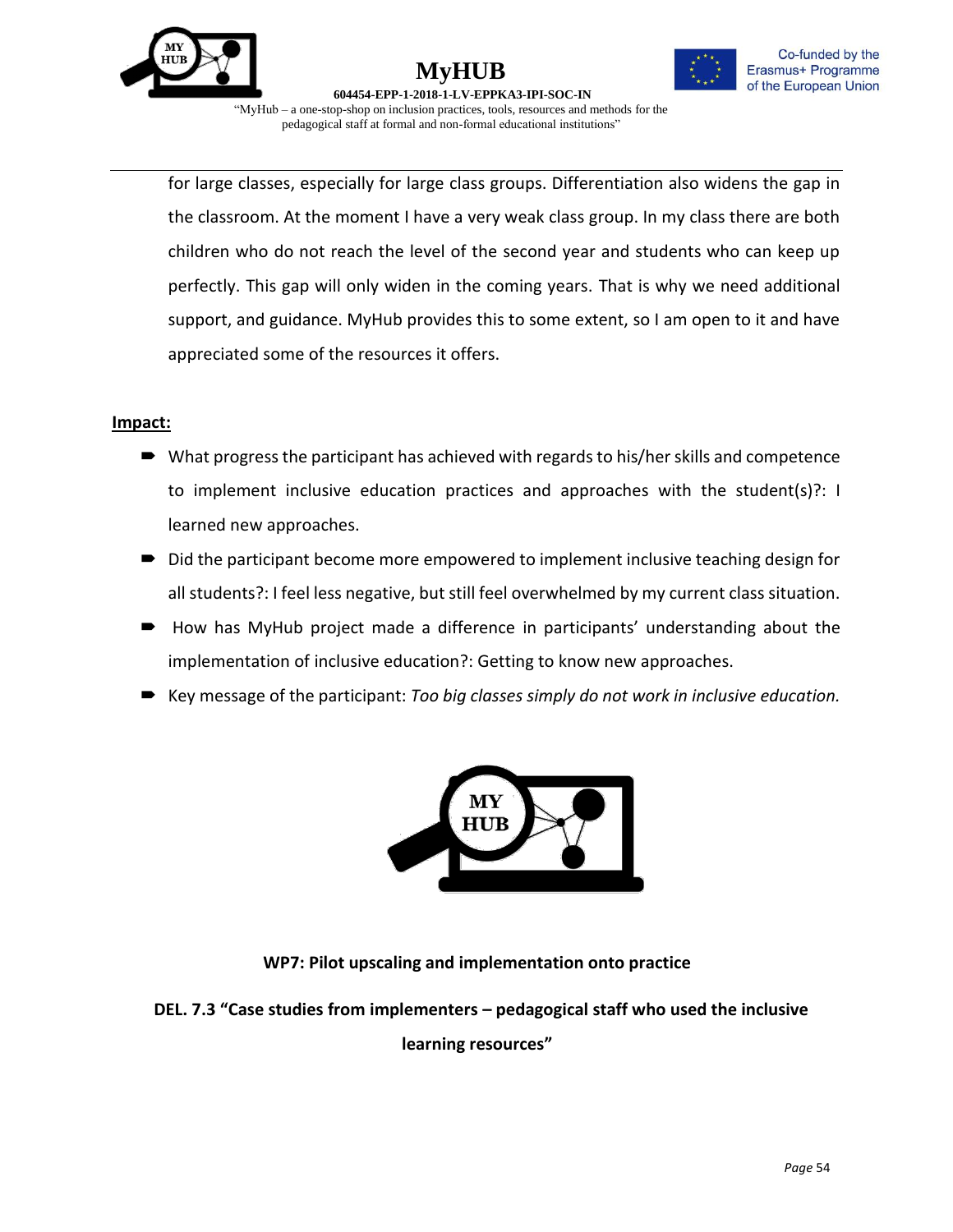





"MyHub – a one-stop-shop on inclusion practices, tools, resources and methods for the pedagogical staff at formal and non-formal educational institutions"

**September, 2021**

**Author:**

**PhoenixKM, Belgium**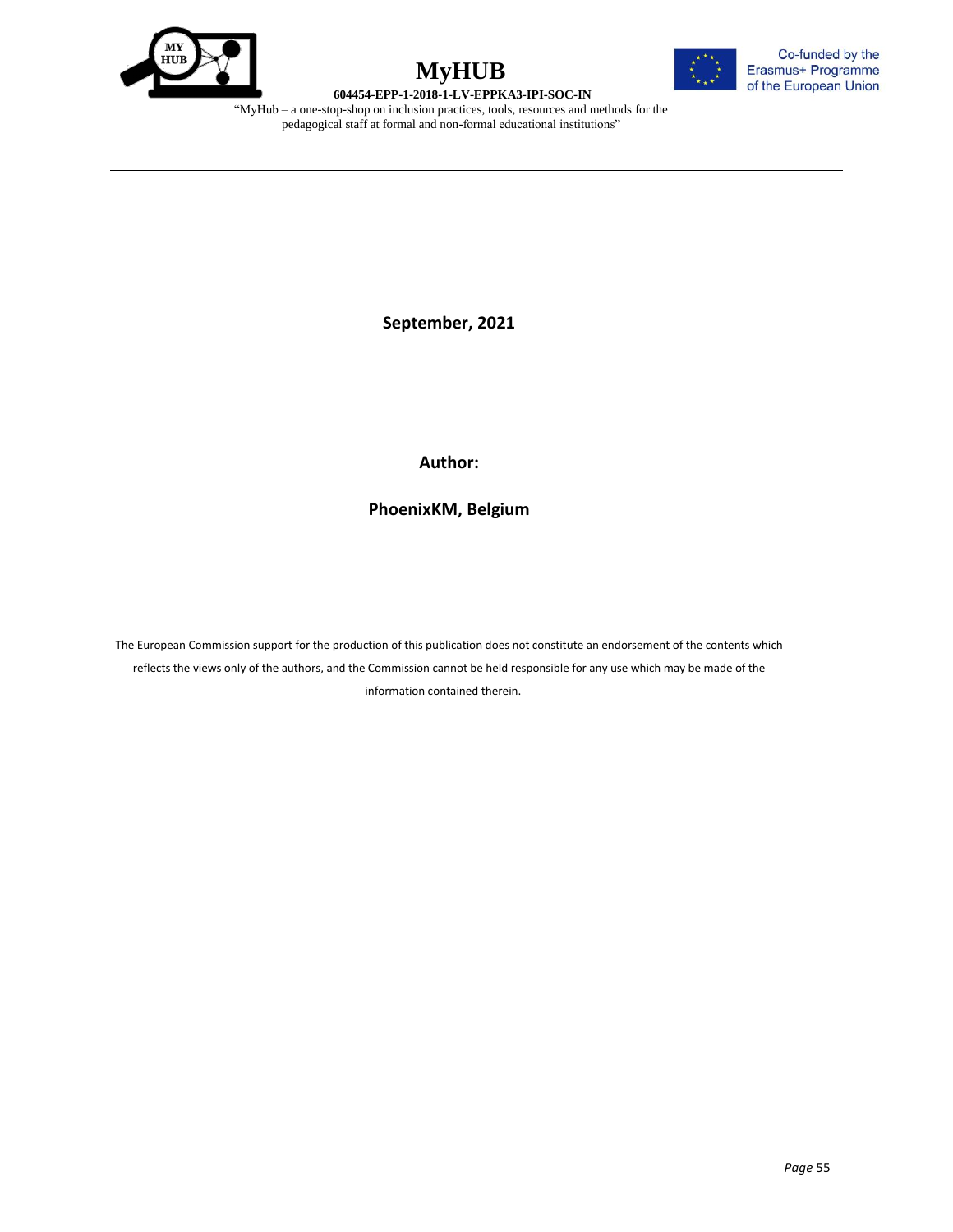



**604454-EPP-1-2018-1-LV-EPPKA3-IPI-SOC-IN** "MyHub – a one-stop-shop on inclusion practices, tools, resources and methods for the pedagogical staff at formal and non-formal educational institutions"

### **CASE STUDY No 18 "***Saving has become the main aim it seems"*

#### **Introduction:**

- Name: Lindsay
- Years of work experience in the field of education: 5 years working in a public school
- Position: Teacher
- $\blacktriangleright$  How the person has been involved?: Director was contacted by the Belgian partner.

#### **Involvement in MyHub pilot phase:**

- $\blacktriangleright$  How the participant received the information about MyHub portal?: Phone call by Belgian partner to my director.
- What were the reasonsto take part in the pilot phase: Trying to get another opinion about inclusive education and its impact on our work.
- What were the first impressions when the participant started to use the MyHUB portal?: Glad it was available in Dutch!

- Did the participant face any problems while using the MyHUB portal and the eresources?: No.
- What was the most useful part for him/her?: The M-decree feels like one major savings measure to us. In special education, there are a maximum of 15 students in a class, who are always supported by specialists. We don't know that in mainstream education. The pupils from special education are flowing into mainstream education: our classes are getting bigger and we are not sufficiently supported. Teachers experience little support and have too little know-how. It's not our fault, it's the teacher's fault. He's behind. As a result of the M-decree, for example, children with behavioral problems end up in mainstream education, while teachers have never been taught how to deal with them. After the bachelor's degree in Primary Education, one can follow the BaNaBa (Bachelor-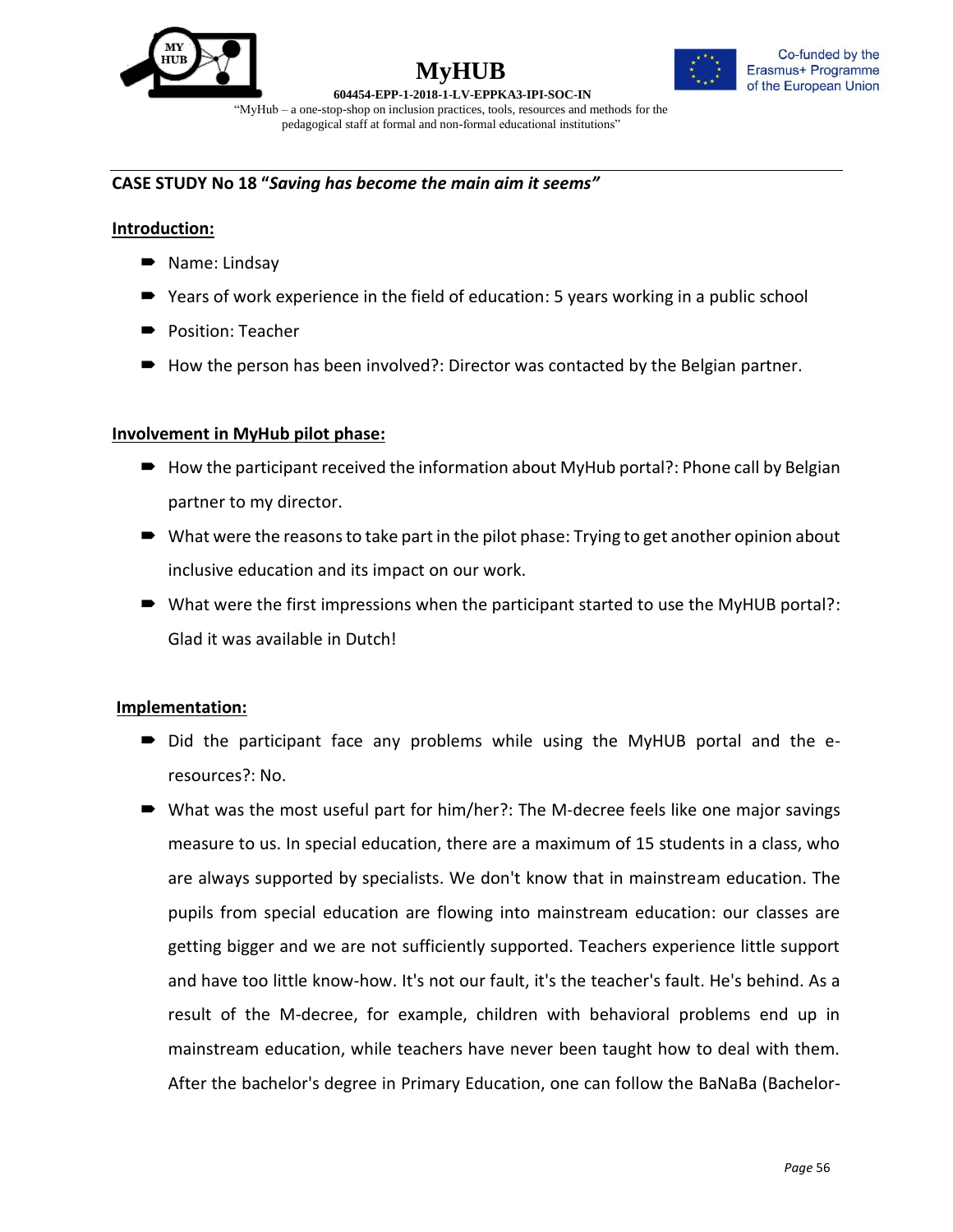



after-Bachelor, ed.) Care Broadening and Remedial Learning. They learn how to deal with children with special needs. The fact that this BaNaBa exists proves that special care is not addressed in teacher training. And yes, an initiative like MyHub fully supports such BaNaBa training.

### **Impact:**

- What progress the participant has achieved with regards to his/her skills and competence to implement inclusive education practices and approaches with the student(s)?: I apply some of the resources as I find them very helpful, especially the STICORDI measures. I wish I had discovered this much earlier on in my work.
- Did the participant become more empowered to implement inclusive teaching design for all students?: Yes, for sure much better than a year ago.
- $\blacktriangleright$  How has MyHub project made a difference in participants' understanding about the implementation of inclusive education?: Good resources and practices and in Dutch.
- Key message of the participant: *Inclusive education should be driven by quality for all children, not by saving money.*



# **WP7: Pilot upscaling and implementation onto practice**

 **DEL. 7.3 "Case studies from implementers – pedagogical staff who used the inclusive** 

**learning resources"**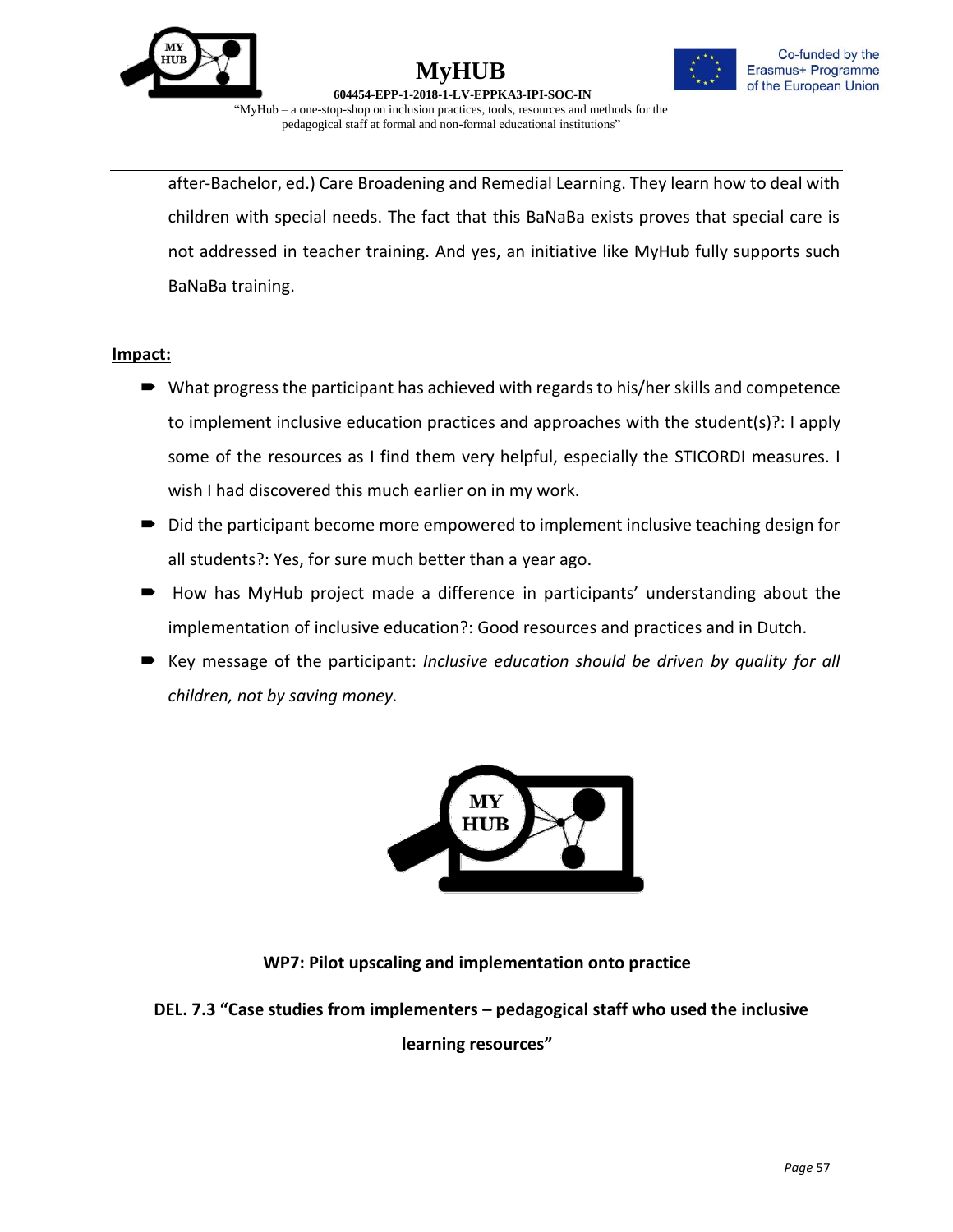





"MyHub – a one-stop-shop on inclusion practices, tools, resources and methods for the pedagogical staff at formal and non-formal educational institutions"

**September, 2021**

**Author:**

**PhoenixKM, Belgium**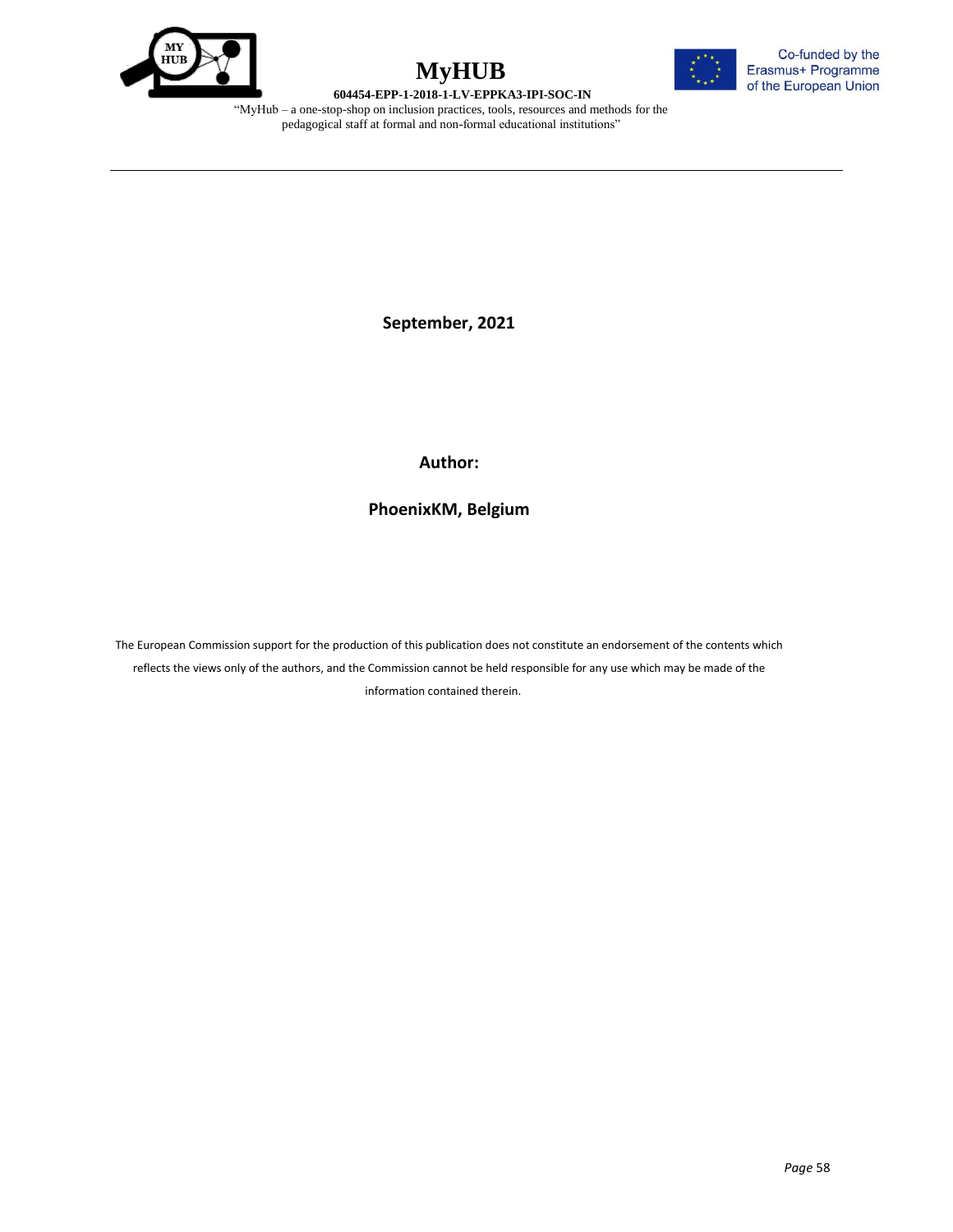



**604454-EPP-1-2018-1-LV-EPPKA3-IPI-SOC-IN** "MyHub – a one-stop-shop on inclusion practices, tools, resources and methods for the pedagogical staff at formal and non-formal educational institutions"

# **CASE STUDY No 19 "***Lack of financial resources"*

#### **Introduction:**

- Name: Kathleen
- Years of work experience in the field of education: 19 years working in a public school
- **Position: Director**
- $\blacktriangleright$  How the person has been involved?: Director was contacted by the Belgian partner.

#### **Involvement in MyHub pilot phase:**

- How the participant received the information about MyHub portal?: Phone call by Belgian partner to director.
- $\blacktriangleright$  What were the reasons to take part in the pilot phase: Finding affordable solutions for my school.
- What were the first impressions when the participant started to use the MyHUB portal?: Dutch interface and resources helped tremendously.

- Did the participant face any problems while using the MyHUB portal and the eresources?: No.
- What was the most useful part for him/her?: Ordinary education is still short of financial resources. Pupils in special education are assisted free of charge by speech therapists, physiotherapists, occupational therapists, etc. Pupils in regular education, on the other hand, have to arrange and pay for this themselves. That causes an opposite movement. I see students at my school who find it difficult to pay for the extra support. I suspect that this is why pupils sometimes end up in special education unjustly. All children should have the right to free guidance and support, regardless of their financial situation at home. MyHub offers a nice overview of affordable and even free solutions that can support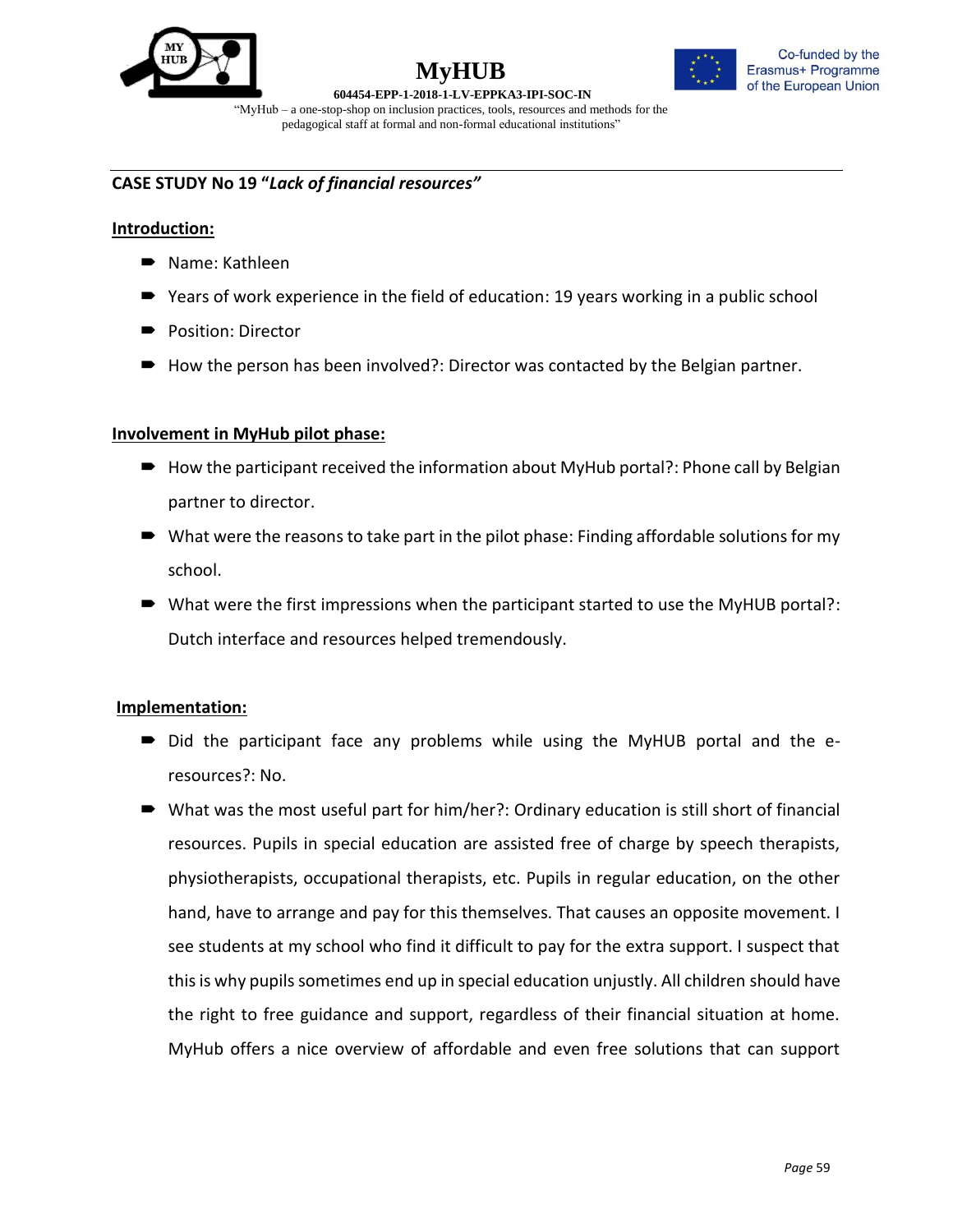



**MyHUB**

those least financially able to pay for all the additional support. I spread this info to my colleagues.

### **Impact:**

- What progress the participant has achieved with regards to his/her skills and competence to implement inclusive education practices and approaches with the student(s)?: Some of the open source software was handy, while some practically worked out measures are truly helpful.
- Did the participant become more empowered to implement inclusive teaching design for all students?: Yes, and I hope that some of our school teachers will also apply some of the practices.
- $\rightarrow$  How has MyHub project made a difference in participants' understanding about the implementation of inclusive education?: Positive impact and glad to see how others develop good practices.
- Key message of the participant: *Lack of financial resources can kill inclusive education.*



**WP7: Pilot upscaling and implementation onto practice**

 **DEL. 7.3 "Case studies from implementers – pedagogical staff who used the inclusive** 

**learning resources"**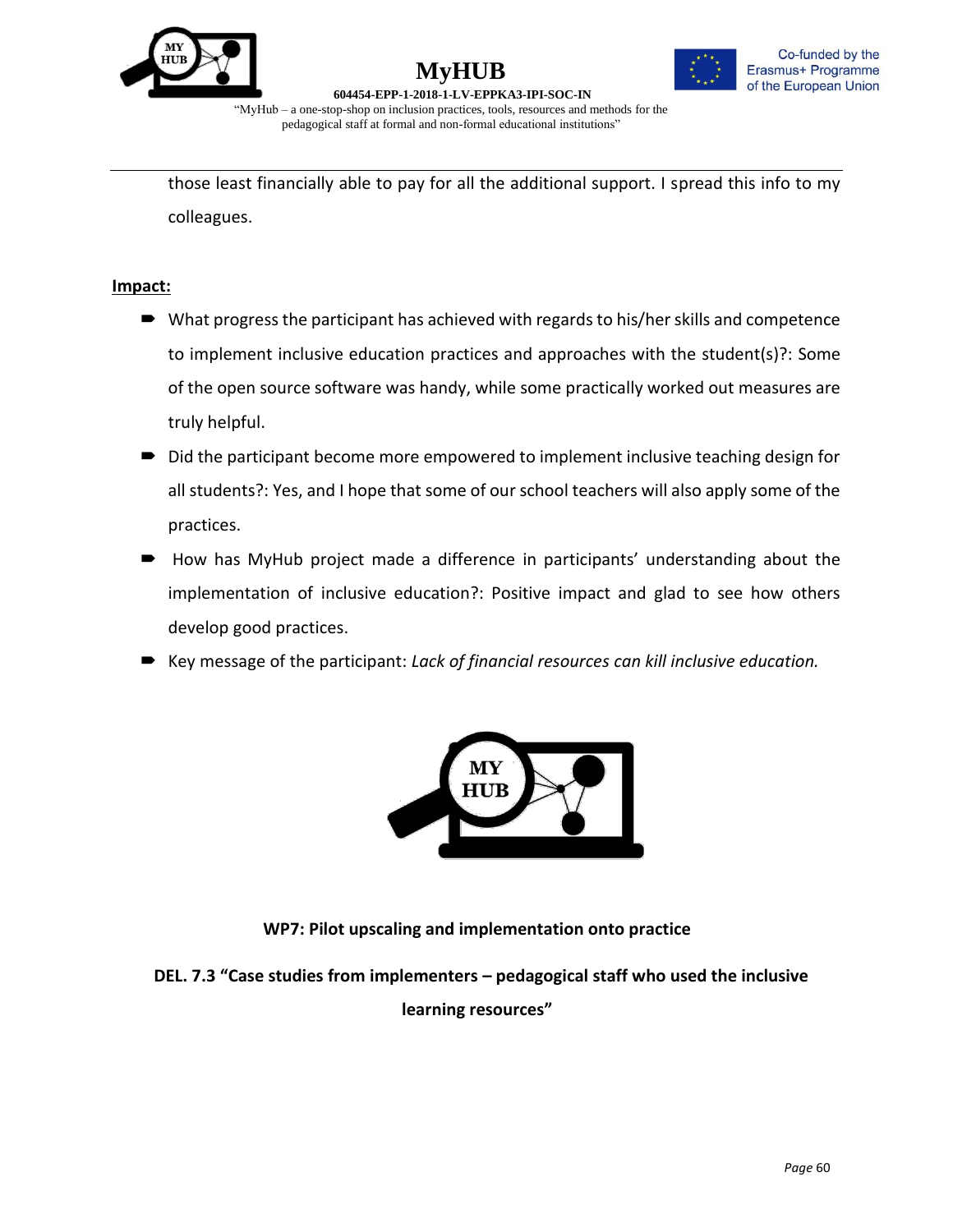





"MyHub – a one-stop-shop on inclusion practices, tools, resources and methods for the pedagogical staff at formal and non-formal educational institutions"

**September, 2021**

**Author:**

# **PhoenixKM, Belgium**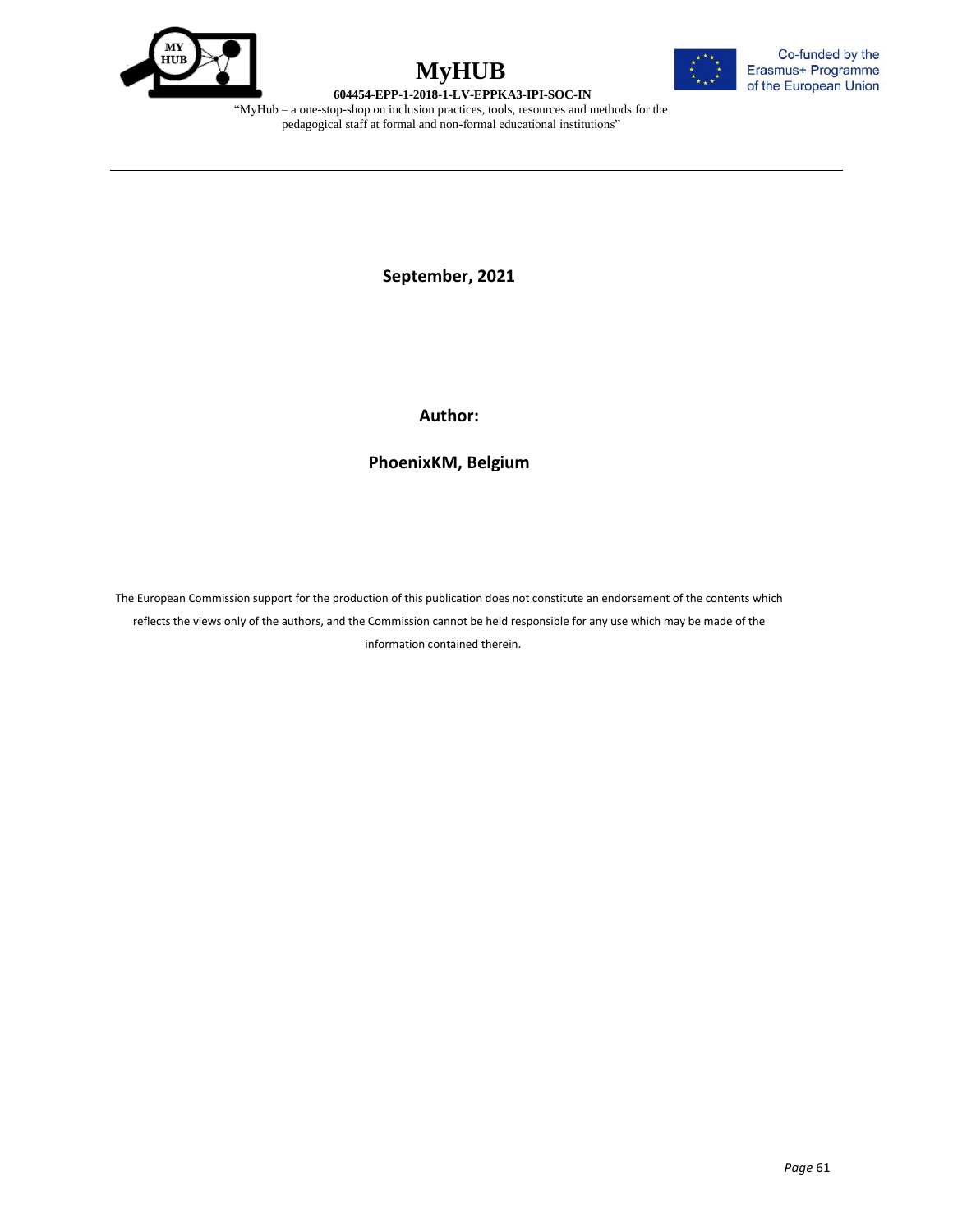



**604454-EPP-1-2018-1-LV-EPPKA3-IPI-SOC-IN** "MyHub – a one-stop-shop on inclusion practices, tools, resources and methods for the pedagogical staff at formal and non-formal educational institutions"

# **CASE STUDY No 20 "***Tinkering toward Utopia or realising our goal?"*

### **Introduction:**

- Name: Christof
- Years of work experience in the field of education: 15 years working in a public school
- Position: Pedagogical advisor
- $\blacktriangleright$  How the person has been involved?: I was contacted by the Belgian partner.

#### **Involvement in MyHub pilot phase:**

- How the participant received the information about MyHub portal?: Phone call by Belgian partner.
- What were the reasons to take part in the pilot phase: MyHub offers added value resources, consistent with my work.
- What were the first impressions when the participant started to use the MyHUB portal?: It was available in Dutch!

- Did the participant face any problems while using the MyHUB portal and the eresources?: No.
- What was the most useful part for him/her?: What does the future of education look like? Is inclusive education feasible? Or will it remain a utopia? Opinions on this vary widely. As a pedagogical advisor, I see a future in inclusive education, provided we move away from the traditional class division and divide the school into flexible groups. Some lessons, such as a sports lesson, can be given in one group. For other lessons or subjects, it is then necessary to divide the classes into smaller groups. Some of my colleagues have told me confidentially that they do consider inclusive education an utopia. According to them, a school should try to support every child. If that doesn't work, they should also be able to admit it. They say that a child in need should be able to be sent to special education more